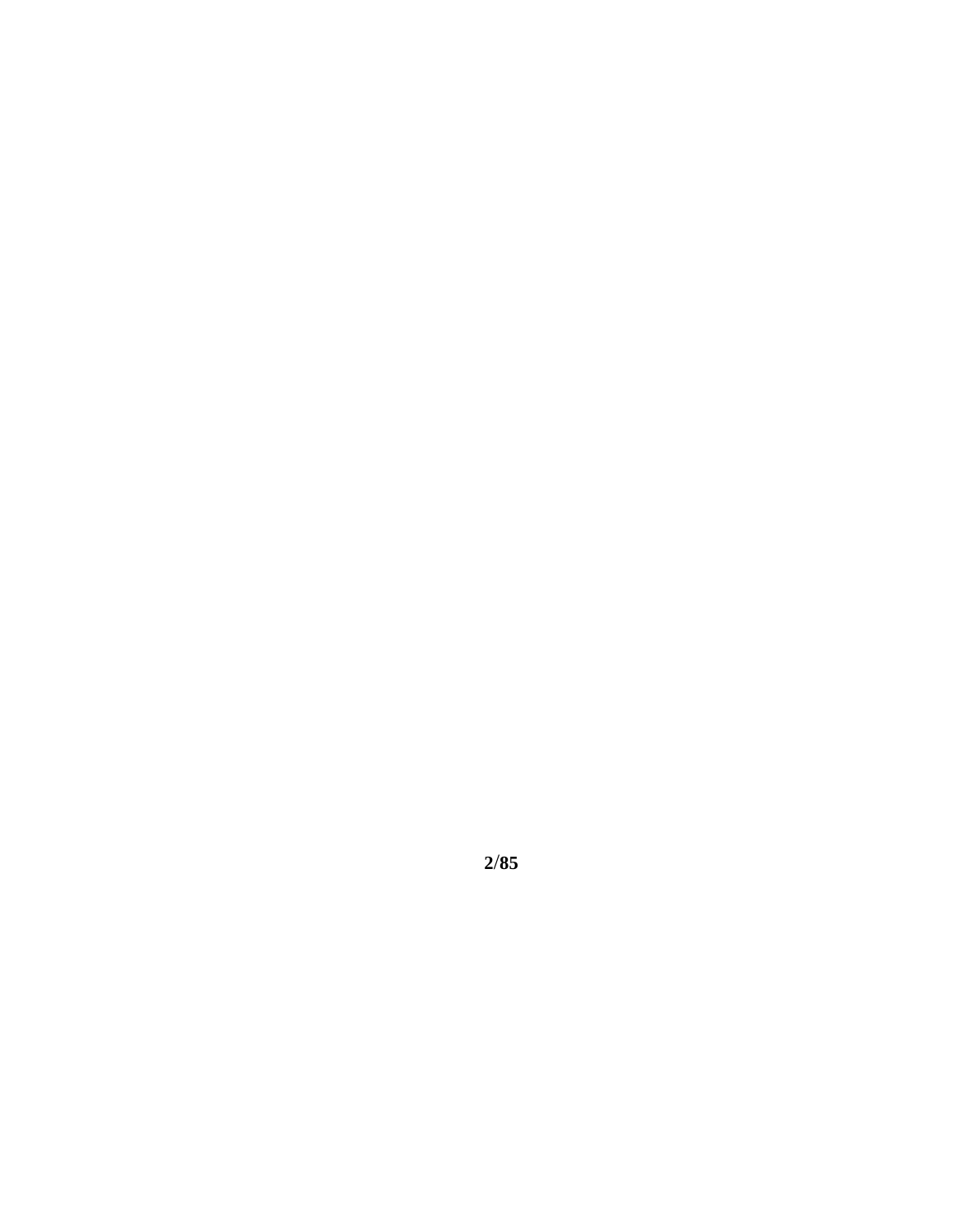**IN THE NAME OF ALLAH THE COMPASSIONATE THE MERCIFUL**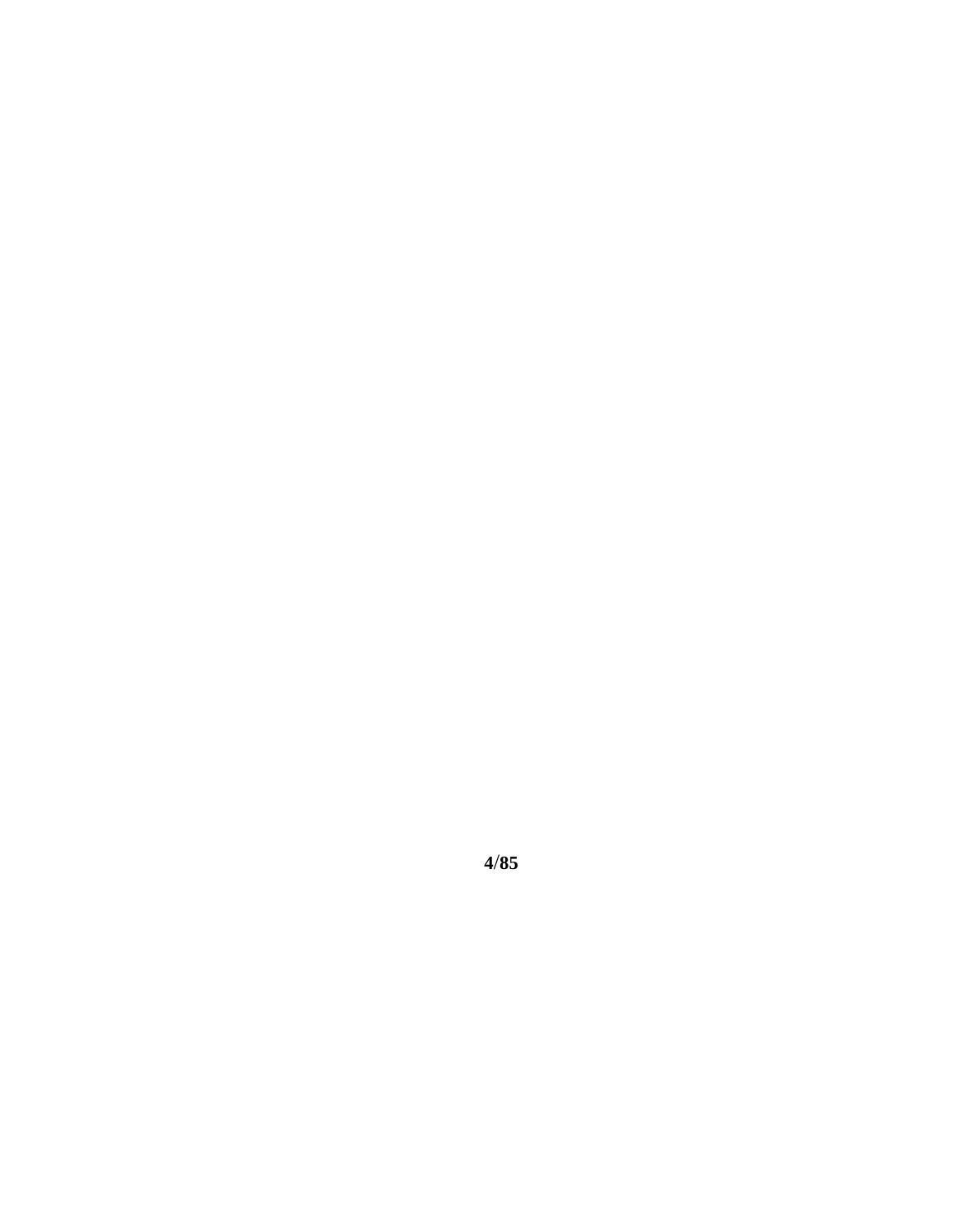#### **TABLE OF CONTENTS**

|                                  |                                                                        | <b>Subject</b>                                        | Page |
|----------------------------------|------------------------------------------------------------------------|-------------------------------------------------------|------|
|                                  | <b>Introduction</b>                                                    |                                                       | 7    |
| <b>First: General Objectives</b> |                                                                        |                                                       |      |
|                                  |                                                                        | <b>Second: Major Implementation Mechanisms</b>        | 19   |
|                                  |                                                                        | <b>Third: Economic Development</b>                    | 23   |
|                                  |                                                                        | <b>Fourth: Plan Priorities</b>                        | 29   |
|                                  |                                                                        | <b>Fifth: Main Policies of the Plan</b>               | 43   |
| 5.1                              |                                                                        | Manpower and the Labor Market                         | 43   |
| 5.2                              | <b>Investment Promotion</b>                                            |                                                       |      |
| 5.3                              |                                                                        | <b>Financial Services Development</b>                 | 46   |
| 5.4                              |                                                                        | Foreign Trade                                         | 47   |
| 5.5                              |                                                                        | Enhancing the Competitiveness of the National Economy | 48   |
| 5.6                              |                                                                        | <b>Institutional and Administrative Development</b>   | 50   |
| 5.7                              |                                                                        | Domestic Trade                                        | 51   |
| 5.8                              |                                                                        | <b>Balanced Regional Development</b>                  | 52   |
| 5.9                              | Protection of the Environment and Conservation of Natural<br>Resources |                                                       |      |
|                                  |                                                                        | <b>Sixth: Main Development Sectors</b>                | 55   |
| 6.1                              |                                                                        | Human Resources Development                           | 56   |
|                                  | 6.1.1                                                                  | Objectives                                            | 56   |
|                                  | 6.1.2                                                                  | Targets                                               | 59   |
|                                  | 6.1.3                                                                  | Financial Requirements.                               | 64   |
| 6.2                              | Social Development and Health                                          |                                                       |      |
|                                  | 6.2.1                                                                  | Objectives                                            | 65   |
|                                  | 6.2.2                                                                  | Targets                                               | 67   |
|                                  | 6.2.3                                                                  | <b>Financial Requirements</b>                         | 79   |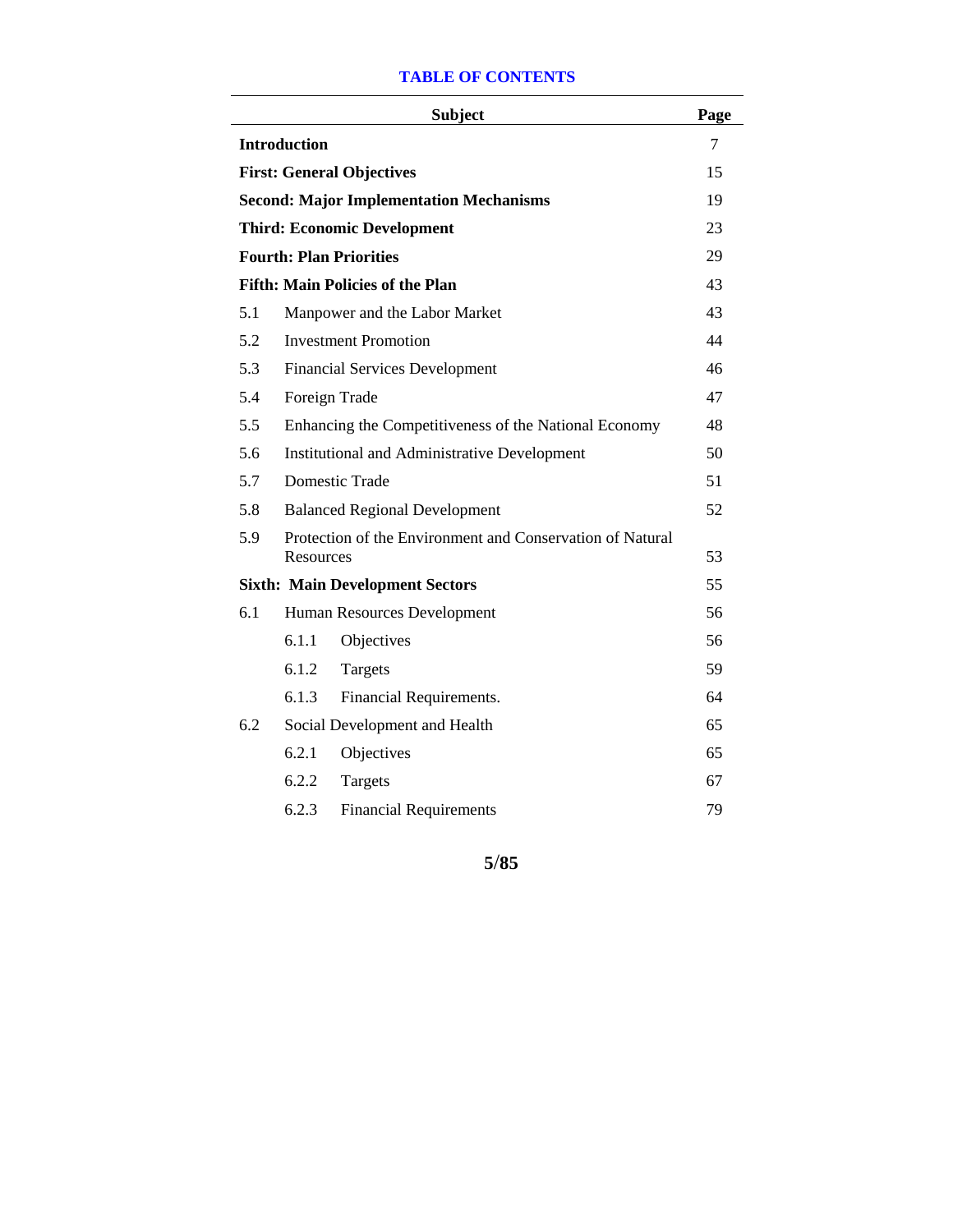|            |                                       | <b>Subject</b>                | Page |
|------------|---------------------------------------|-------------------------------|------|
| 6.3        | <b>Economic Resources Development</b> | 71                            |      |
|            | 6.3.1                                 | Objectives                    | 71   |
|            | 6.3.2                                 | Targets                       | 74   |
|            | 6.3.3                                 | <b>Financial Requirements</b> | 77   |
| 6.4        | Transport and Communications Sector.  | 78                            |      |
|            | 6.4.1                                 | Objectives                    | 78   |
|            | 6.4.2                                 | Targets                       | 79   |
|            | 6.4.3                                 | <b>Financial Requirements</b> | 80   |
| 6.5        | Municipal Services and Housing Sector |                               | 81   |
|            | 6.5.1                                 | Objectives                    | 81   |
|            | 6.5.2                                 | Targets                       | 82   |
|            | 6.5.3                                 | Financial Requirements.       | 83   |
| Postscript |                                       |                               | 85   |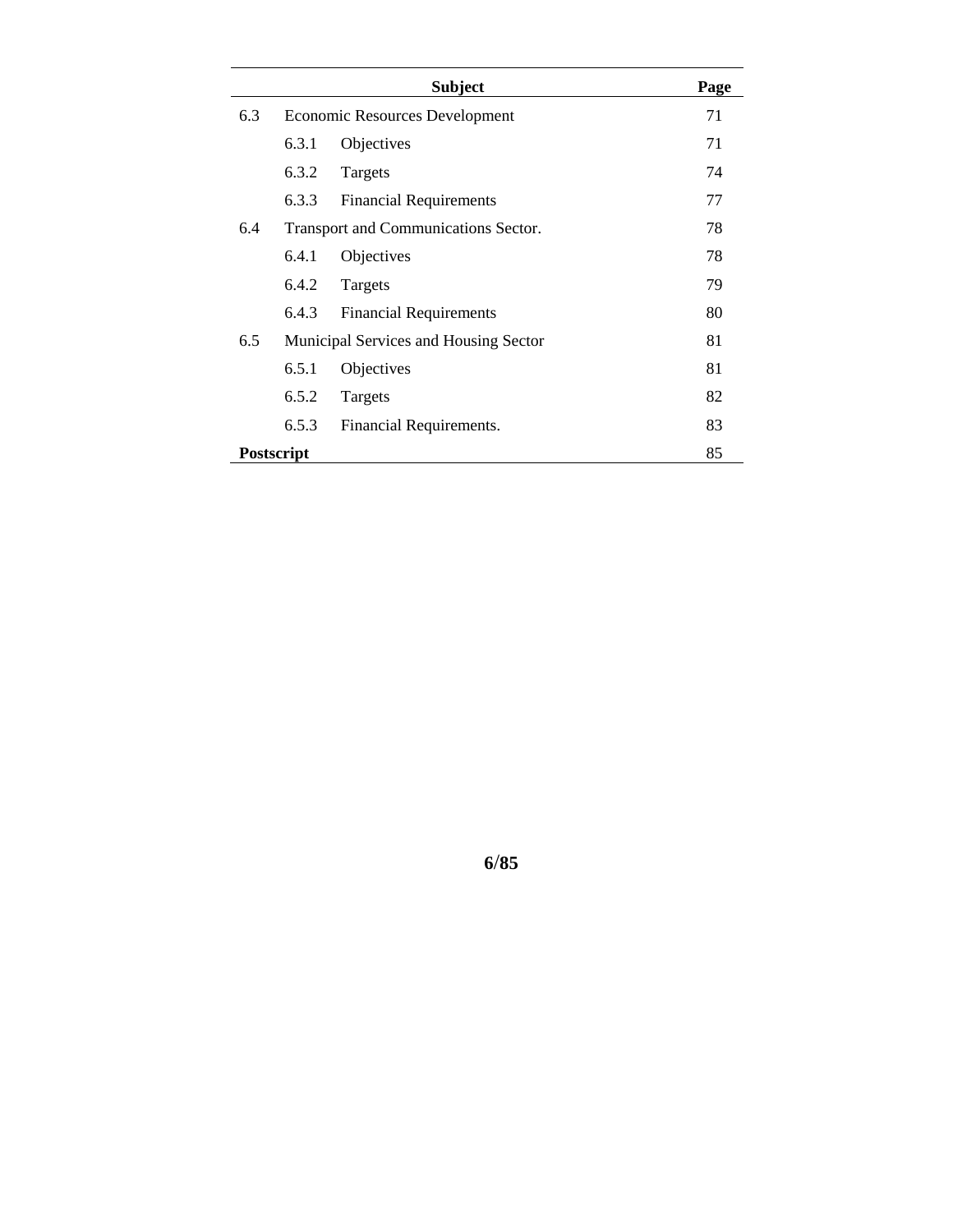# **BRIEF REPORT ON THE NINTH DEVELOPMENT PLAN 1431/32-1435/36 (2010-2014)**

#### **INTRODUCTION**

The Ninth Development Plan is a continuation of the developmental approach adopted by the Kingdom throughout the past four decades. This approach combines the directive planning of government activity and indicative planning of private activity within a framework of developmental paths and the future vision defined by the long-term strategic planning.

This Plan was prepared according to a scientific methodology based on extensive studies and statistical surveys covering various economic and social aspects. During the process of preparation and analysis, a package of statistical programs was utilized along with economic models developed by the Ministry. Work relied on the visions developed by government agencies, within the context of their strategies programs and sectoral policies, particularly their adopted strategies and long-term plans such as: the National Strategy for Industry, the National Spatial Strategy, the National Transport Strategy, the National Communications and Information Technology Plan, the National Comprehensive Science and Technology Policy, the National Social Development Strategy, and the Health Care Strategy.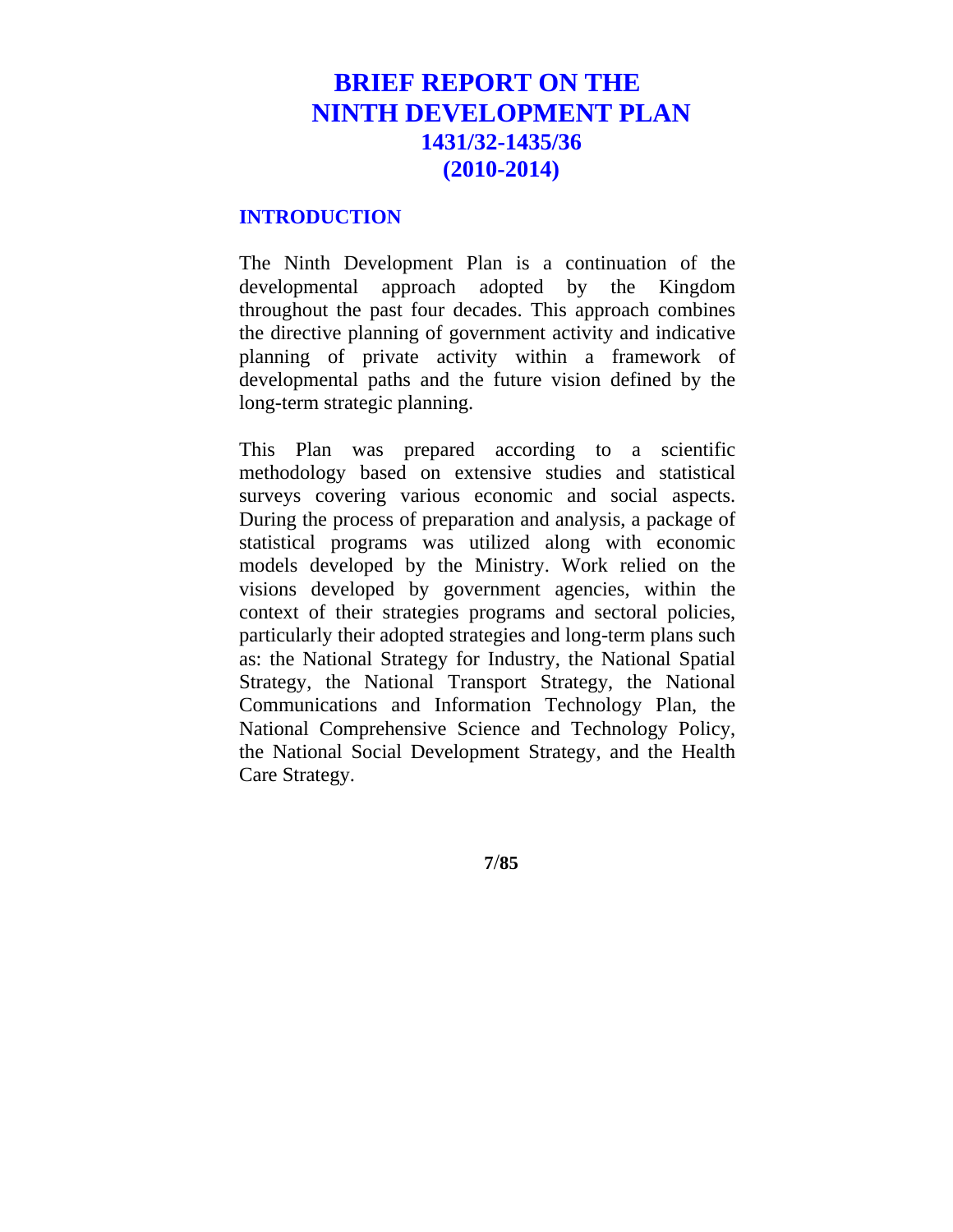The Plan then underwent very careful revisions by specialized experts (inside and outside the Kingdom) where these revisions covered the preparation methodology and content including developmental directions, objectives, strategies and programs. The Plan also represents the second stage in the long-term strategic path that extends until 1445/46 (2024) and includes four consecutive five-year plans.

The Ninth Development Plan is based on **five major themes** which form an integrated framework for continuing the comprehensive and balanced development of the national economy during the coming five years, in addition to establishing the pillars of sustainable development in the long-term.

The **first theme** focuses on "enhancing and intensifying efforts to improve citizens' standard of living and promote their quality of life " in accordance with the principle that "human beings are both the end and the means of the development process". Therefore, the Plan aims to continue raising the real income of citizens, to improve the quantity and quality of services offered to them, to contain poverty and eventually eliminate it and to maintain price stability.

In order to ensure sustainable improvement of living standards and quality of life, this theme pays particular attention to conservation of natural resources and environmental protection by encouraging the use of highly efficient techniques of management and development of natural resources, in addition to rationalizing the use of these resources and safeguarding the ecosystem. Moreover, given the impact of population conditions on living standards and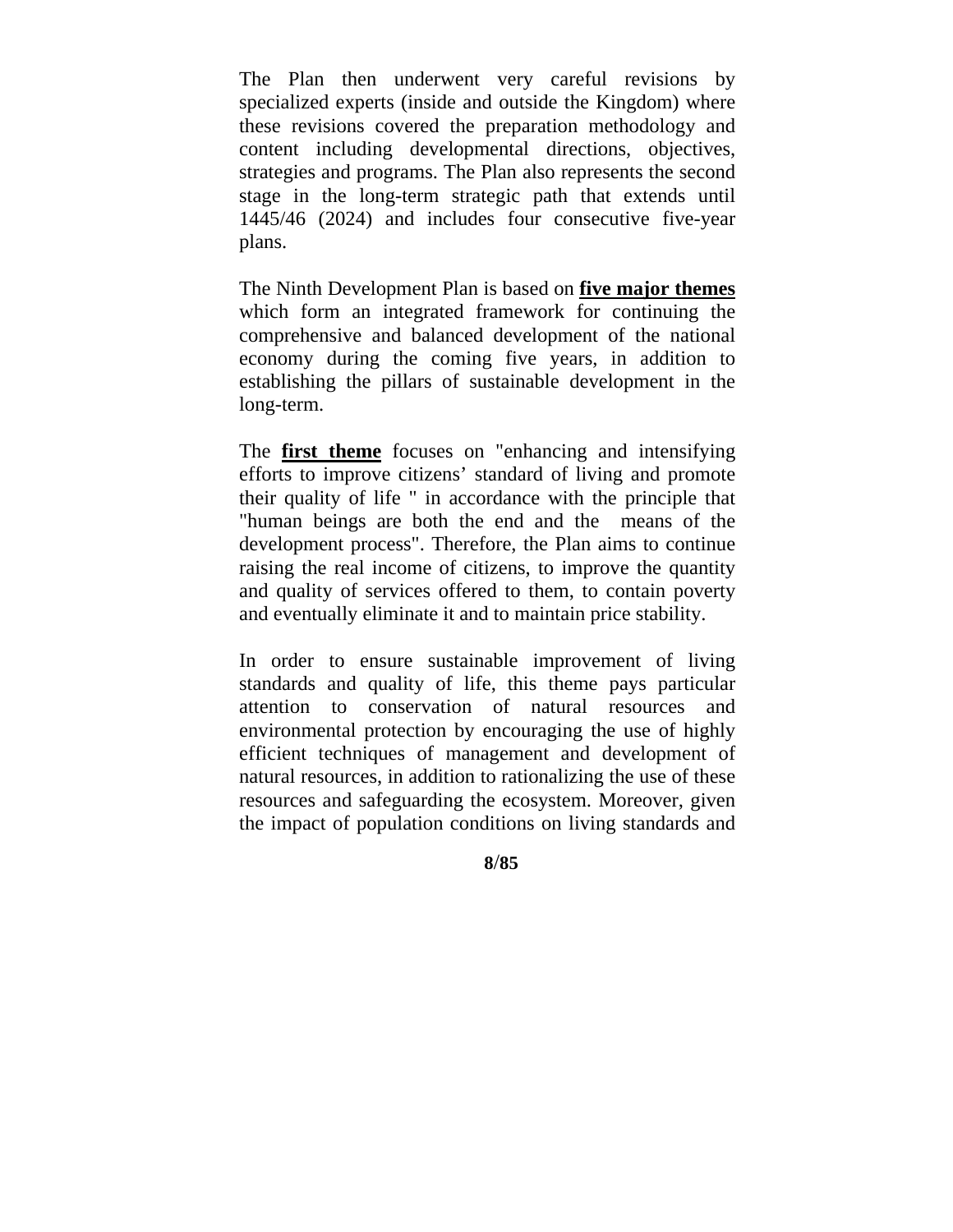quality of life, the Plan dedicates a whole chapter to address different aspects of the relationship between projected population trends and the standard of living and the quality of life of citizens during the plan period.

The **second theme,** "development of national manpower and increasing their employment" addresses the issue of raising national labor force participation rates, continuous upgrading of their skills and capabilities, ensuring access to rewarding job opportunities, and increasing their share in the labor market.

The Plan includes several programs and policies that aim to raise the capabilities of the national labor force to enable them to meet labor market requirements and keep up with rapidly changing production technologies and management and organizational techniques. Moreover, the Plan addresses the issues of enhancing the "work culture", and instilling in the Saudi worker the values of diligence, creativity and innovation in order to become the "knowledge worker" required by the "knowledge economy."

Furthermore, the Plan aims at developing the Saudi labor market, and raising its level of service and efficiency in a manner that ensures its best utilization and balance between labor supply and demand. For this purpose, the Plan includes a package of policies aimed at addressing the macro imbalances of the labor market, foremost among them are the high degree of dependence on expatriate labor and the phenomenon of unemployment, particularly among the youth.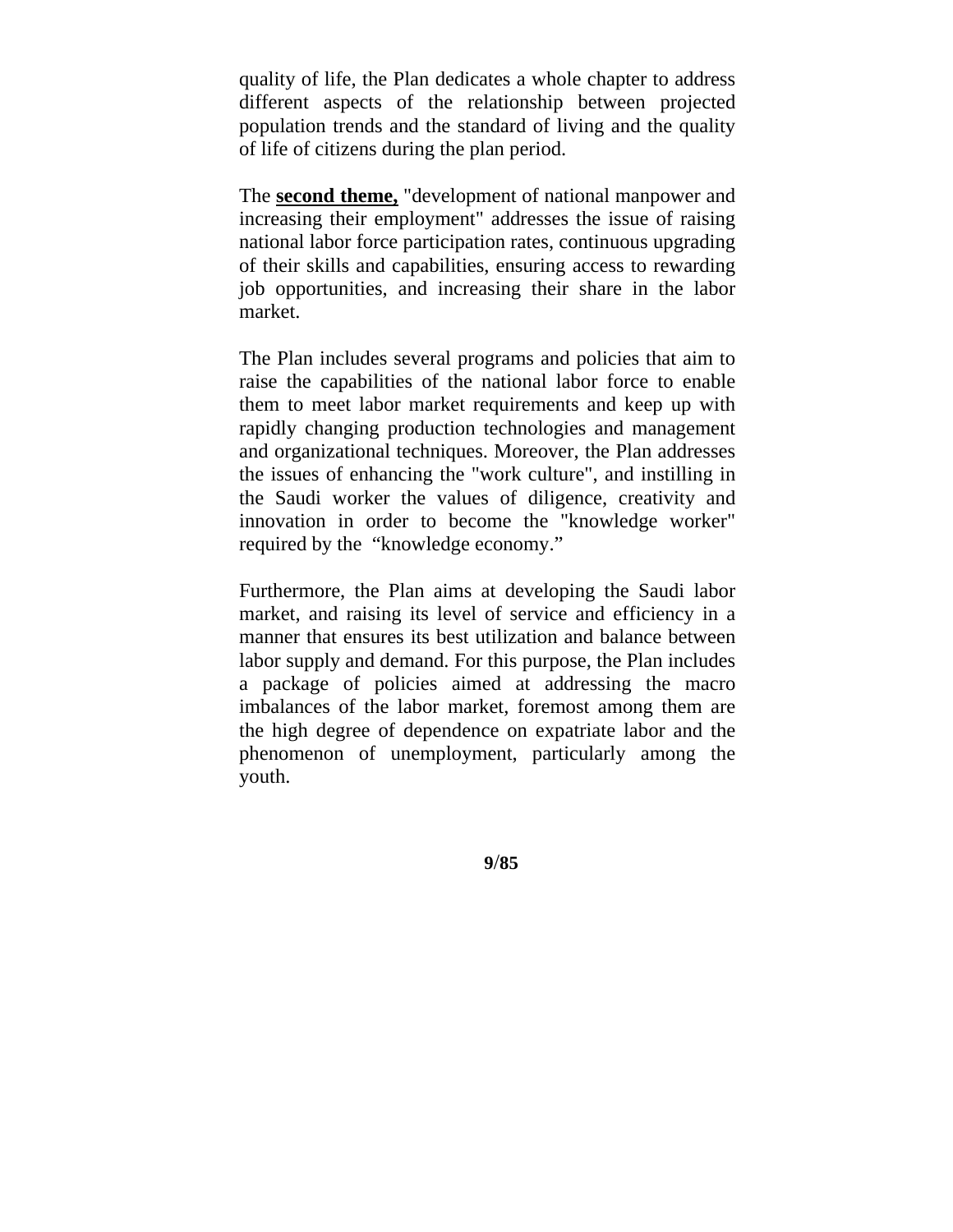The **third theme,** "balanced development among regions of the Kingdom", aims to spread the efforts and fruits of development to all regions in a manner that brings their development to similar levels. To achieve the objectives of this theme, the Plan's programs focus on providing the needed infrastructure and public services in the different regions, based on objective indicators and criteria that reflect the present and future conditions of the regions. The Plan also provides the necessary financial and organizational needs for the development of the production base of each region based on its developmental potential and comparative advantage.

The **fourth theme,** "structural development", addresses continuing the structural development of the Saudi economy through the deepening of the process of horizontal and vertical diversification of its production base in order to realize tangible increases in employment opportunities and in the contribution of non-oil sectors to GDP and to exports. This theme also aims at enhancing the participation of the private sector in various economic activities and establishing the foundation of the "knowledge economy" to maximize the role of knowledge as a source of value and wealth formation and to form the basic engine of economic growth. The realization of the objectives of this theme requires, among other things, tangible increases in allocations for the activities and institutions of research and development, encouragement of innovations and enhancement of the infrastructure of knowledge management, support of the communications and information technology and software sector; in line with the objectives of the National Industrial Strategy.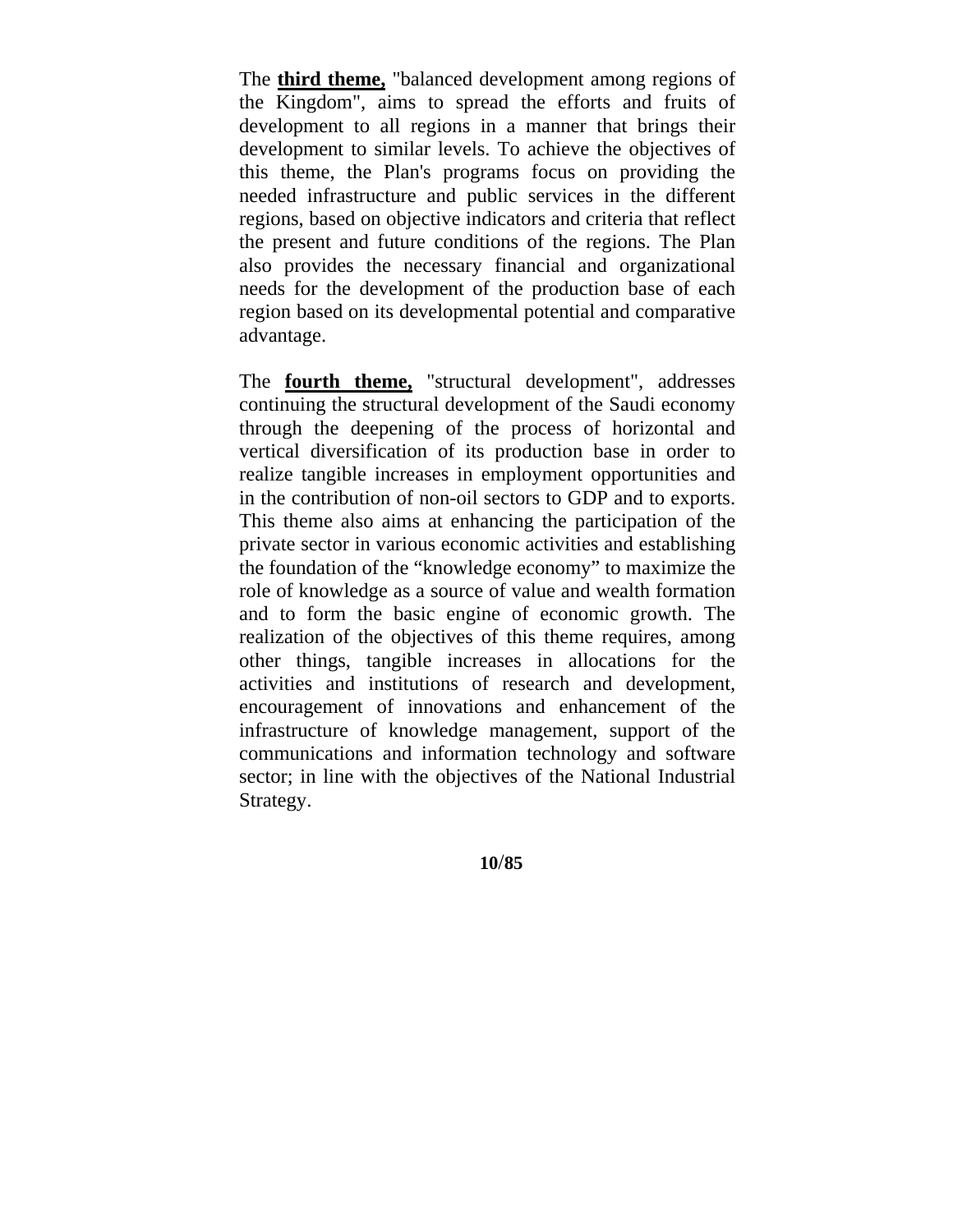The **fifth theme**, "raising the competitiveness of the national economy and national products", is of great importance particularly under the growing trend of globalization and the integration of the Saudi economy into the global economy. This situation requires enhancement of the competitiveness of the national economy in order to increase its capability to attract direct domestic and foreign investments, improvement of the competitiveness of its products in domestic and foreign markets, and acquisition of new competitive advantages to develop its exports. The Plan embraces a set of general objectives to develop competitiveness and adopts specific policies and implementation mechanisms to achieve these objectives.

The most important features of this Plan are manifested in the determination to realize its developmental ambitions, despite the emergence of several challenges at both the domestic and international levels. These are summarized below:

#### **At the Domestic Level:**

- Continued population growth at comparatively high rates with the important implications regarding growth of demand for basic services in education, health, transport, communications, infrastructure, utilities and housing.
- Increased awareness of citizens due to the marked expansion of opportunities in education and culture, resulting in increased aspirations to attain higher standards of living.
- Continued growth in the number of new entrants to the labor force in the presence of relative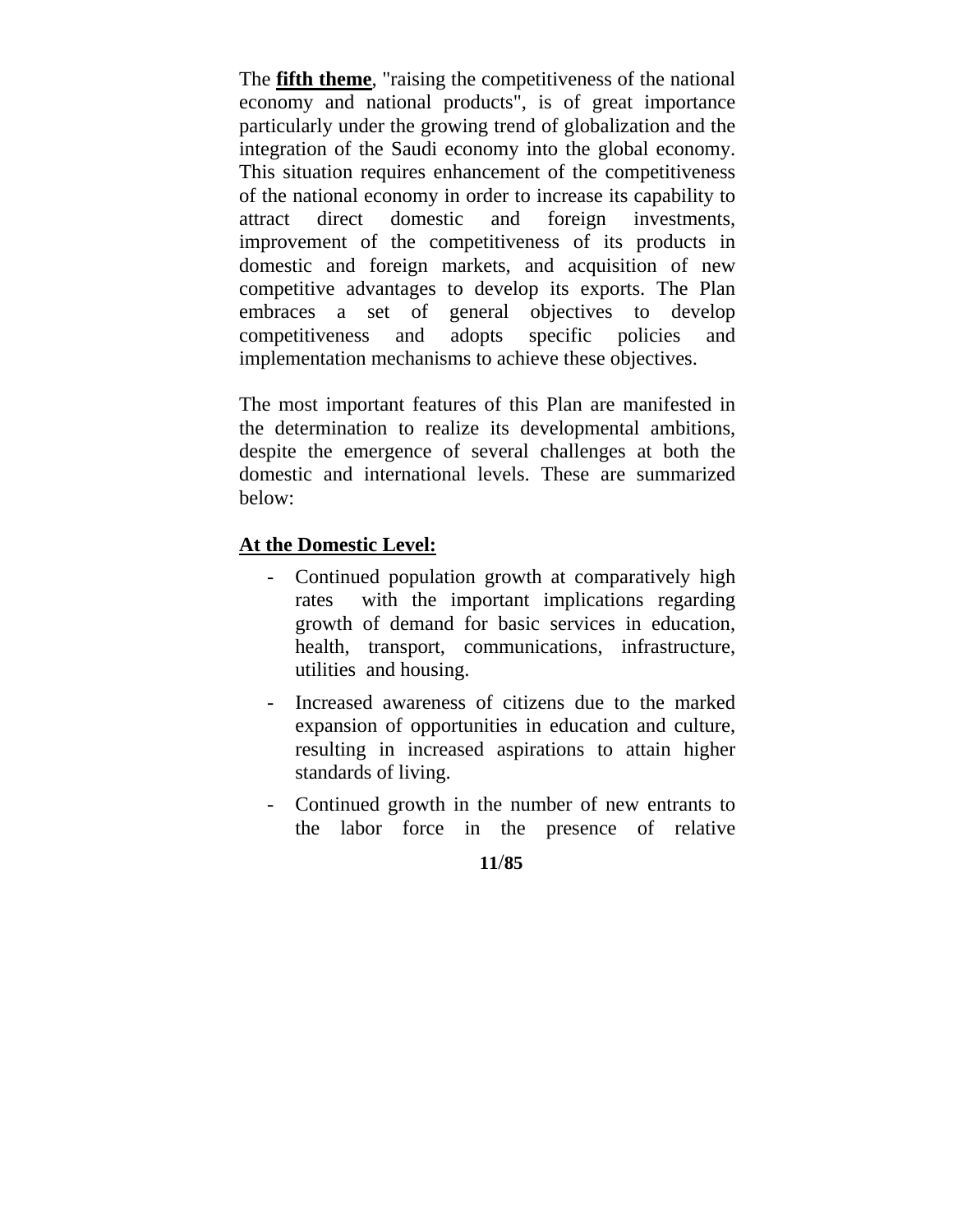unemployment, particularly among the youth.

- Increased utilization of scarce natural resources, especially water.
- Increased competition of locally produced products in domestic and foreign markets, particularly after the accession of the Kingdom to the World Trade Organization.
- Growing importance of improving the quality of the Saudi labor force in order to provide them with the necessary skills and knowledge to keep up with the latest scientific and technological developments, to enhance the productivity and competitiveness of the economy and speed up its transformation to a "knowledge economy."
- Overcoming adverse impacts of the global financial crisis, continuing development of the domestic financial sector, enhancing development of its systems and instruments along with its vital role in funding production and investment activities over the coming period.
- Slowdown in the implementation of some government projects attributed to organizational, technical and procedural factors. Examples of such cases are: shortage in the number of local wellqualified contractors, poor technical capabilities of the relevant bodies responsible for conducting studies, designs and supervising implementation of government projects. In addition, the slowdown is attributed to challenges related to speeding up the provision of suitable locations for some projects and to disputes over ownership of some of these locations.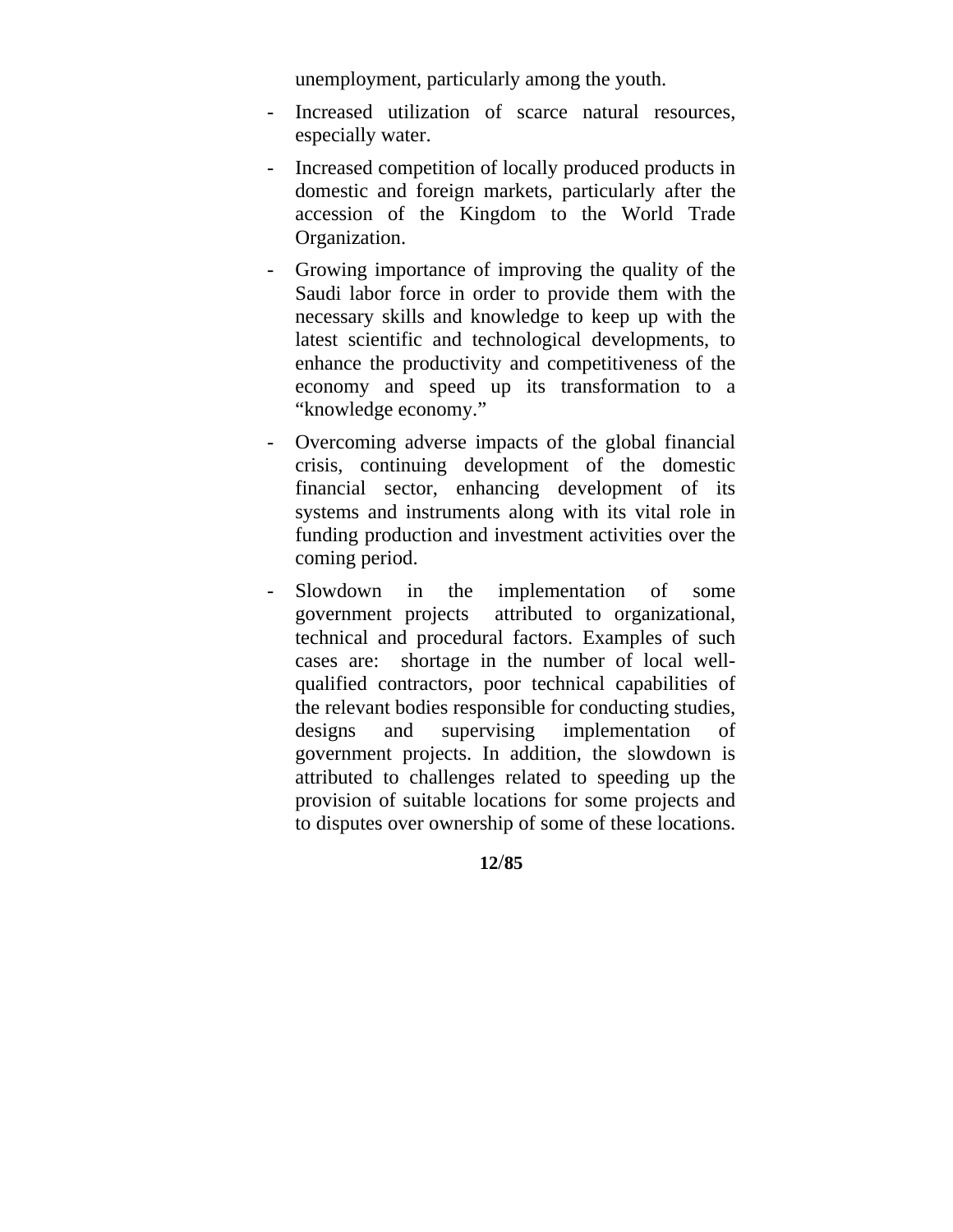The slowdown was occasionally caused by delay or lack of materials or an increase in their prices, or by shortage of skilled manpower or their high wages.

#### **At the International Level:**

- Growth of protectionist tendencies against imports of developing countries despite the World Trade Organization agreements. These tendencies became more apparent following the global financial and economic crisis.
- Continuation of building and expanding economic and regional blocs as well as free trade zones and the impact of such blocs on the Kingdom's foreign trade.
- Rise of the importance of science and technology as a necessary and crucial vehicle for realizing economic and commercial gains under increasing competition in commodities and services markets.
- Decline of the relative importance of primary resources among the components of competitive advantages of products compared to the increased importance and weight of the knowledge and technology components.
- Increase in the degree of "uncertainty" regarding future conditions of global financial markets and the markets for foreign exchange and primary materials, a matter which impedes implementation of suitable policies in the fields of foreign trade and investment of the government's foreign assets.
- The steady increase of the importance of international trade in services as the communications and information technology revolution contributes to a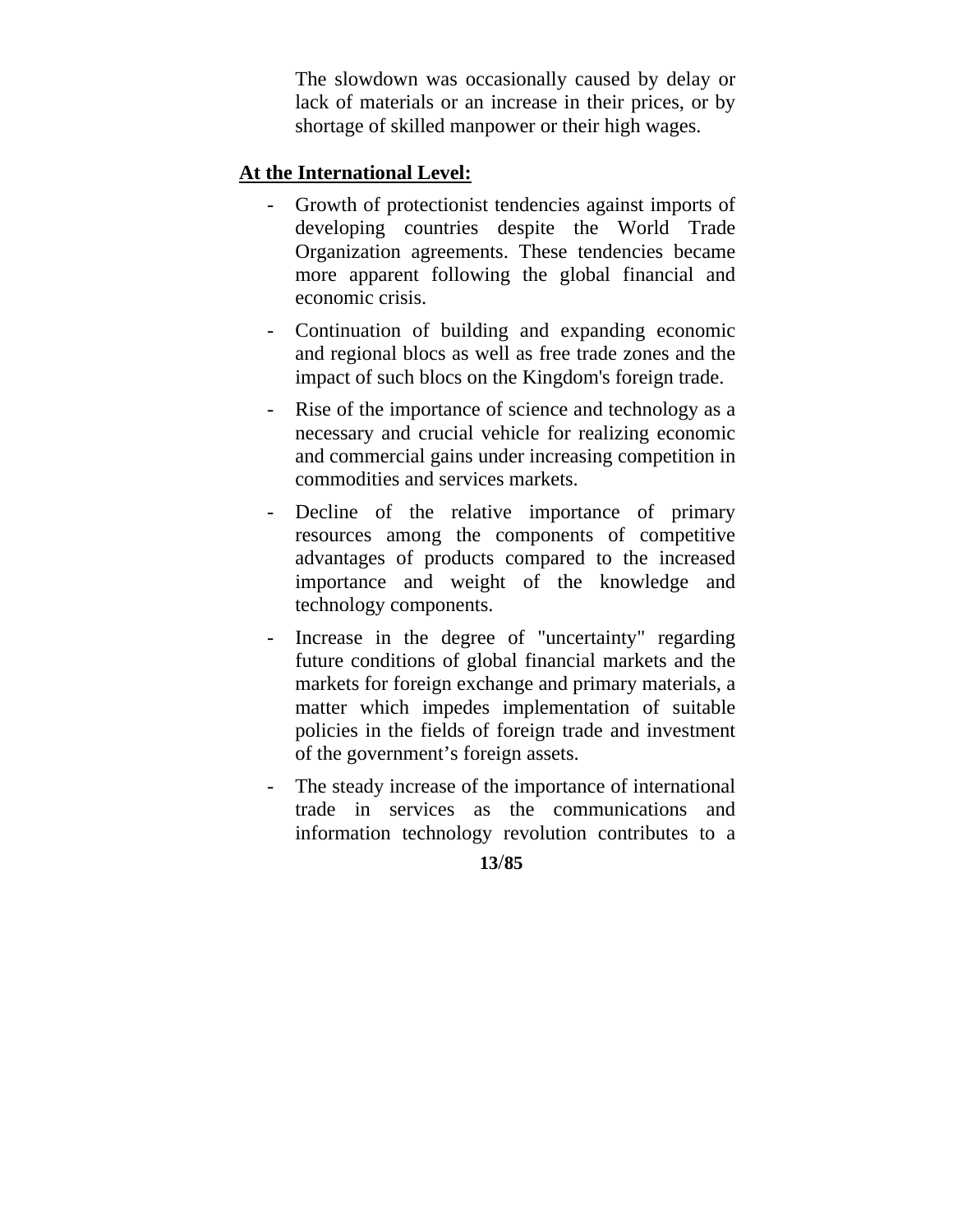robust growth of trade in services across borders and the accompanying emergence of highly competitive service markets.

- Increased level of international competition to attract capital and direct foreign investment.

The preparation of the Ninth Development Plan coincided with a crushing financial and economic global crisis. Despite the burden imposed on all countries by the crisis, the development program embraced by the Plan reflects the Kingdom's determination to continue accelerating the development process. The development program of the Plan is anchored by the directives of the Custodian of the Two Holy Mosques, which call for continuing and speeding up implementation of strategic investments and projects during the coming years, in order to enhance development gains and to keep up with rapid global developments. The program, moreover, stands on the strong foundations of the national economy, which were solidified by the accumulation of the Kingdom's development achievements over the past decades.

The Ministry of Economy and Planning is pleased to issue this brief report, which reviews major features of the Ninth Development Plan. The report covers the Plan's general objectives, implementation mechanisms, priorities and major policies. The report, moreover, summarizes the most important characteristics of the major development sectors and explains the general objectives and targets for each sector over the Plan period as well as the financial requirements needed for realizing them.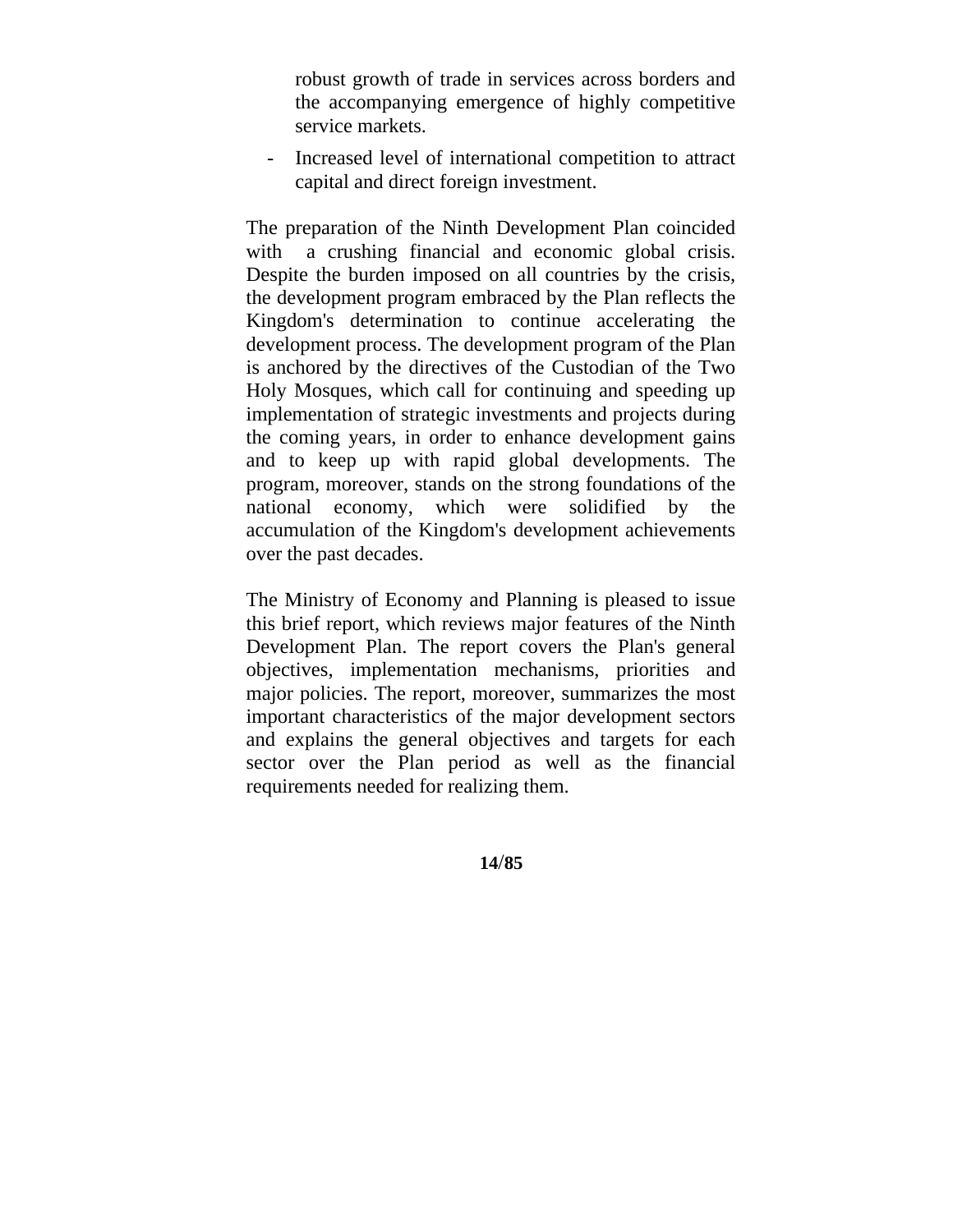# **FIRST: GENERAL OBJECTIVES**

The objectives and implementation mechanisms of the Ninth Development Plan rest upon basic principles and well-established rules that emphasize the keenness of the Kingdom to realize comprehensive, balanced and sustainable economic and social development. These objectives clearly express the developmental directions of the Kingdom and its keenness to accelerate the process of development and establish the necessary factors for its sustainability, to realize balanced regional development, to continue improving standards of living and promoting quality of life while giving due care to needy groups in society and reducing unemployment rates. These objectives also underline the great importance of developing national manpower and raising their skill level. The Plan's objectives also underscore the importance of the private sector's participation in the process of development, the move towards a "knowledge economy," the increase in growth rates and performance of the Saudi economy, and the improvement in its competitiveness in the global economy.

#### **First objective:**

To safeguard Islamic teachings and values, enhance national unity and security, guarantee human rights, maintain social stability, and consolidate the Arab and Islamic identity of the Kingdom.

#### **Second objective:**

To continue to develop the holy places, and improve the services provided to Hajj and Umrah performers to ensure performance of religious rites easily and conveniently.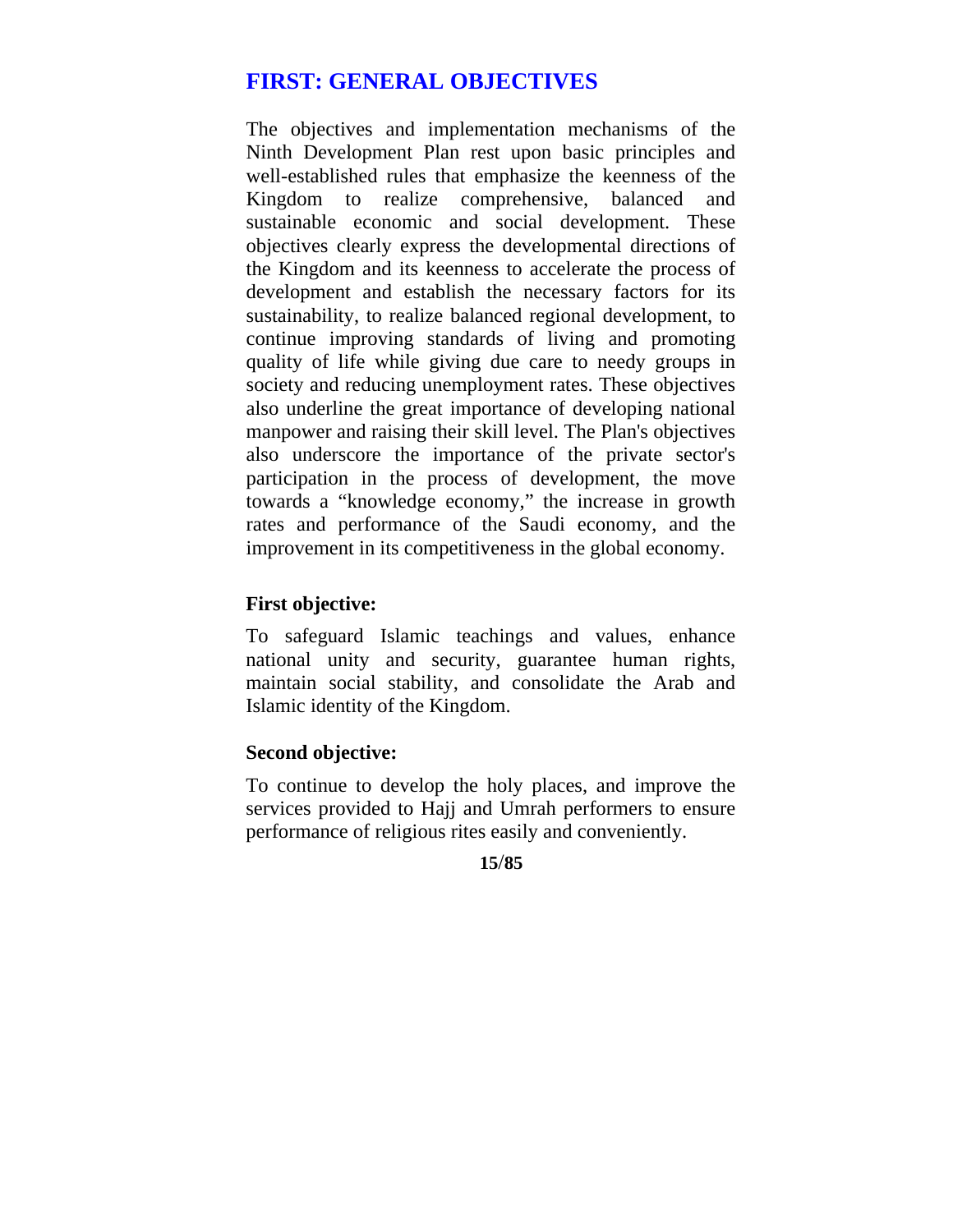# **Third objective:**

To achieve sustainable economic and social development by accelerating the rate of economic growth and social welfare.

# **Fourth objective:**

To achieve balanced development among regions of the Kingdom and enhance their role in social and economic development.

# **Fifth objective:**

To enhance human development, expand the range of options open to individuals to enable them to acquire and use knowledge, skills and expertise, and provide appropriate healthcare services.

# **Sixth Objective:**

To raise the standard of living and improve the quality of life of all citizens.

# **Seventh Objective:**

To diversify the economic base horizontally and vertically, expand the absorptive and productive capacities of the national economy and enhance its competitiveness, and maximize the return on competitive advantages.

# **Eighth Objective:**

To move towards a knowledge-based economy and consolidate the basis of an information society.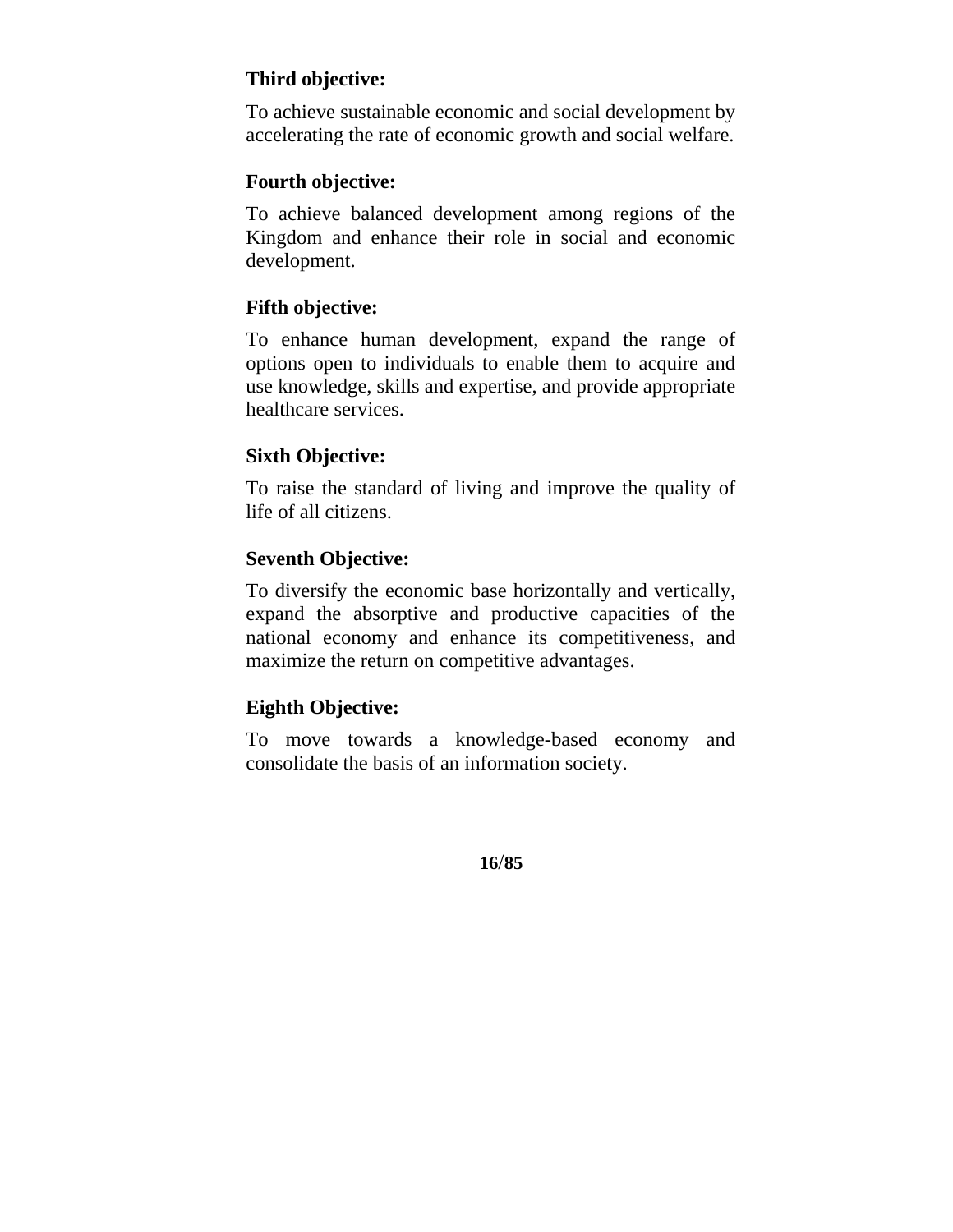# **Ninth Objective:**

To enhance the role of the private sector in socioeconomic and environmental development and expand domains of private investments (domestic and foreign) and publicprivate partnerships.

# **Tenth Objective:**

To develop, conserve and ensure rational utilization of natural resources, particularly water, protect the environment and develop environmental systems within the context of sustainable development.

#### **Eleventh Objective:**

To continue socioeconomic and institutional reform, develop regulations aimed at raising efficiency and improving performance, work towards entrenching transparency and accountability, and support civil-society institutions in advancing their developmental activities.

# **Twelfth Objective:**

To strengthen economic integration with Gulf Cooperation Council and Arab states and develop relations with Islamic and friendly countries.

# **Thirteenth Objective:**

To develop the sector of Small and Medium Enterprises to increase its contribution to GDP, and create frameworks for nurturing and organizing it.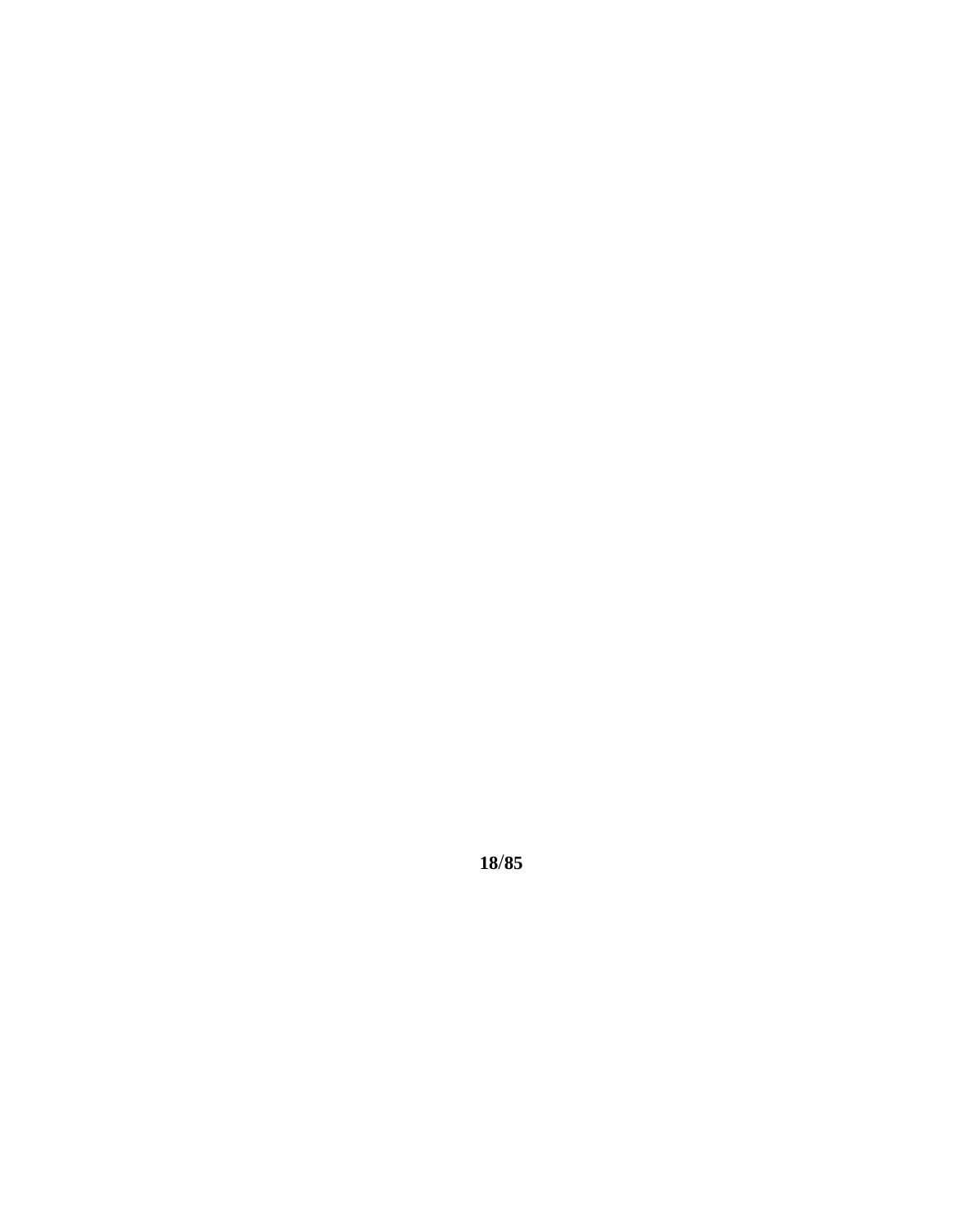# **SECOND: MAJOR IMPLEMENTATION MECHANISMS**

- 1. To accelerate the pace of economic growth, distribute its fruits among regions of the Kingdom and various social groups.
- 2. To enhance the developmental impact of direct foreign investment.
- 3. To reduce development gaps between administrative regions.
- 4. To intensify efforts aimed at diversifying the economic base.
- 5. To prepare a favorable environment for realizing sustainable development.
- 6. To intensify efforts directed towards raising the standard of living and quality of life along with efforts to reduce poverty.
- 7. To create a favorable environment for moving towards a "knowledge economy" and a gradual transformation towards an "information society."
- 8. To deepen partnership between the public and private sectors, and accelerate privatization processes.
- 9. To realize financial stability and to continue embracing a fiscal and monetary policy that contributes to raising rates of economic growth and reducing inflationary pressures.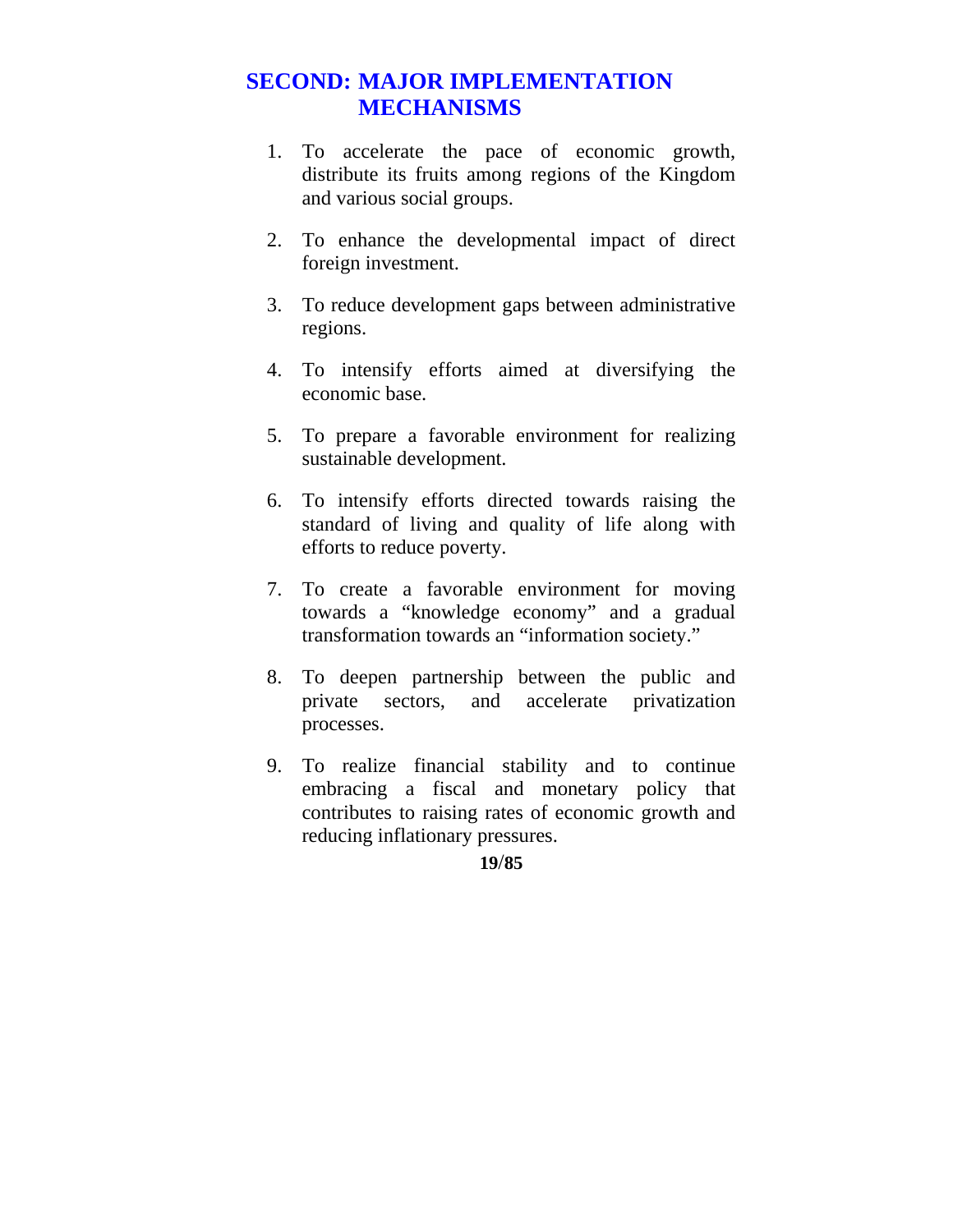- 10. To raise the contribution of national labor in various development sectors of the economy.
- 11. To provide education opportunities, increase enrollment rates in different stages, and develop the educational system to fulfill (qualitatively and quantitatively) developmental and societal needs as well as to adapt to new forms of knowledge.
- 12. To expand and develop vocational and technical training programs throughout the administrative regions.
- 13. To provide comprehensive and integrated health care to all members of society.
- 14. To adopt a population policy that takes into consideration the quantitative and qualitative developments of population and its geographic distribution, and enhances the relation between population characteristics and the directions of sustainable development.
- 15. To promote the effective participation of Saudi women in the Kingdom's development.
- 16. To support and increase youth participation in the Kingdom's development and to empower them to effectively contribute to the development of society.
- 17. To provide suitable housing in a manner that satisfies the needs of different segments of society.
- 18. To protect integrity, combat corruption and limit its impact on the investment climate and the economic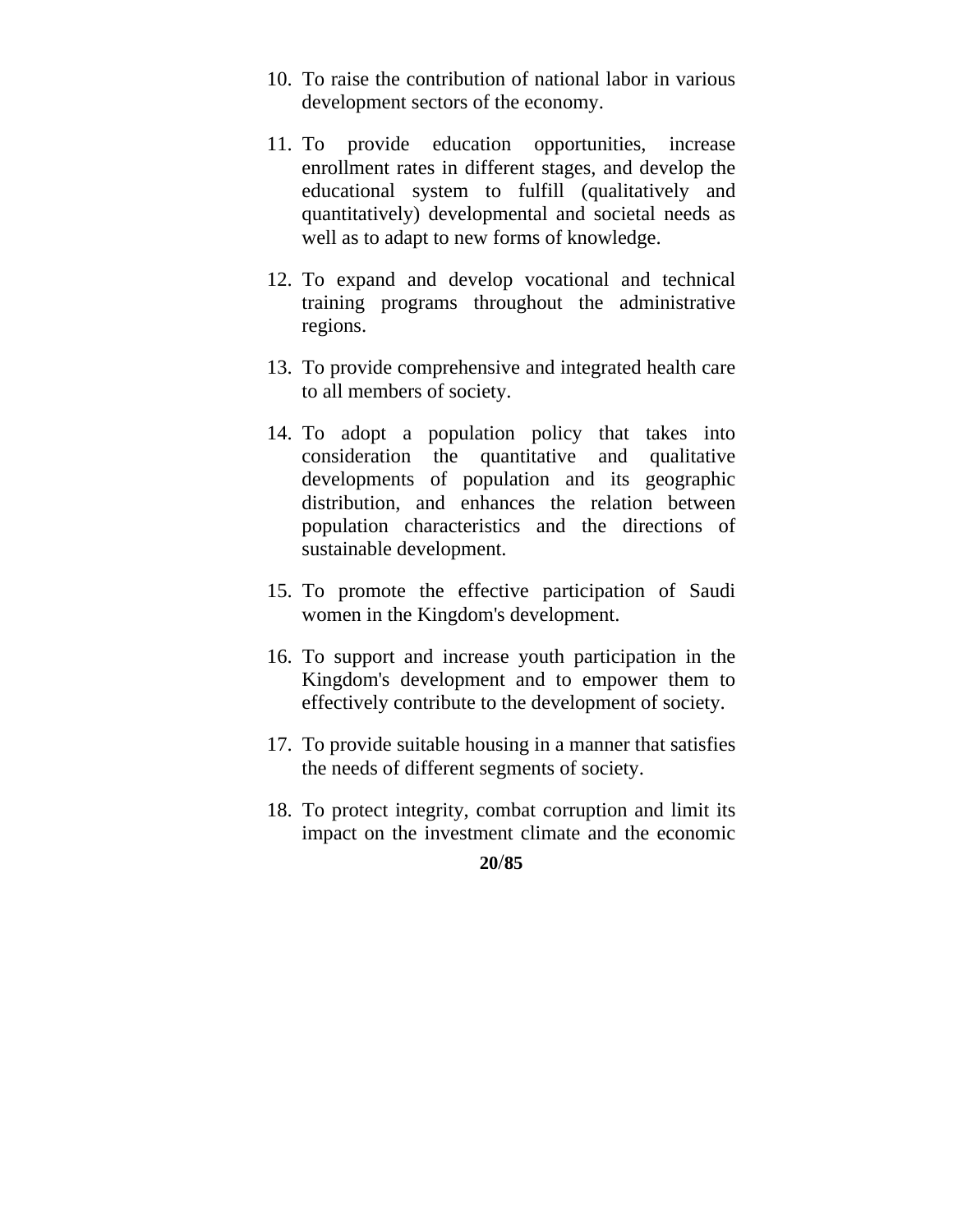and social dimensions of the development plan.

- 19. To strengthen and develop national culture and increase cultural and scientific output.
- 20. To deepen economic integration between GCC countries and boost the Kingdom's Arab, Islamic and international relations.
- 21. To improve the implementation mechanisms of development programs and projects, and to evaluate the implementation policies adopted by the Plan.
- 22. To provide support to Small and Medium Enterprises and remove obstacles hindering their development.
- 23. To pay attention to the social dimension of development through enhancing private participation in the process of development, social care, support of needy categories and groups with special needs, and giving special attention to youth, women and children.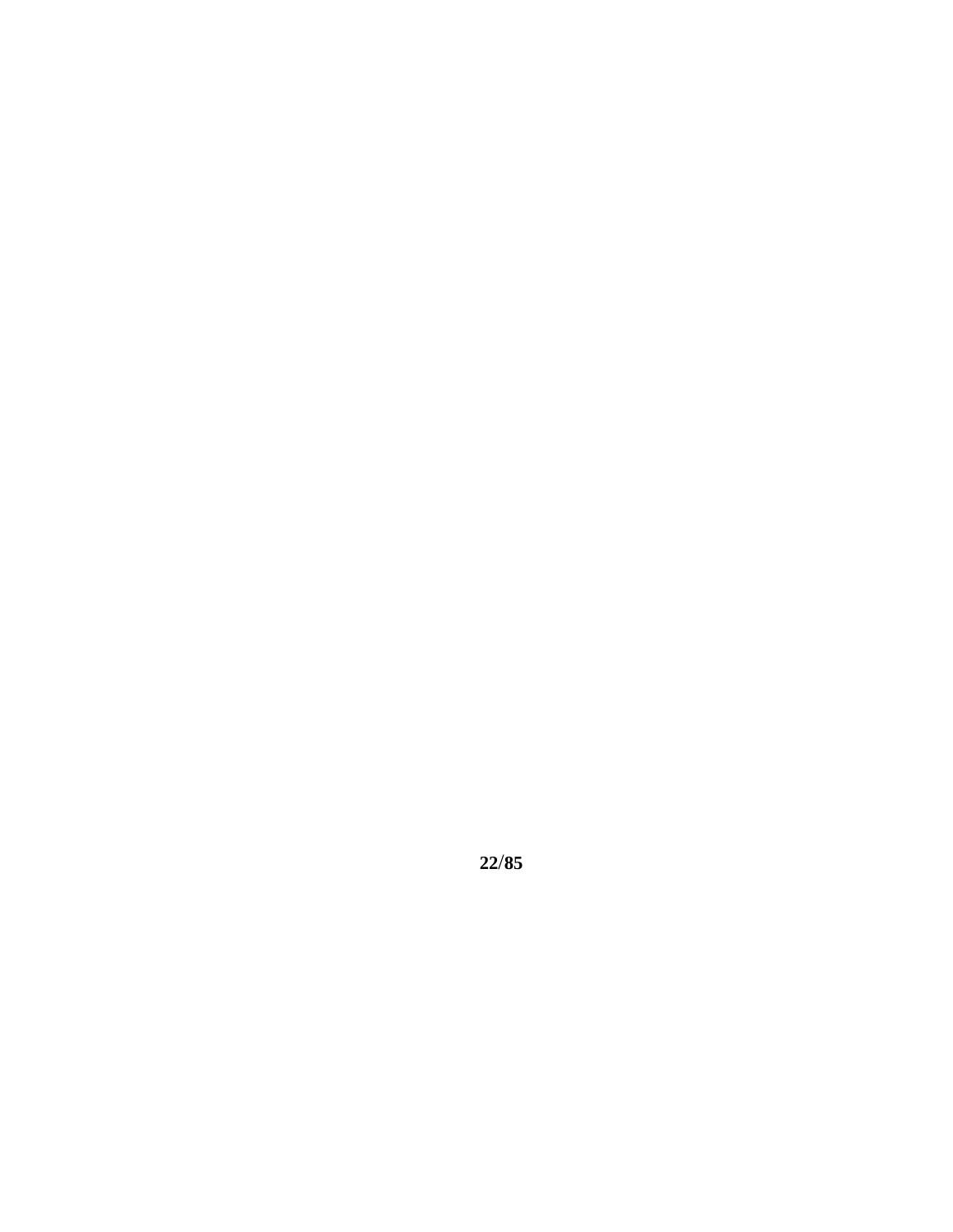# **THIRD: ECONOMIC DEVELOPMENT**

During the next five years (2010-2014), the Ninth Development Plan aims to realize an average annual GDP growth rate of 5.2% at constant prices of 1999. This would result in increasing the average per capita GDP at constant prices from SR 46.2 thousand in 2009 to approximately SR 53.2 thousand in 2014.

The Plan aims also to realize the following at the macroeconomic level:

- Growth in total investment (Gross Fixed Capital Formation) at an average annual rate of 10.4% to bring its share of GDP to around 38.5.% by the end of the Plan in 2014.
- Growth in merchandise and services exports at an average annual rate of 4.5% thus bringing their share of GDP to about 35.7% by the end of the Plan in 2014.
- Growth in non-oil exports at an average annual rate of 10% to bring their share of GDP to about 23.7% by the end to the Plan in 2014.
- Growth in merchandise and services imports at an average annual rate of 7.7% to bring their share of GDP to around 67.6% by the end of the Plan in 2014.
- Growth in final consumption (government and private) of commodities and services at an average annual rate of 5.4% to constitute around 90% of GDP in 2014.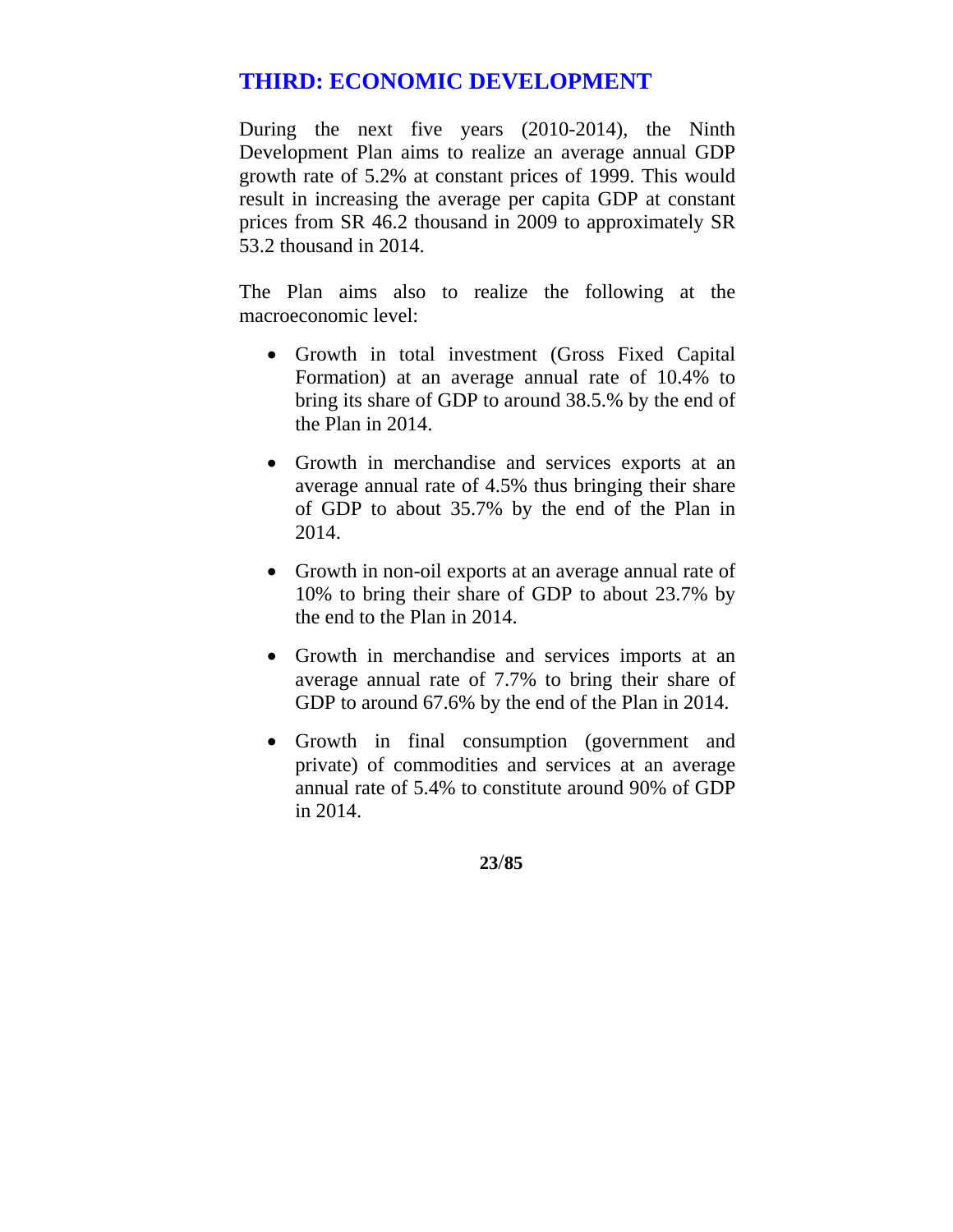- Increasing the share of national manpower in total labor force (Saudization rate) from 47.9% in 2009 to approximately 53.6% in 2014 by providing 1.1 million job opportunities to labor market entrants.
- Reducing unemployment rate among the national workforce from around 9.6% in 2009 to about 5.5% by the end of the Plan in 2014.

| <b>Main Indicators of the Ninth Development Plan</b> |  |  |  |  |  |  |
|------------------------------------------------------|--|--|--|--|--|--|
| $(2010-2014)$                                        |  |  |  |  |  |  |

| <b>Indicators</b>                       | <b>Average Annual</b><br><b>Growth Rate</b><br>(%) |
|-----------------------------------------|----------------------------------------------------|
| <b>Real GDP</b>                         | 5.2                                                |
| <b>Gross Fixed Capital Formation</b>    | 10.4                                               |
| Oil Sector                              | 7.9                                                |
| <b>Private Sector</b>                   | 11.8                                               |
| <b>Government Sector</b>                | 5.2                                                |
| Merchandise and Services Exports        | 4.5                                                |
| Non-oil Exports                         | 10.0                                               |
| <b>Merchandise and Services Imports</b> | 7.7                                                |
| <b>Final Consumption</b>                | 5.4                                                |
| Rate of Saudization $(\%)$ *            | 53.6                                               |
| Unemployment Rate % *                   | 5.5                                                |

 *(\*) By end of the Plan.*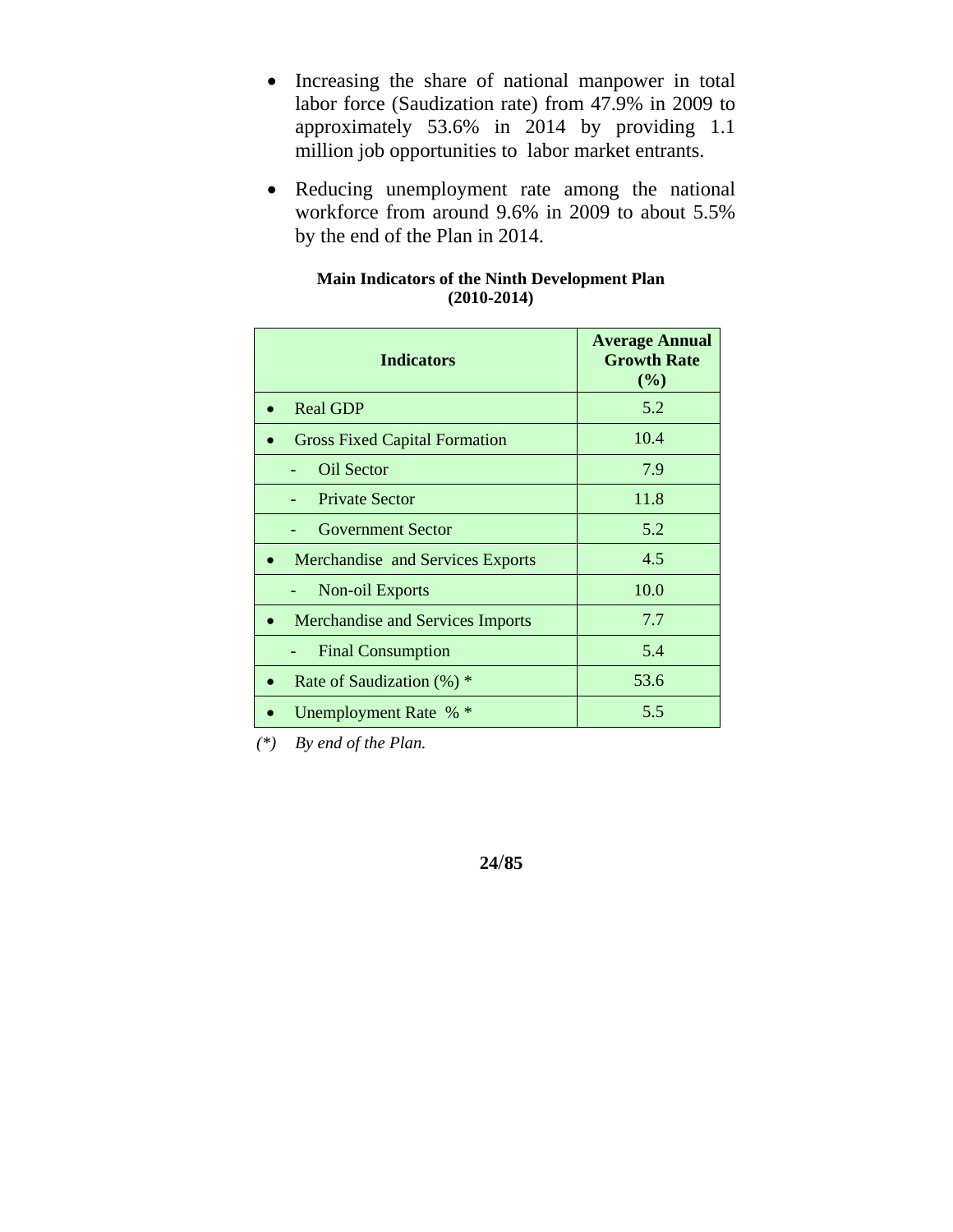At the sectoral level, the Ninth Plan (2010-2014) aims to realize the following growth rates at constant prices of 1999:

- Growth of the private sector at an average annual rate of 6.6% over the period of the Plan, thus increasing its percentage share in GDP up to 61.5% by the end of the Plan.
- Growth of oil and gas sector by around 1.2% during the period of the Plan in such a way that its percentage share in GDP would reach around 19.6% by the end of the Plan; in line with the trend towards reducing dependence on oil.
- Growth of government sector at an average annual rate of about 4.8%, thus raising the sector's percentage share in GDP to 17.3% by the end of the Plan.
- Growth of non-oil sectors at an average annual rate of 6.3%, hence raising the percentage share of these sectors in GDP to around 81.3% by the end of the plan.
- Growth of non-oil productive sectors at an average annual rate of 6.3%, thus increasing their percentage share in GDP to 28.2% by the end of the Plan.
- Growth of private services sectors at an average annual rate of about 7.1%, hence raising their percentage share in GDP to about 35.8% by the end of the Plan.
- Growth of agriculture, forestry and fishery sector at a rate of about 1.7% thus raising its percentage share in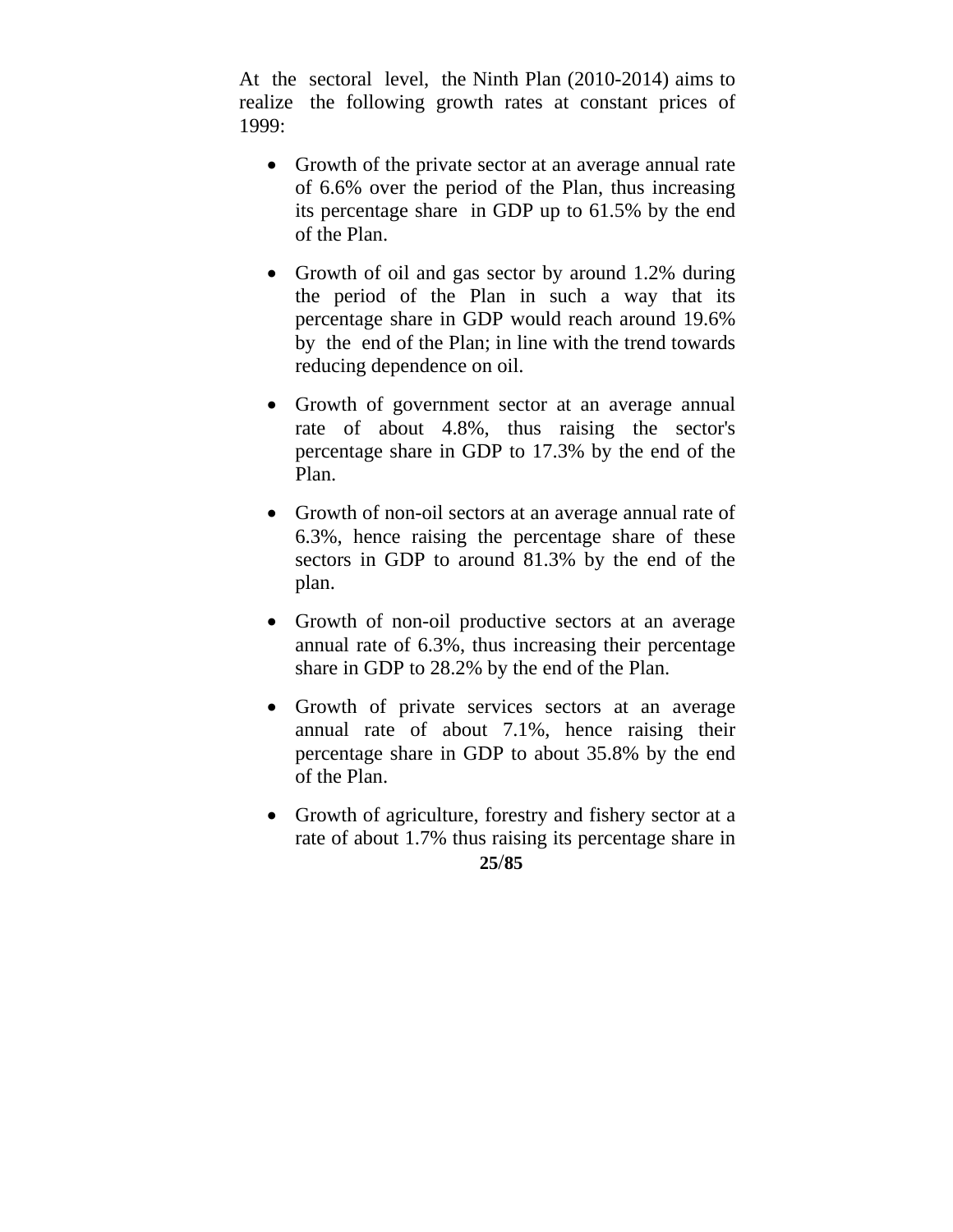GDP to around 4% by the end of the Plan.

- Growth of the non-oil mining and quarrying sector at an average annual rate of around 9.2%.
- Growth of the manufacturing industries sector at an average annual rate of 7.2%, thus raising its percentage share in GDP to around 14% by the end of the Plan. The Plan also aims at realizing a growth in the value added of oil refining at an average annual rate of 7% and that of petrochemical industries and other manufacturing industries at an average annual rate of 5.7% and 7.6% respectively.
- Growth of the electricity, gas and water sector and the construction sector at the rates of about 7.5% and 7.2%, respectively, during the plan period.
- Growth of the transport and communications sector together with the finance, insurance, business and real estate services sector at around 6.1% and 7.2%, respectively during the period of the Plan.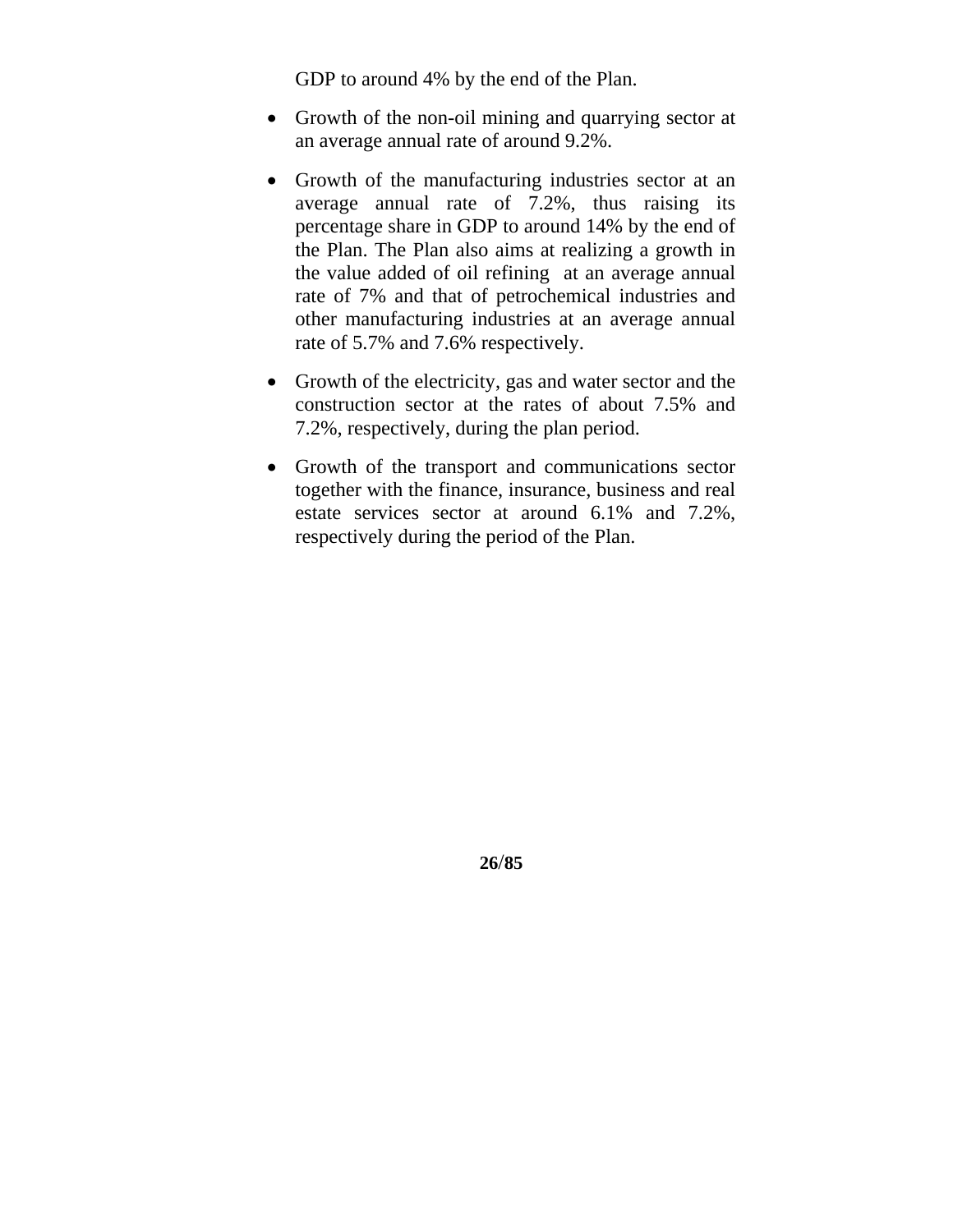#### **GDP by Activity, at Constant 1999 prices**

| Category                                   | <b>Value</b><br><b>SR Million</b> |            | <b>Average</b><br>Annual<br>Growth<br>Rate<br>$(9/0)***$ | $%$ of<br>$GDP$ *** |         |
|--------------------------------------------|-----------------------------------|------------|----------------------------------------------------------|---------------------|---------|
|                                            | 2009                              | 2014       | <b>Target</b><br><b>Ninth</b><br>Plan                    | 2009                | 2014    |
| A) Non-Oil Sectors                         | 659669.5                          | 895651.5   | 6.3                                                      | 77.1                | $81.3*$ |
| 1. Productive Sectors                      | 228099.0                          | 310155.0   | 6.3                                                      | 26.7                | 28.2    |
| 1.1 Agriculture, forestry and<br>fishing   | 40590.4                           | 44197      | 1.7                                                      | 4.7                 | 4.0     |
| 1.2 Non-oil mining and                     |                                   |            |                                                          |                     |         |
| quarrying                                  | 3069.3                            | 4762.5     | 9.2                                                      | 0.4                 | 0.4     |
| 1.3 Manufacturing industries               | 108511.7                          | 153634.0   | 7.2                                                      | 12.7                | 14.0    |
| $1.3.1$ Oil refining                       | 23892.6                           | 33510.7    | 7.0                                                      | 2.8                 | 3.0     |
| 1.3.2 Petrochemicals                       | 14193.7                           | 18737.4    | 5.7                                                      | 1.7                 | 1.7     |
| $1.3.3$ Other manufacturing                |                                   |            |                                                          |                     |         |
| industries                                 | 70425.4                           | 101386.0   | 7.6                                                      | 8.2                 | 9.2     |
| 1.4 Electricity, gas, and water            | 14829.0                           | 21257.7    | 7.5                                                      | 1.7                 | 1.9     |
| 1.5 Building and construction              | 61098.6                           | 86303.7    | 7.2                                                      | 7.1                 | 7.8     |
| 2. Private-Services Sectors                | 280525.4                          | 394617.4   | 7.1                                                      | 32.8                | 35.8    |
| 2.1 Trade, restaurants and<br>hotels       | 74702.9                           | 106032.7   | 7.3                                                      | 8.7                 | 9.6     |
| 2.2 Transport and<br>communications        | 58392.8                           | 78318.7    | 6.1                                                      | 6.8                 | 7.1     |
| 2.3 Financial, insurance,                  |                                   |            |                                                          |                     |         |
| business and real-Estate                   |                                   |            |                                                          |                     |         |
| <b>Services</b>                            | 114130.6                          | 161609.1   | 7.2                                                      | 13.3                | 14.7    |
| 2.3.1 Real estate                          | 57546.1                           | 79923.4    | 6.8                                                      | 6.7                 | 7.3     |
| 2.3.2 Financial, insurance, and            |                                   |            |                                                          |                     |         |
| business services                          | 56584.5                           | 81685.7    | 7.6                                                      | 6.6                 | 7.4     |
| 2.4 Community and personal                 |                                   |            |                                                          |                     |         |
| <b>Services</b>                            | 33299.1                           | 48657.0    | 7.9                                                      | 3.9                 | 4.4     |
| 3. Government Services                     | 151045.2                          | 190879.1   | 4.8                                                      | 17.7                | 17.3    |
| <b>B)</b> Crude Oil, Natural Gas<br>sector | 203163.4                          | 215648.2   | 1.2                                                      | 23.7                | 19.6    |
| Other items (1)                            | $-7067.9$                         | $-10101.8$ | 7.4                                                      | $-0.8$              | $-0.9$  |
| <b>GDP</b>                                 | 855765.1                          | 1101197.9  | 5.2                                                      | 100                 | 100     |

*\* Excluding net import duties, and after deduction of bank service charges* 

*\*\* Import duties less bank service charges.* 

*\*\*\* Growth rates and percentages are to nearest decimal. Source: Ministry of Economy and Planning*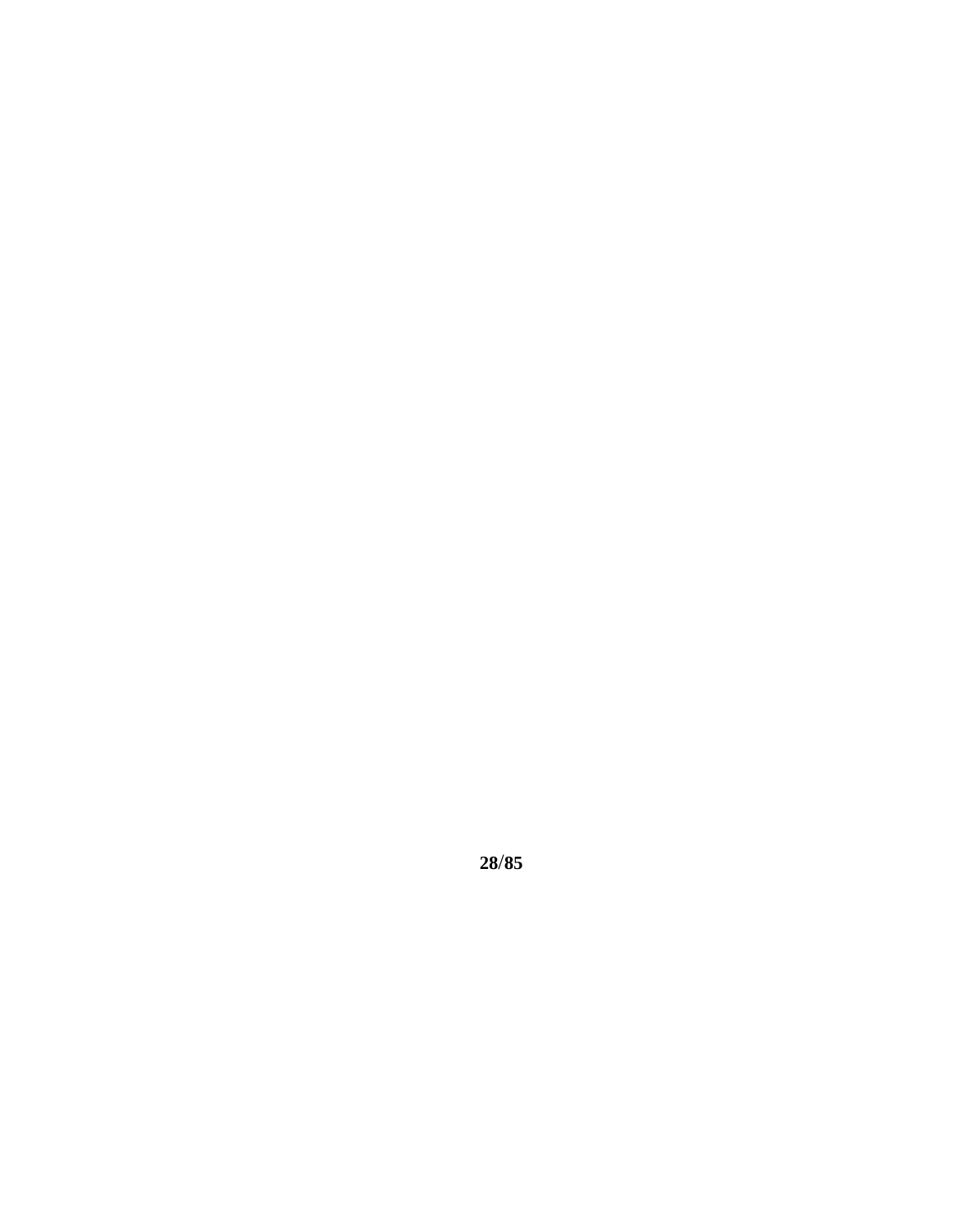# **FOURTH: PLAN PRIORITIES**

#### **A. Diversification of the economy:**

Seeking to strengthen the foundations of comprehensive and sustainable development in the Kingdom, the Ninth Plan adopts a broad concept of economic diversification encompassing five key dimensions (components):

- Diversification of the economic base (production structure).
- Institutional diversification of economic activity.
- Spatial diversification of economic activity.
- Diversification of exports.
- Diversification of government revenues.

The Plan's target is to achieve tangible progress in every one of these dimensions, by setting objectives to be met along with a package of policies and implementation of the necessary mechanisms to achieve these objectives. These are as follows:

#### **A.1 Diversification of the economic base**

The Plan places emphasis on deepening the process of horizontal and vertical expansion of the economic base, through acceleration of growth in promising fields in non-oil production and service sectors.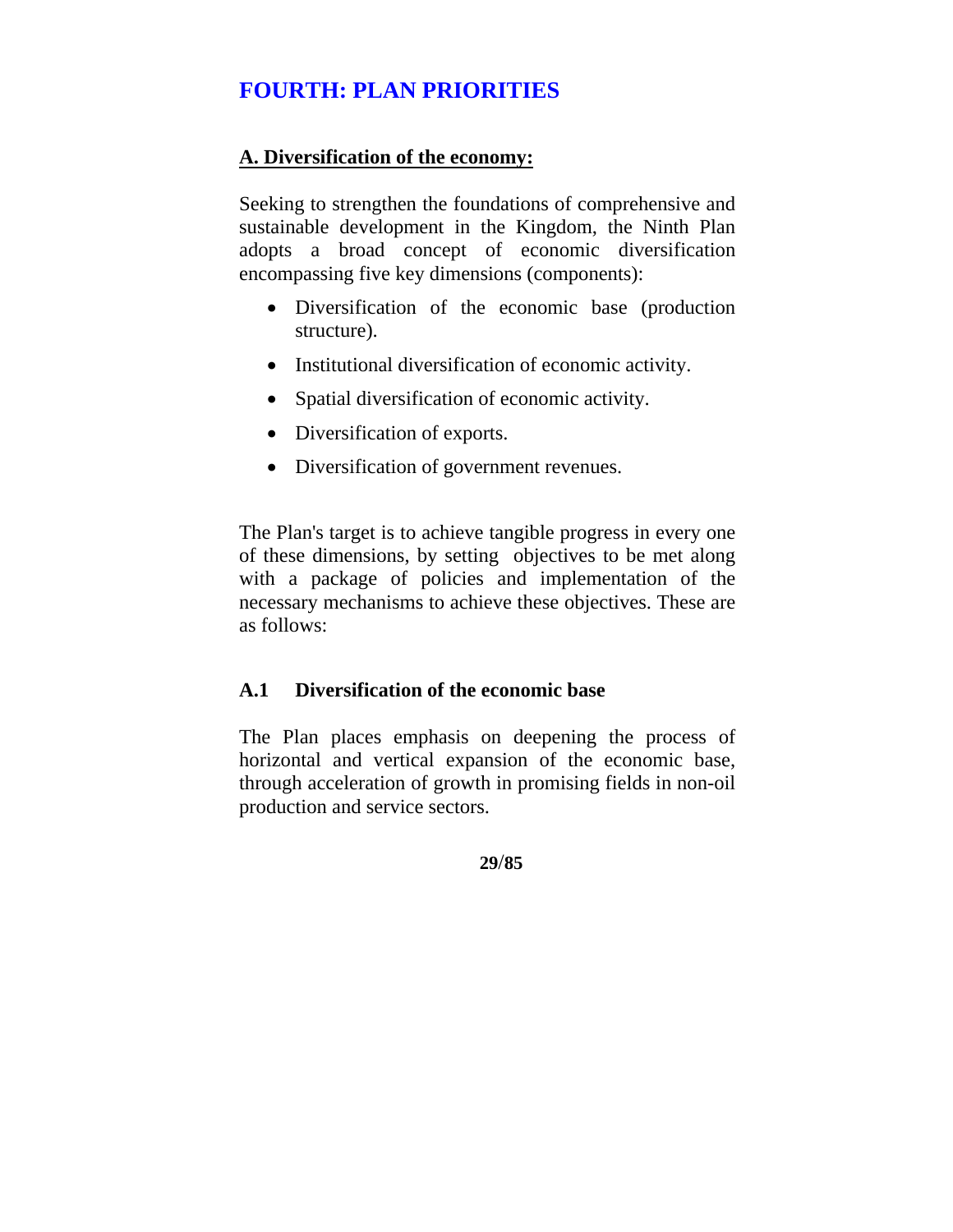For individual non-oil sectors, the Ninth Plan adopts an integrated set of general objectives and specific targets, all of which stemming from a clear vision for development of these sectors. The Plan sets a package of policies and implementation mechanisms to achieve the objectives for individual sectors.

The Plan directions underline areas of focus with respect to diversification of the economic base:

- Industries which utilize the national economy's comparative advantages by transforming them into competitive advantages. Among these are petrochemicals and energy-intensive industries.
- High-tech and capital-intensive industries, such as mining and pharmaceutical industries, which contribute effectively to the process of moving towards a knowledge-based economy.
- Capital goods industries, such as mineral products, machinery, and electrical equipment industries.
- Strengthening the role and further development of Small and Medium Size enterprises (SME's) due to their significant role and contribution to economic diversification and job creation.
- Export-oriented manufacturing industries.
- Tourism activity.
- Modern agriculture that focuses on high value added, uses advanced water saving techniques, and which improves efficiency of natural resource utilization.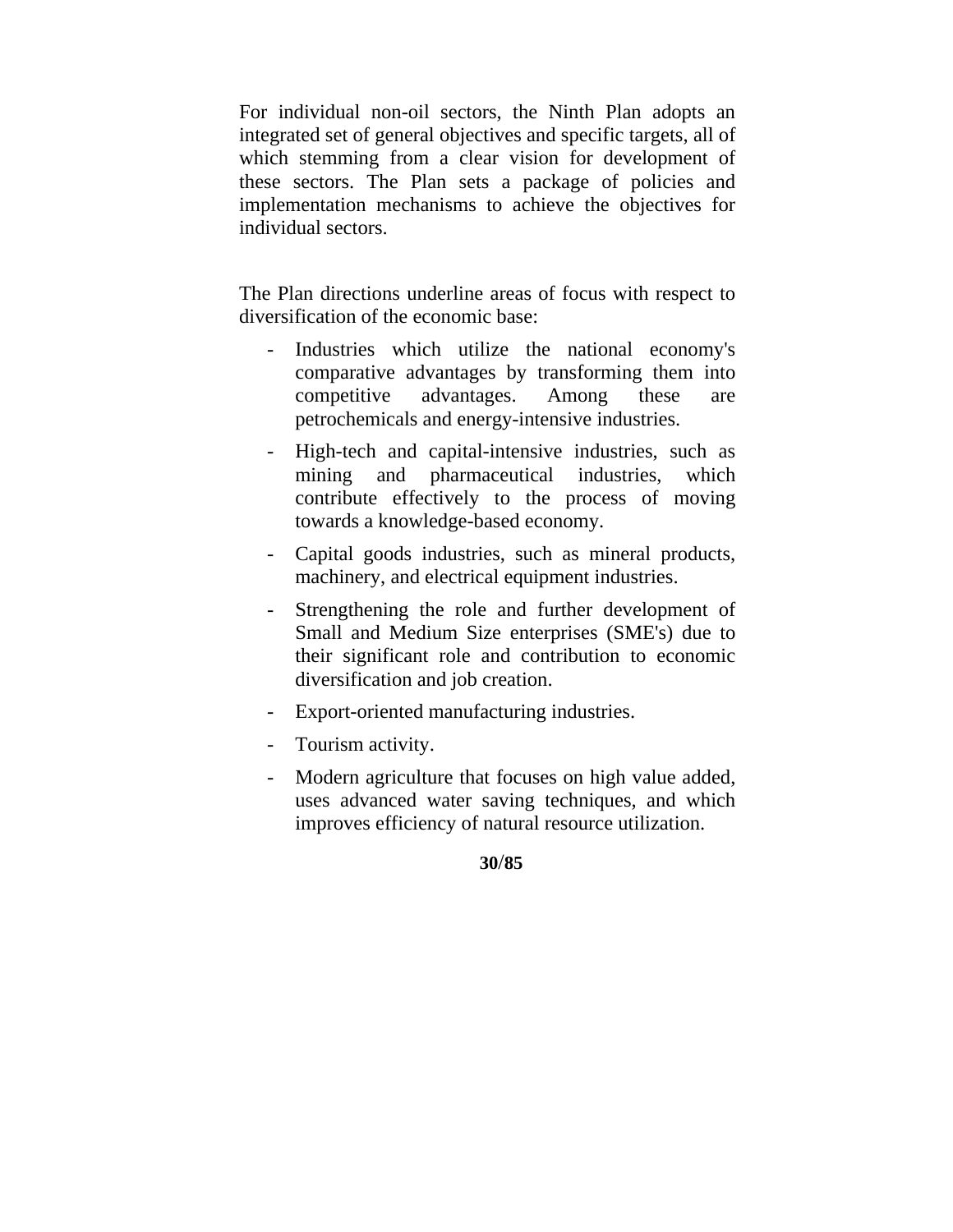Various mining industries through which a chain of integrated industries can be built.

#### **A.2 Institutional diversification**

Increase of the private sector's contribution in economic activity is the second dimension of the drive towards economic diversification, namely the institutional dimension. The Ninth Development Plan places special emphasis on expanding private sector participation in all economic activities, such as production, investment, exports, and creation of jobs for citizens, with an aim to increase the scope of this sector's participation in production and service activities and hence boosting the sector's development role. The Plan's general objectives for the private sector stem from a vision, which envisages an efficient and diversified private sector with world-class competitive advantages, paying significant attention to research, development and innovation in its various activities, increasing the sector's contribution to socio-economic development, diversification of the economic base, and improving global competitiveness of domestic products.

The Ninth Development Plan adopts the following targets for private sector development:

- Increase value added in the private sector at an average annual growth rate of 6.6 percent.
- Increase the private sector's GDP share from about 57.4 percent in 2009 to some 61.5 percent in 2014.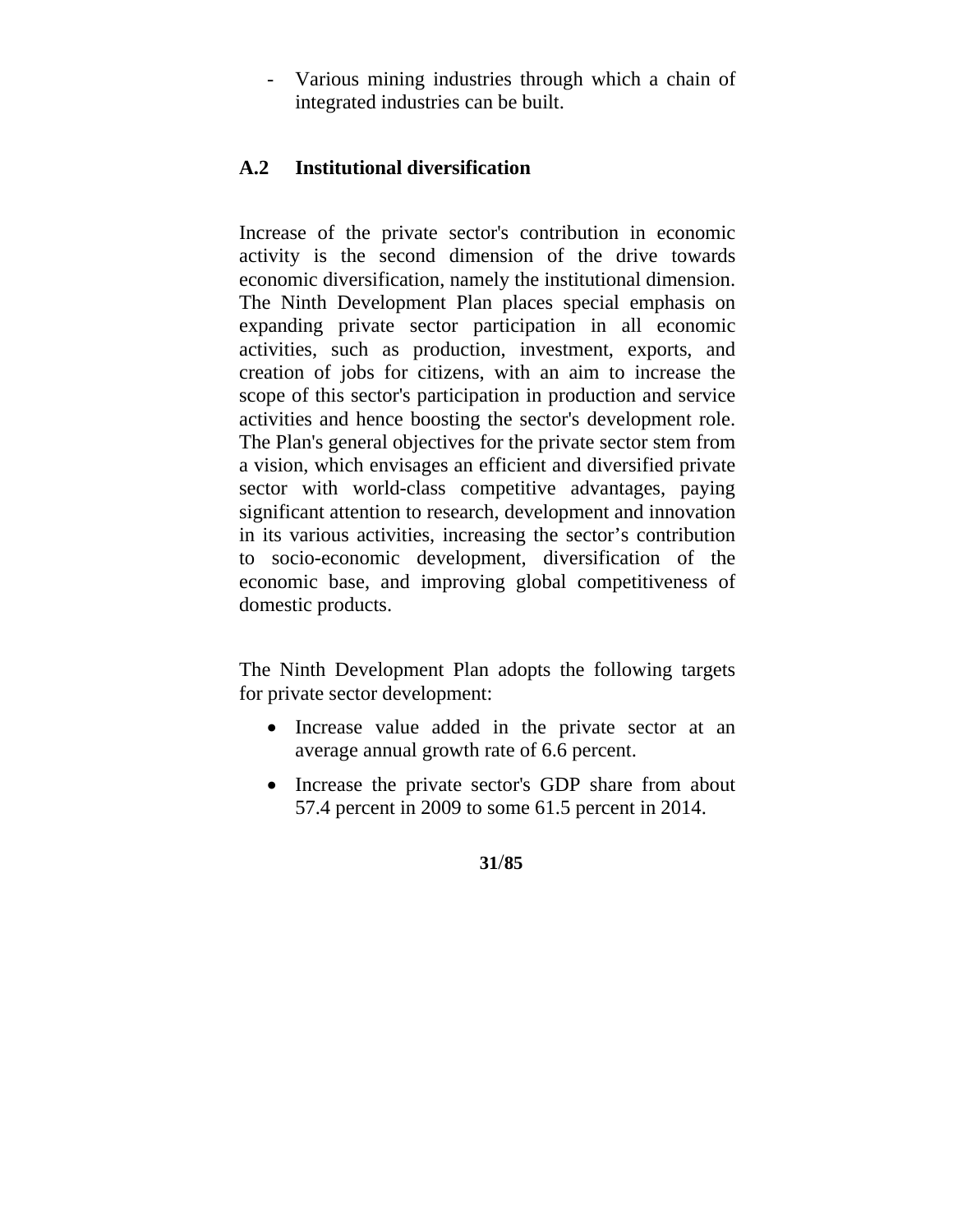- Increase private investment expenditure at an average annual growth rate of 11.8 percent.
- Growth of national manpower in the private sector at an average annual rate of about 5.3 percent.

In order to achieve these targets, the Plan adopts a select set of policies that include the following:

- Continue to create a favorable environment that can attract domestic and foreign investments.
- Create more promising investment opportunities for the private sector, with due emphasis on strengthening industrial links and integration among companies operating in industrial clusters, thus creating an environment that encourages competition and curtails monopolistic practices, along with support of technological development through joint public-private initiatives, and expansion of areas of public-private partnership.
- Implement government and private initiatives launched to develop the SME sector, and develop adequate regulatory frameworks to boost the sector's contribution in GDP (non-oil).
- Intensify technical support and consultation services offered to industrial projects by Saudi Industrial Development Fund (SIDF), particularly in using modern production technologies for waste disposal and recycling.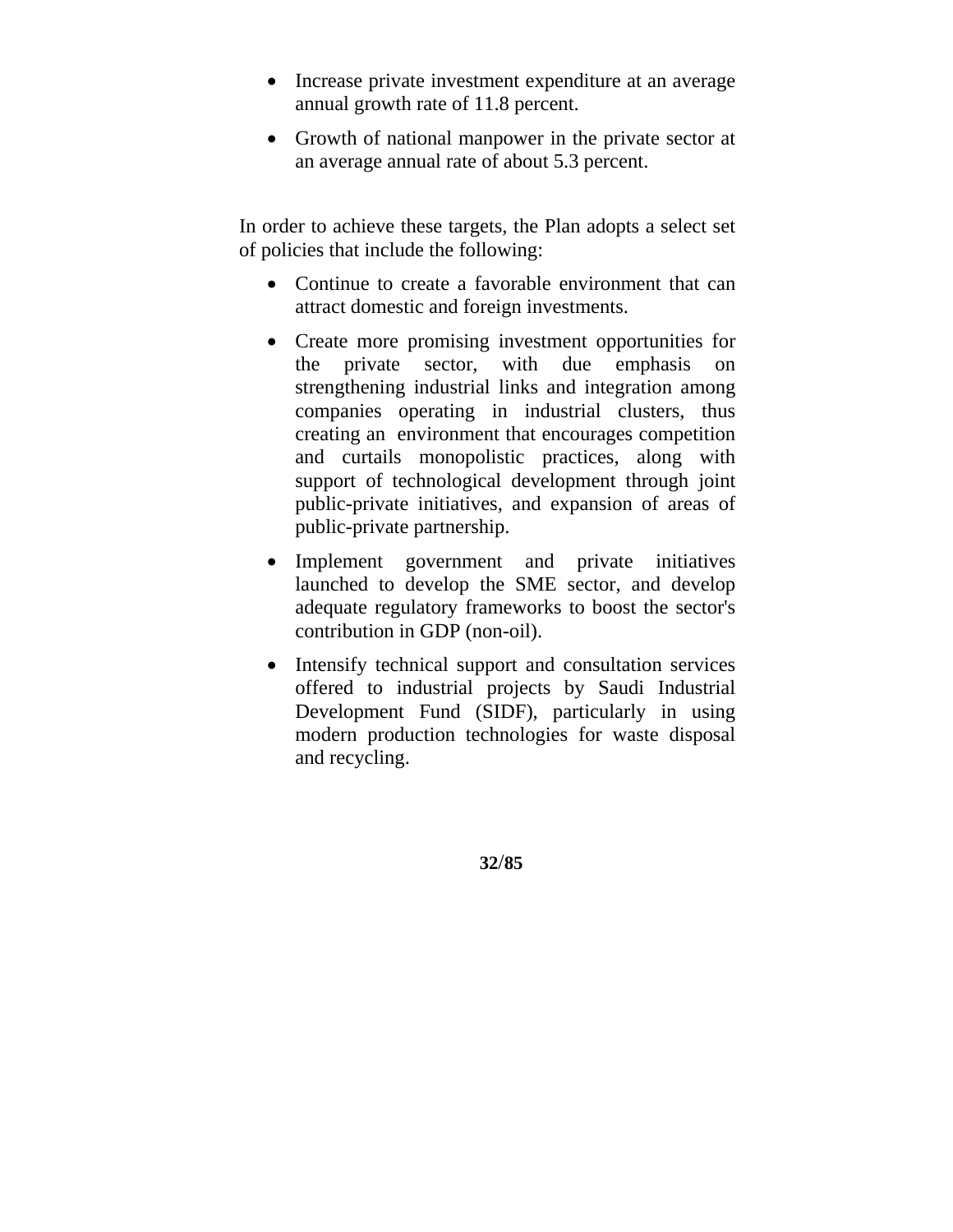#### **A.3 Spatial Diversification**

The Ninth Plan was keen to distribute economic activities among the Kingdom's regions in such a way that avoids concentration of activities in major regions, while achieving maximum efficiency in utilization of available economic resources. To this end, distribution of activities was based on the development potential of individual regions as well as their explicit and implicit competitive advantages.

It is worth noting here that the balanced regional development concept adopted by the Plan does also involve a social aspect, which is attained through distribution of public services, infrastructure and vital facilities among the Kingdom's regions in a manner that fully meets citizens' needs. Distribution is therefore based on population density and the reliability of existing services in the region in question.

In this context, the Plan adopts the following general objectives with regard to regional development:

- To achieve balanced development among the Kingdom's regions, at levels that boost their role in socio-economic development.
- To raise living standards and improve quality of life for all citizens.

In addition, the Plan adopts the following targets to achieve balanced regional development: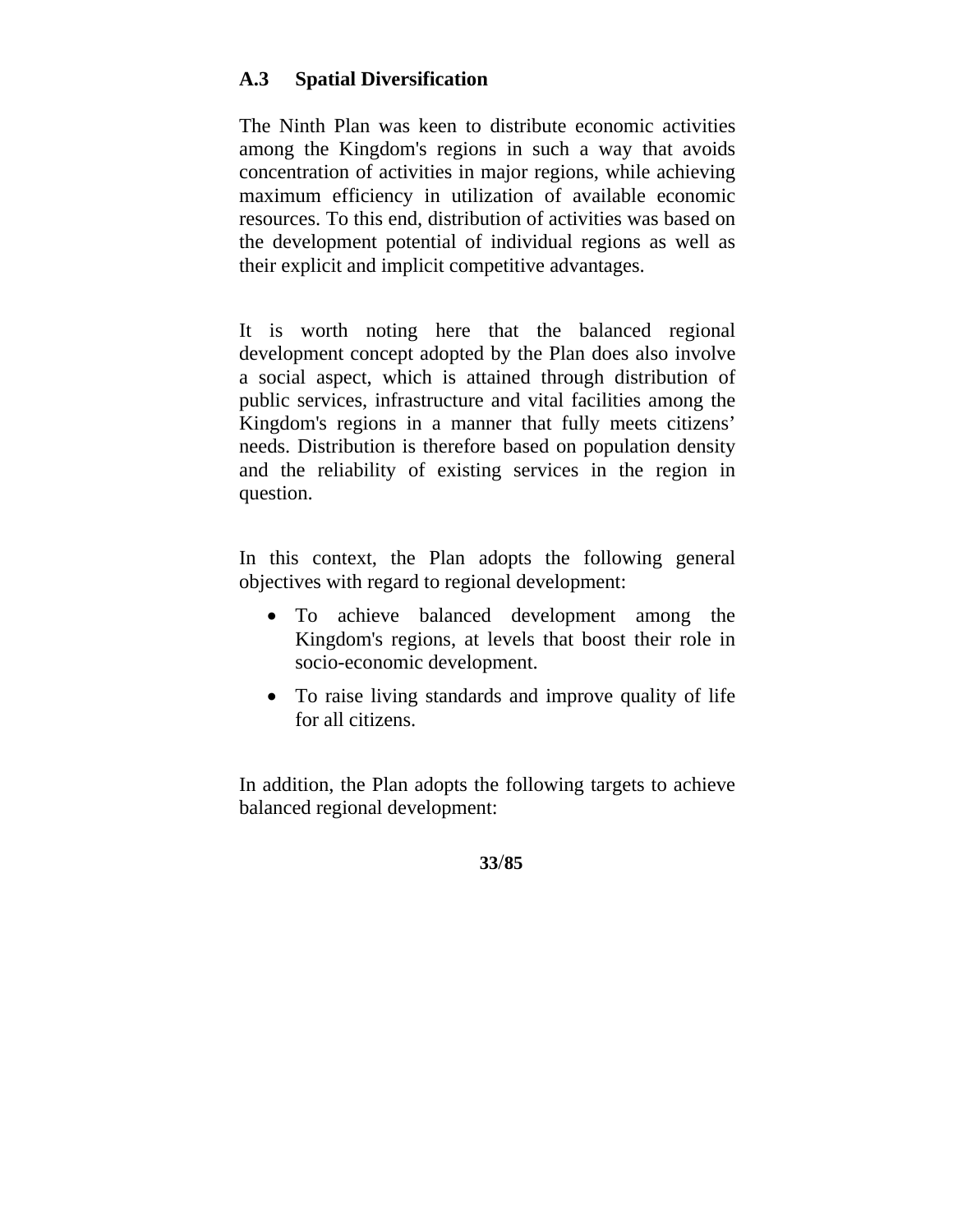- To implement a number of pilot programs in some municipalities, for performance monitoring and evaluation. Once proven successful, these programs will be introduced gradually to all other municipalities.
- To prepare the necessary implementation studies to promote integrated and comprehensive development in existing spatial development corridors.
- To establish sectoral and spatial development databases (commercial, industrial, tourist, etc) to be made available to investors in regions and governorates.
- To strengthen the mechanisms related to investment incentives in the least developed regions.
- To prepare feasibility studies for investment opportunities that are suitable for setting up of small and medium size projects in the least developed regions.

In order to achieve these targets, the Plan adopts a package of policies, which include the following:

- To strengthen the role of specialized lending funds and finance institutions to support small and medium size projects, particularly in the least developed regions and governorates and those least attractive to investment, and boost technical assistance provided to these projects, in order to remove regulatory and marketing constraints in various regions.
- To prepare an action plan for the development corridors proposed in the National Spatial Strategy,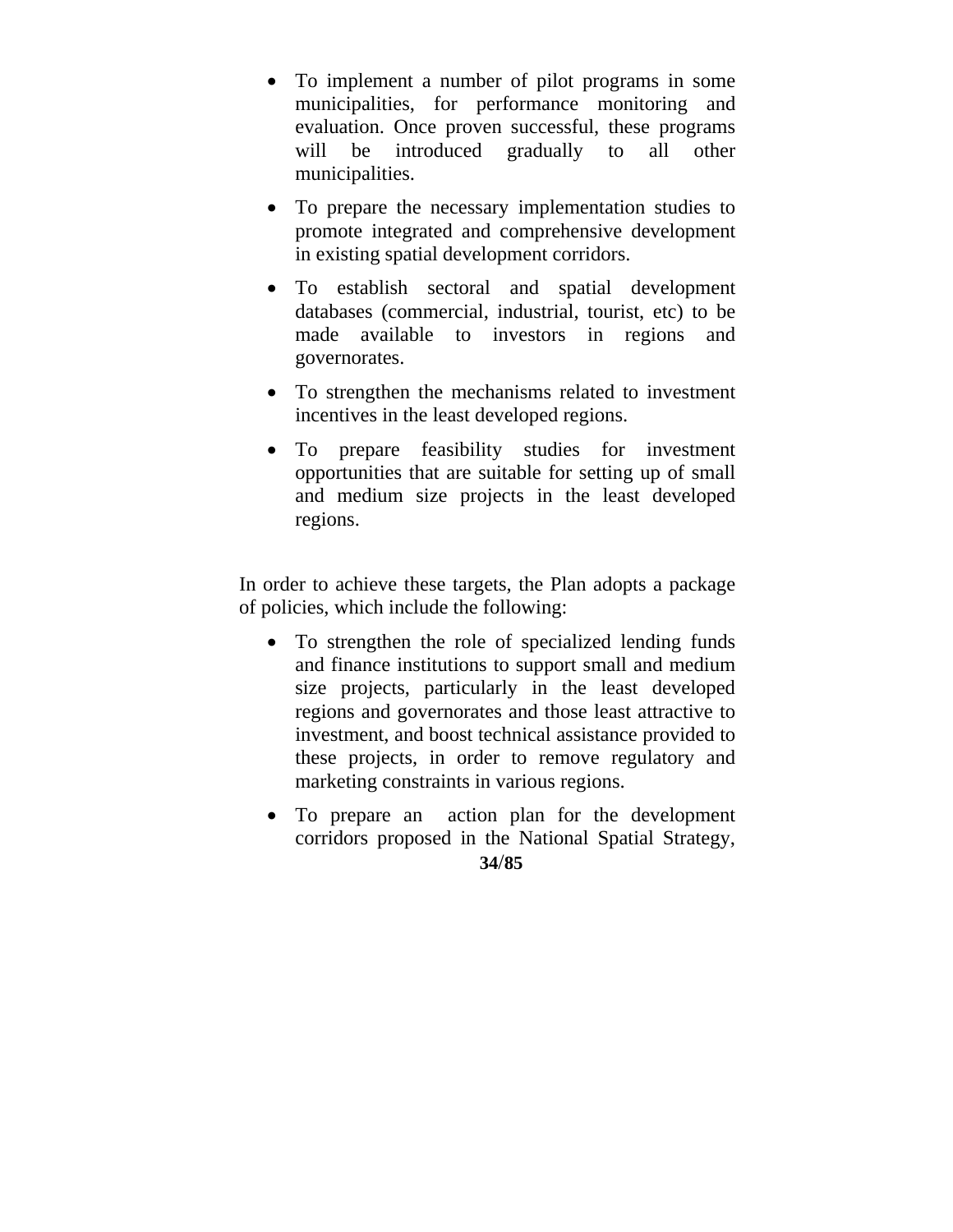and to monitor its implementation.

- To strengthen the role of national, regional and local growth centers, with emphasis on local growth centers since these are the least developed.
- To develop regional strategies and programs aimed at utilizing the opportunities generated by national large-scale investment projects (such as the new railway project, the phosphate and bauxite exploitation project, the new economic cities, etc).

# **A. 4 Diversification of exports**

The fourth dimension of economic diversification relates to diversifying exports. In this respect, the Plan targets growth of non-oil exports at an average annual rate of 10 percent, along with growth of overall exports of goods and services at an average rate of 4.5 percent per annum. In light of these targets, the share of non-oil exports in GDP will rise from 18.9 percent in 2009 to about 23.7 percent in 2014.

In order to achieve such growth, the Plan adopts a policy package that includes the following:

- Increased efficiency of non-oil export development programs and promotion of these exports in global markets.
- Intensification of consulting services in technical, administrative and marketing areas related to development of non-oil exports.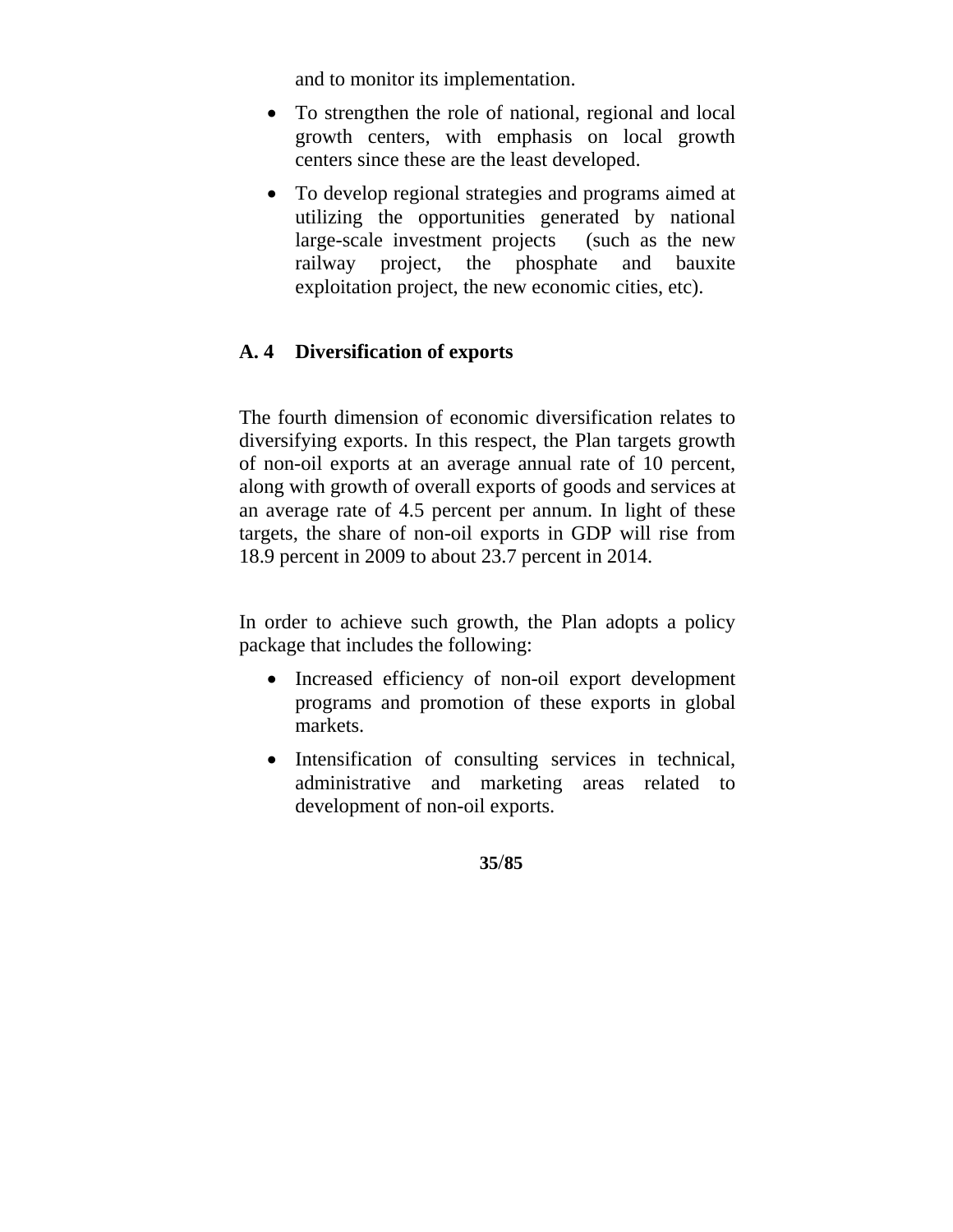- Establishment of export-oriented industrial zones, and the possible creation of free trade zones in suitable locations, which should be provided with infrastructure.
- Provision of various incentives to attract domestic and foreign private investment to contribute to the development of re-export activities.
- Development of an integrated export data system backed up with specialized databases to meet the needs of exporters and investors.

#### **A. 5 Diversification of government revenues**

The fifth aspect of economic diversification relates to diversifying government revenues by increasing the share of non-oil revenues in overall government revenues. Most significant among non-oil revenues are: Customs duties, public services tariffs and fees, government share in the telecommunications sector, income taxes, zakat, port services tariffs and fees and work visa fees.

The volume and growth of the government's non-oil revenues depend on four key factors, namely:

- Categories of taxes and government services fees.
- Efficiency of collection of taxes and fees.
- Volume of economic activity.
- Volume of imports (revenues of customs duties).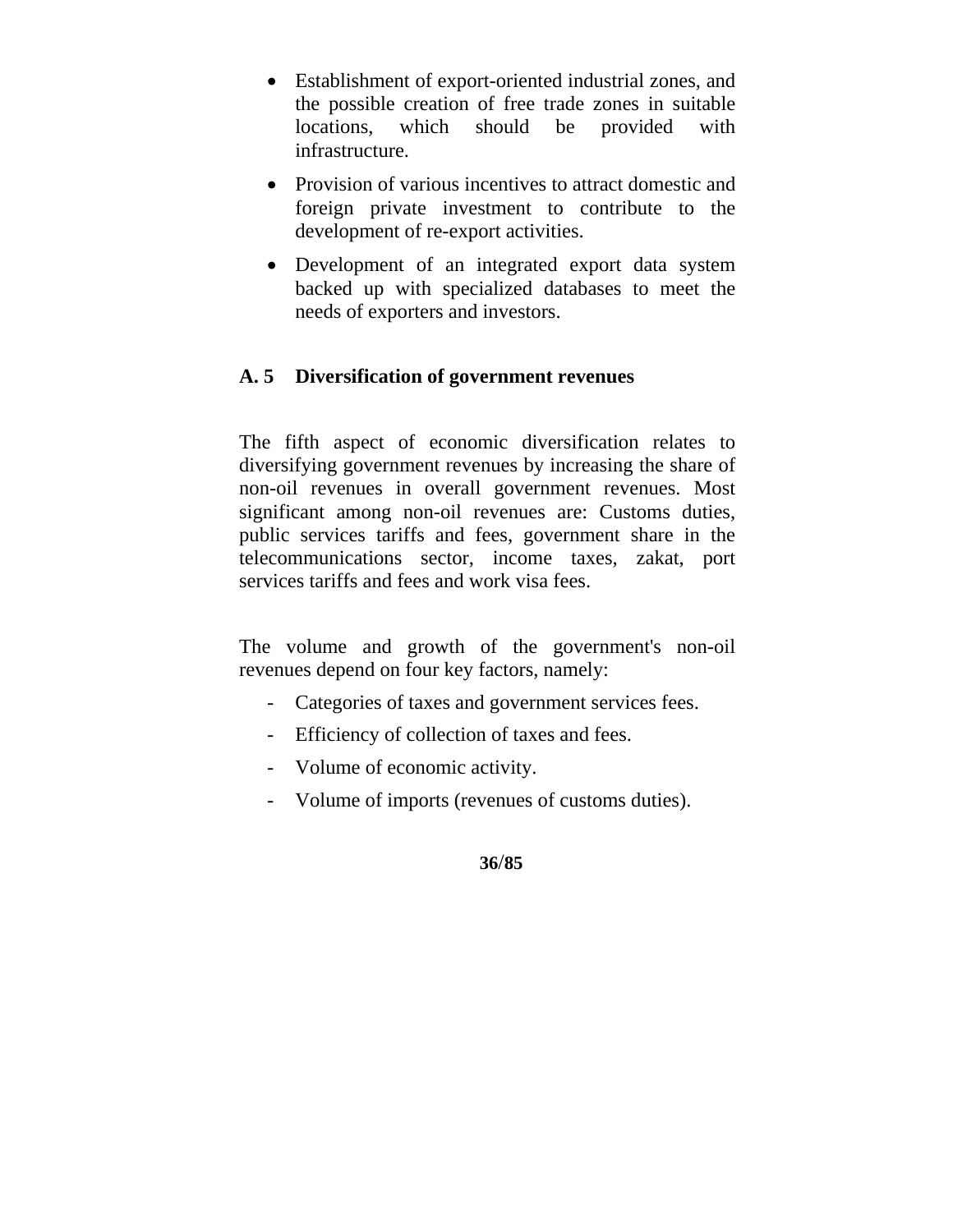Government decisions and laws are at play with respect to the first factor.

The Plan envisages improved efficiency in collection of taxes and fees. The improvement is bound to be achieved as a result of increased performance efficiency of government agencies, perceived by the Plan, through implementation of the guidelines and mechanisms stated in the Plan (Chapter 7: institutional and administrative development).

The third and fourth factors are directly tied to GDP growth (volume of general economic activity) and exports. In this respect, the Plan envisages that non-oil revenues will grow automatically with the growth of these two factors. Elsewhere in the Plan, reference is made to the mechanisms proposed by the Plan to stimulate private sector growth. The Plan expects that imports will grow at an average annual rate of 12 percent in current prices over the next five years.

## **B. Other priorities:**

## **B.1 Continued improvement of living standards and quality of life**

In realization of the principle of dealing with the citizen as the ultimate end and basic means of development, the Ninth Plan places continued improvement of the living standard and quality of life of citizens as an essential priority and a key development direction. In order to meet the requirements of this direction, the Plan focuses on three main courses: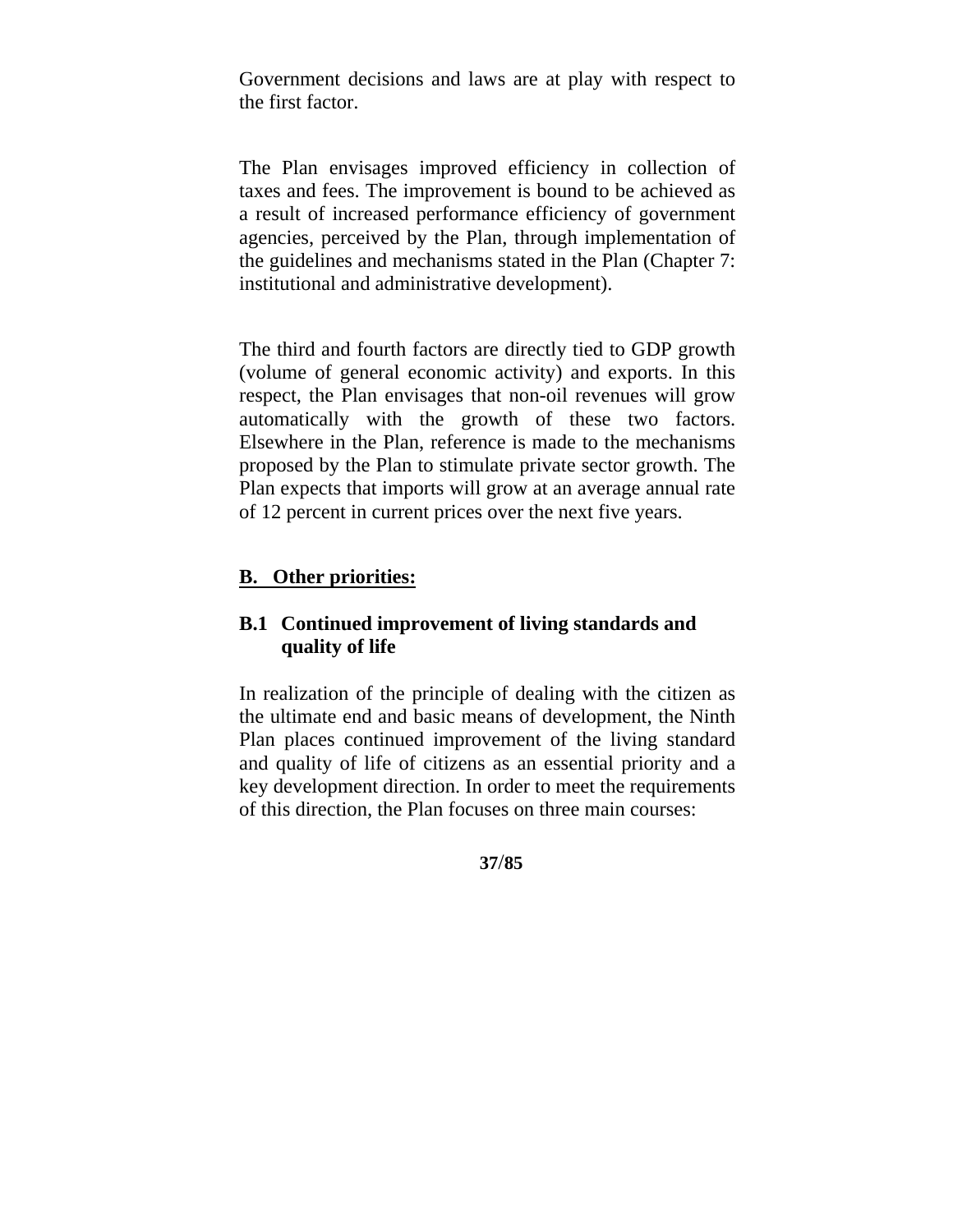- To continue to raise citizens' real income growth rate above the population growth rate.
- To continue to improve services provided to citizens, both quantitatively and qualitatively.
- To develop the productive and creative capabilities of citizens, to provide them with rewarding job opportunities and to increase their participation in various economic activities.

## **B.2 Development of the national labor force**

In view of the fact that the country's real wealth lies in the nation's human resources and their productive skills, the Ninth Development Plan pays special attention to development of national human resources and increasing employment. In this respect, the Plan seeks to raise overall national labor force participation, particularly in private sector activities, in addition to continued skill upgrading. Towards this end, the Plan includes a number of policies for quantitative expansion and qualitative development of education, training and vocational qualification programs.

In order to ensure that requirements of this drive are met, the Plan's eleventh implementation mechanism places emphasis on improving enrolment ratios at various education stages, as well as on developing the education system in a way that ensures fulfillment (qualitatively and quantitatively) of development and societal needs, along with assimilation of emerging knowledge. Furthermore, the twelfth implementation mechanism underscores the importance of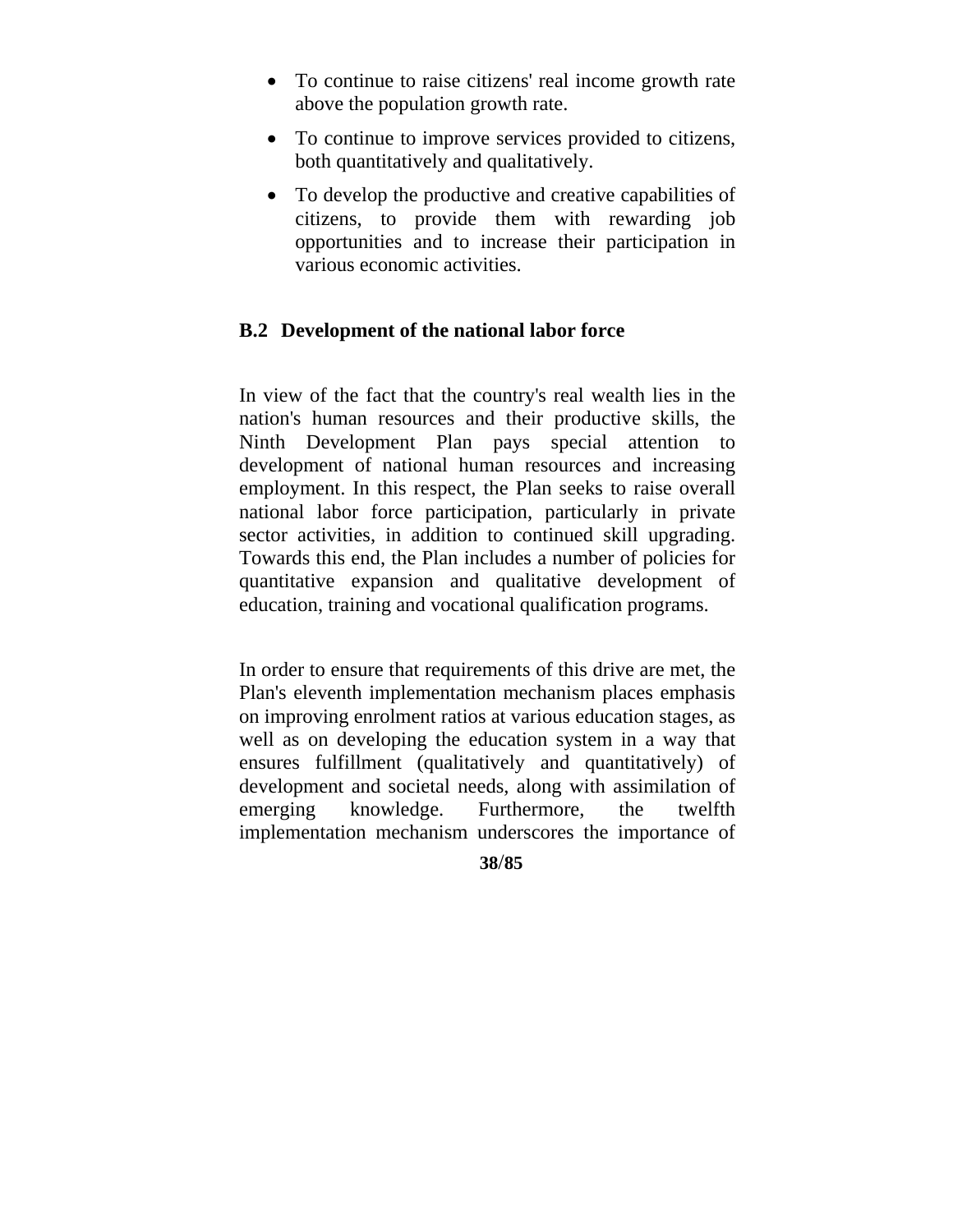expansion and development of vocational and technical training programs, along with dissemination of these programs in all administrative regions of the Kingdom.

The Plan also places special emphasis on developing the Saudi labor market, and on meeting the challenges it faces, key among which are the rising dependence on expatriate workers and the emergence of structural unemployment especially among the youth.

### **B.3 Support the drive towards a knowledge economy**

The Ninth Plan is keen to continue the Kingdom's efforts in laying the foundations of a knowledge economy that can keep pace with, attract and adopt accelerating developments of knowledge and technology worldwide, and which is capable of homegrown generation and dissemination of knowledge. These efforts should be exploited to develop the structure of the economy, to raise productivity of various sectors, to create new knowledge-based activities and services, to create new competitive advantages, to develop and rationalize utilization of national resources, and to build a highly skilled, knowledge-oriented workforce.

Based on an analysis of the key issues faced by the Kingdom with respect to knowledge dissemination, transfer, generation, and application and development in various production activities, the Ninth Plan adopts a package of general objectives and targets to guide progress along the desired course for building a knowledge-based economy.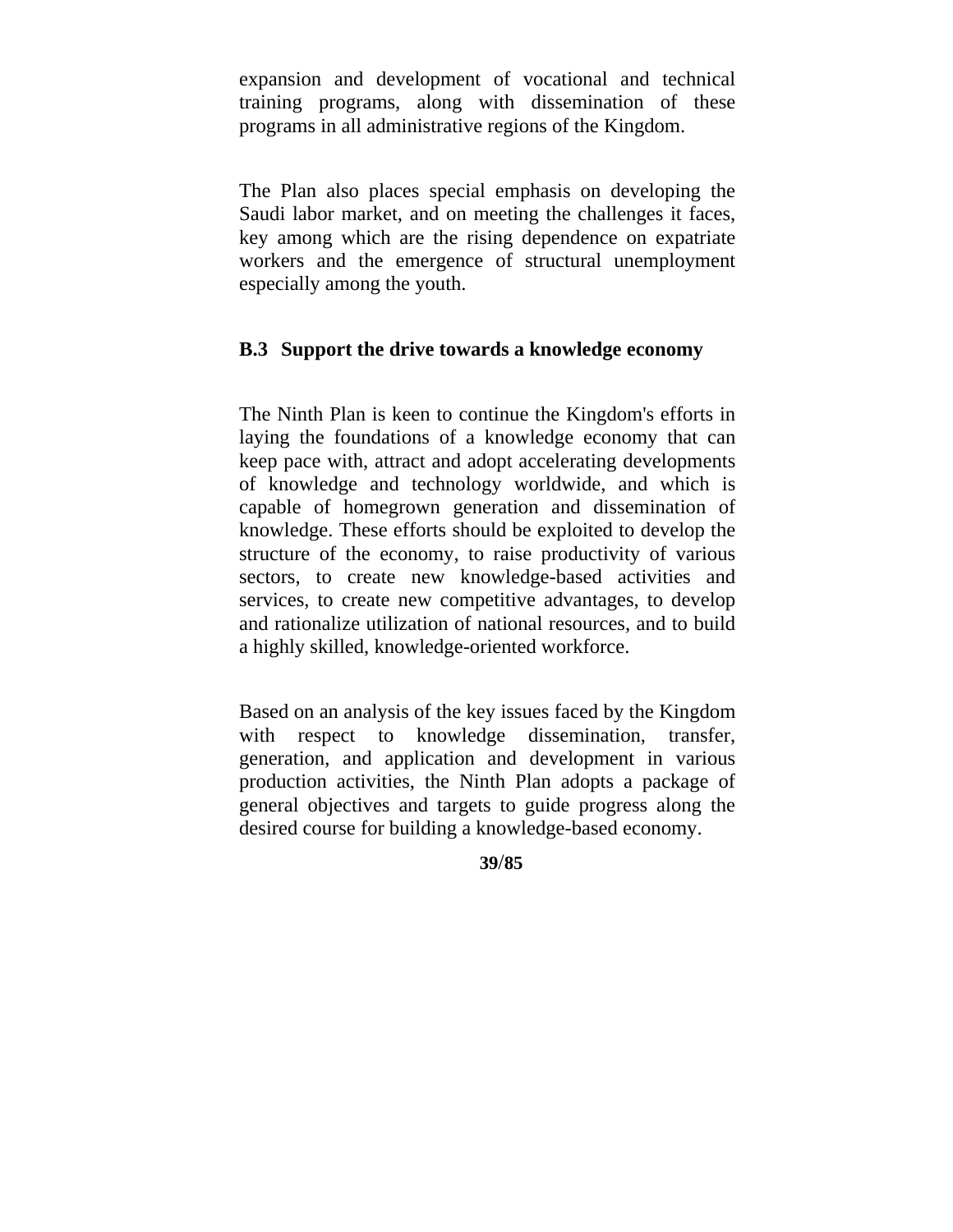In order to achieve these objectives and targets, the Plan adopts a set of policies, key among them are:

- Adoption of mechanisms that lead to increased dissemination of knowledge databases, which makes it possible to transfer, and hence indigenize, generate and apply the knowledge thus gained.
- Boosting the Kingdom's capabilities in technology transfer and indigenization in all socio-economic activities.
- Improving knowledge content of goods and services produced in the Kingdom to further upgrade productivity and competitiveness.

## **B.4 Enhance competitiveness of the national economy**

Against the backdrop of the globalization trend and increased competition among countries, and with the Kingdom's accession to WTO, the challenge now facing the Kingdom is to enhance competitiveness of the national economy to attract direct domestic and foreign investment, to improve competitiveness of the country's products in domestic and foreign markets, to acquire new competitive advantages to develop and diversify exports, and to open new markets for the Kingdom's exports.

Continuing efforts during earlier plans, particularly the Eighth Development Plan, to enhance competitiveness of the national economy, the Ninth Plan adopts a set of general objectives and targets along with policies to achieve them. The general objectives are: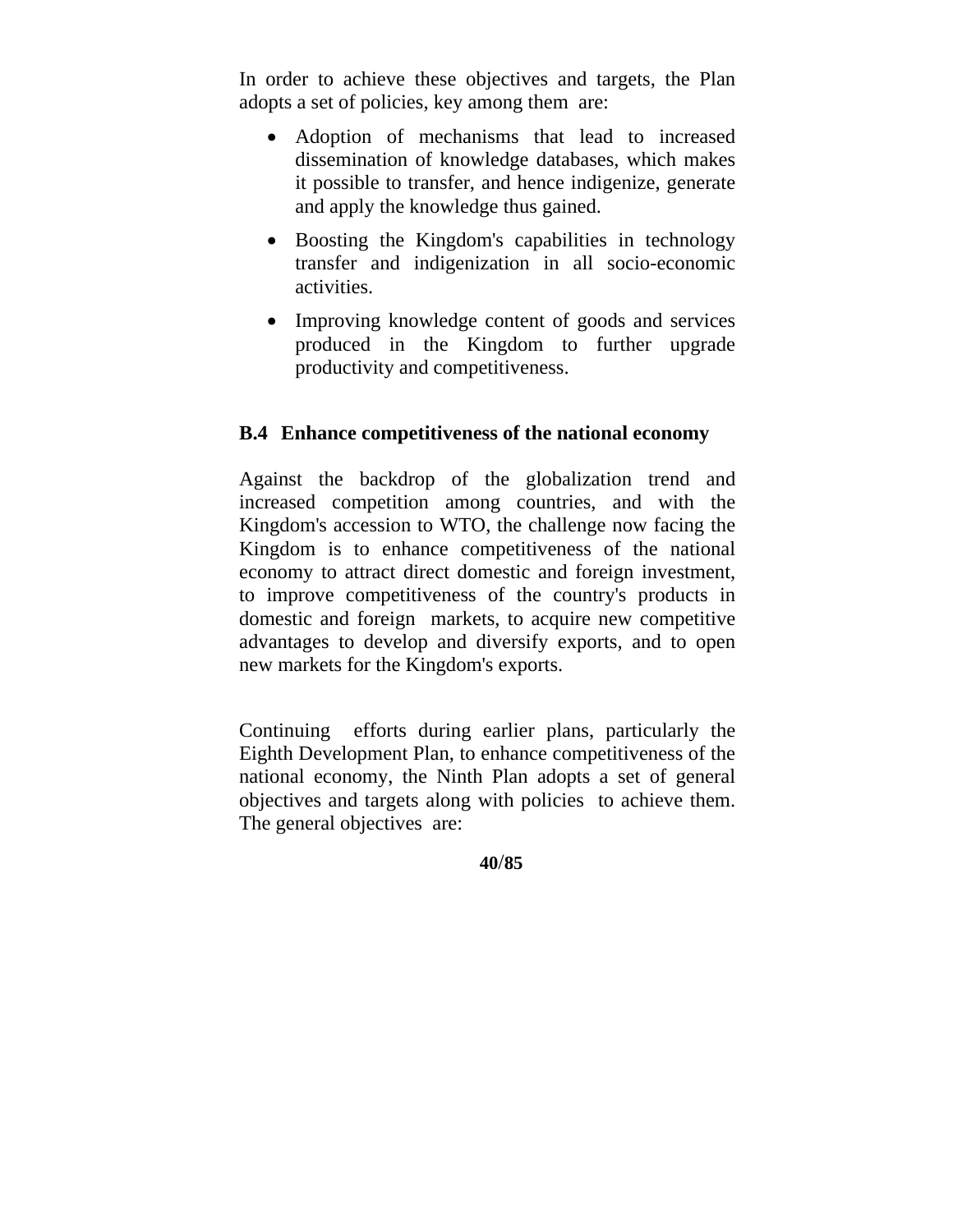- To move the national economy to an innovationbased phase.
- To support competitiveness and increase technical content of non-oil exports.
- To continue to develop and upgrade the investment and export climates.
- To intensify the process of technology transfer, indigenization and generation in the Kingdom, in a manner that enhances competitiveness and keeps pace with globalization of production.

In order to achieve these objectives, the Plan adopts the following policies:

- To continue to increase efforts aimed at improving productivity in the national economy.
- To increase investment on basic infrastructure and on IT infrastructure.
- To launch and promote well-studied business clusters for the private sector in all fields, with possible participation of public sector companies and direct foreign investment (tripartite participation).
- To implement cultural programs designed to promote an attitude of quality, perfection and excellence among citizens.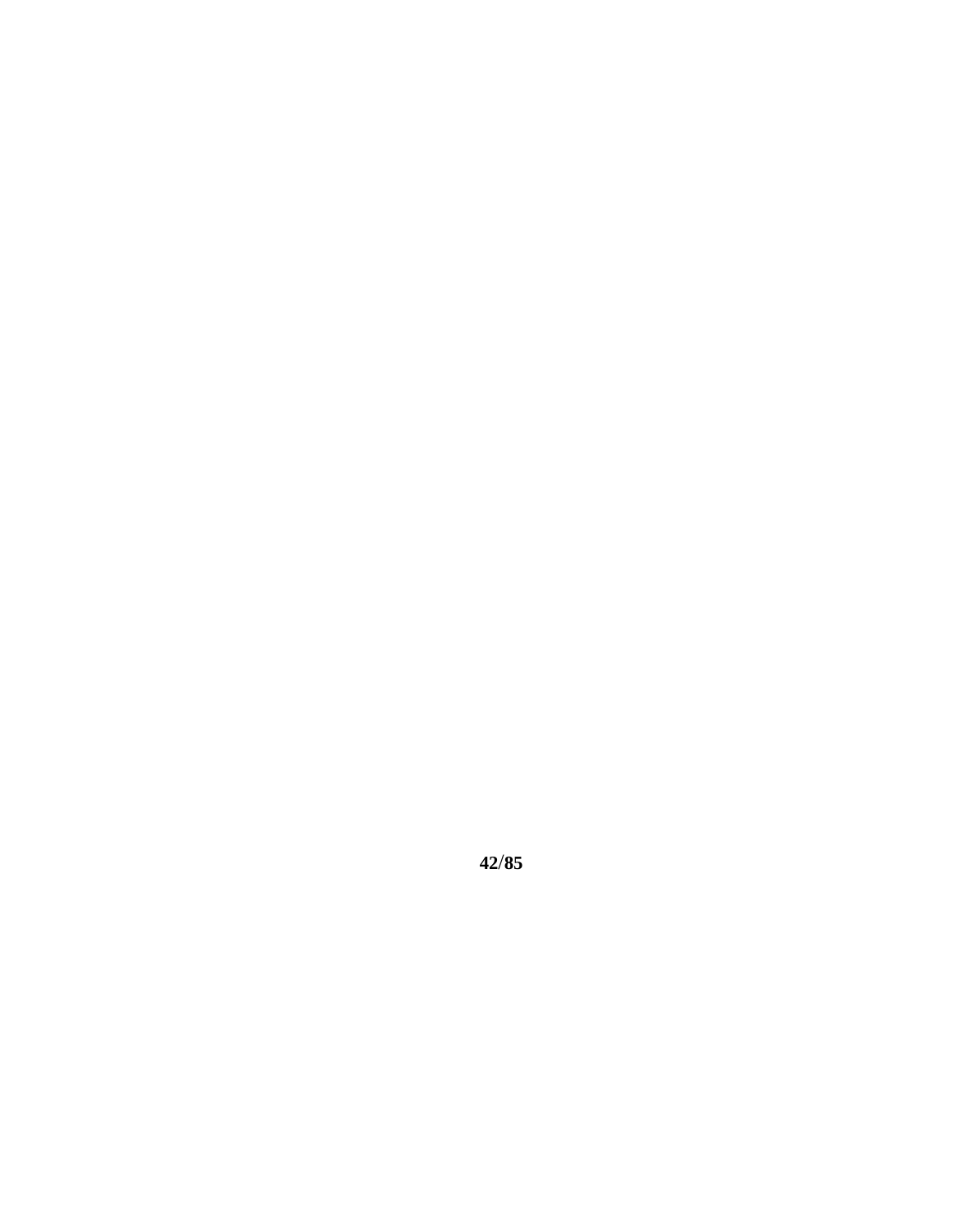# **FIFTH: MAIN POLICIES OF THE PLAN**

## **5.1 Manpower and the Labor Market**

These policies include the following:

- To support efforts for realizing balance between outputs of the education and training systems and labor market requirements.
- To develop standards for technical and vocational training, support continuous education and training of the national labor force (on-the-job training), keep pace with the latest in the science and technology of skills development.
- To support efforts to continuously improve productivity of national labor.
- To provide financial, administrative and technical support to the Human Resources Development Fund.
- To ensure gradual and selective rationalization of foreign labor and develop realistic bases for their recruitment in line with labor market needs, and to reduce unemployment among the national workforce.
- To support efforts for promoting balanced economic activity among regions of the Kingdom as well as balanced provision of job opportunities for the national workforce.
- To support investment in the new economic cities and link the provision of facilities in these cities with employment of nationals. To encourage relevant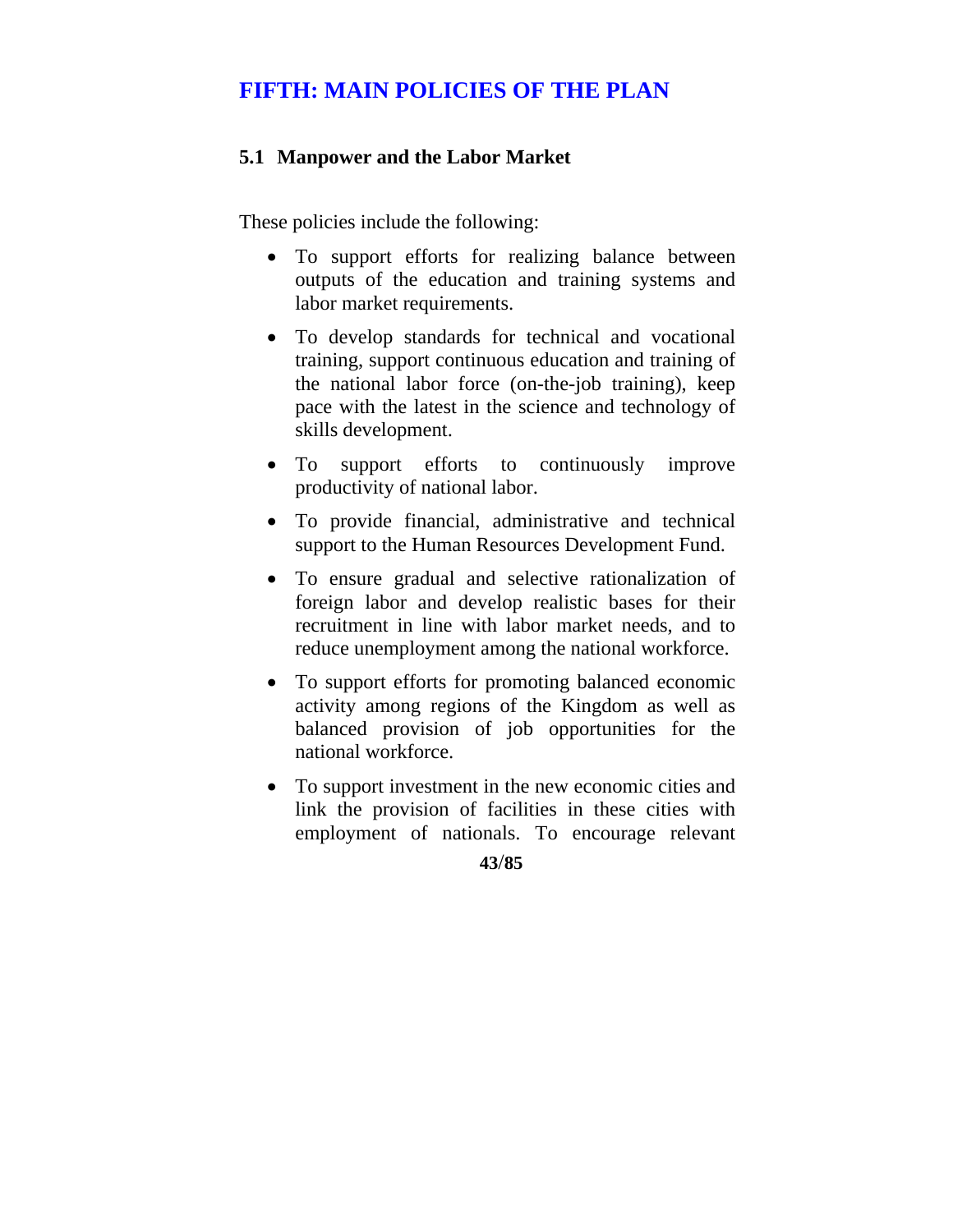agencies to offer incentives to the private sector and link such incentives with employment of nationals.

- To support efforts to increase participation of the national workforce (males and females) in the labor market.
- To develop systems of collection and dissemination of labor force and labor market data.
- To support the Ministry of Labor in improving services of its labor offices.

## **5.2 Investment Promotion**

The main investment policies include the following:

- To establish more "investment banks" to increase the relative importance of medium and long-term bank credit in line with the Council of Ministers' Resolution No. (72) dated 19/3/2007 on enhancing the developmental role of the banking sector by developing policies and mechanisms for meeting the financial needs of production sectors capable of diversifying the economic base.
- To monitor performance of private investments in the economic cities in order to check on the extent of their commitment to the planned paths and to remove obstacles which limit their performance.
- To actualize the role of private investments (national and foreign) in providing the requirements of moving towards the "knowledge economy."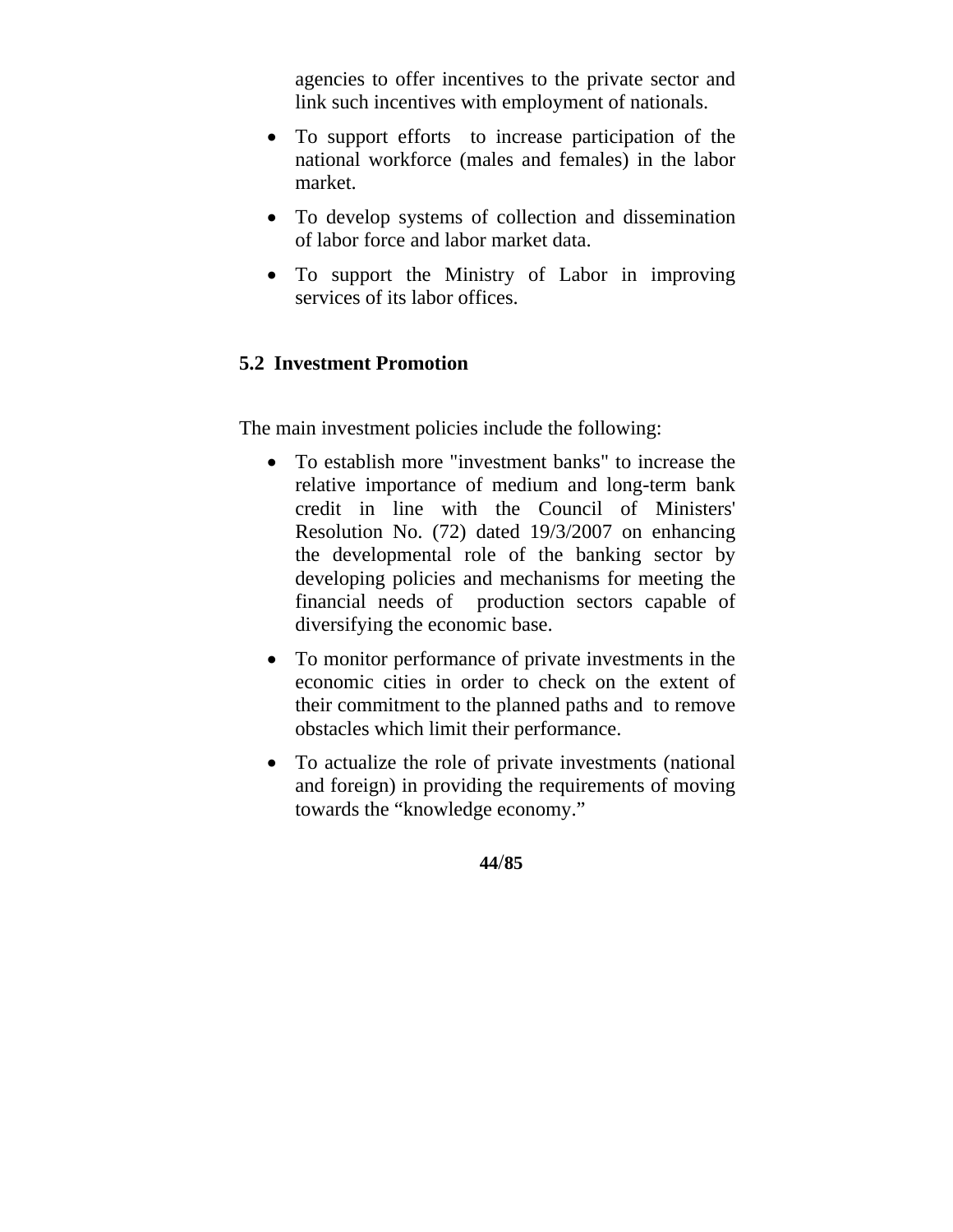- To enhance sustainable development efforts through commitment of all investment activities to the environmental dimension as per the principles stipulated in the General Regulation for the Protection of the Environment.
- To continue maintaining a regulatory climate which supports and encourages investment, and to continue to streamline regulations, simplifying procedures for doing business and investment and reducing their costs in all regions of the Kingdom.
- To encourage and develop investment in all regions of the Kingdom by establishing investment councils in each region. Every council would cooperate with SAGIA to support investment in its respective region, remove obstacles and improve the investment climate.

The plan's main policies for maximizing the developmental returns of subsidies and incentives provided to investors include the following:

- To link provision of incentives with the actual performance indicators of foreign investments.
- To review and develop direct and indirect incentives to invest in a way that is consistent with the priorities and directions of the National Industrial Strategy.
- To link incentives provided to private investments (national and foreign) with the extent of their contribution to training of national workers.
- To provide varied packages of incentives to investment in knowledge-related activities.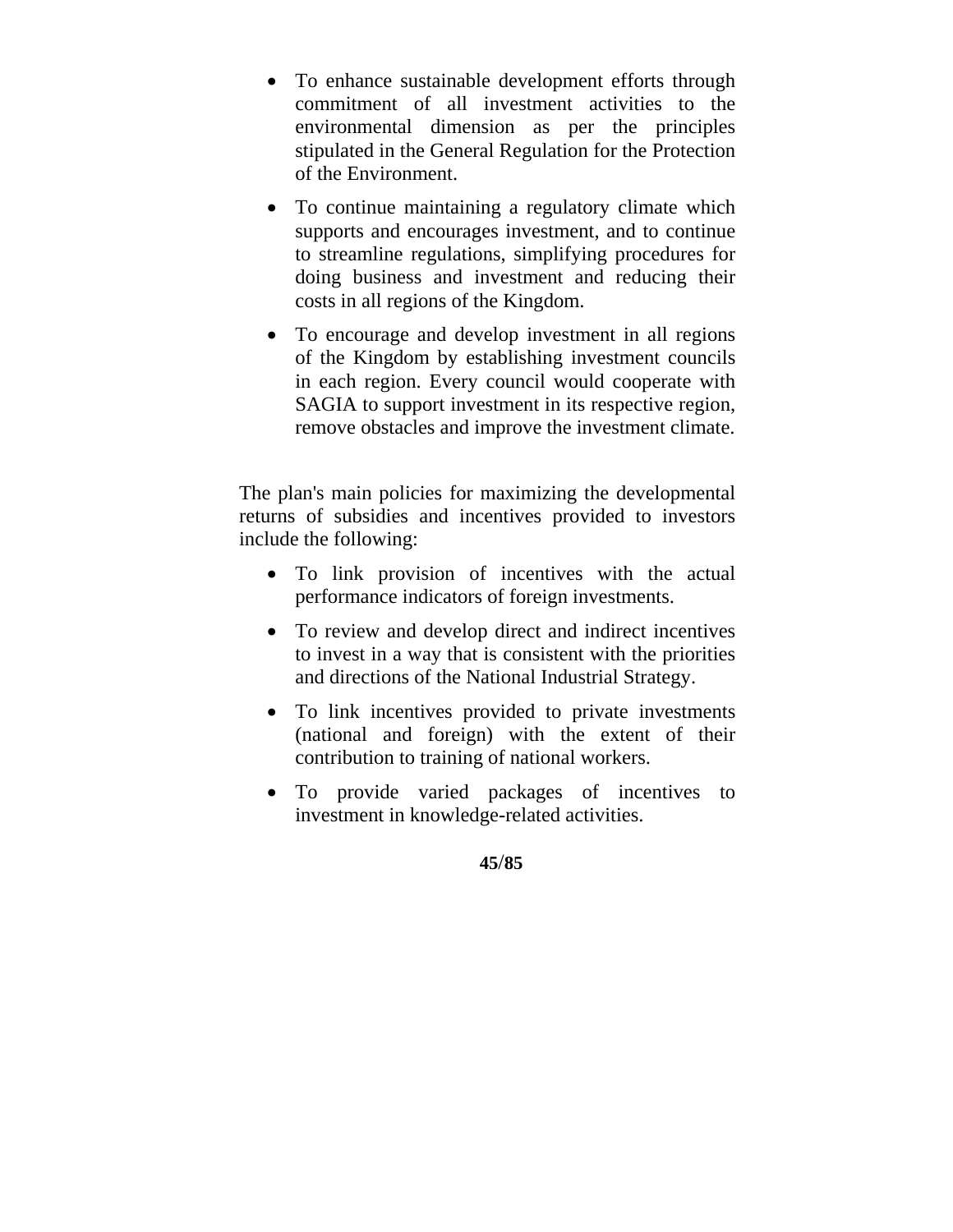- To encourage the private sector to move towards knowledge-based and high value-added production and services activities.
- To attract foreign investments in the field of high technology.
- To provide further incentives to encourage joint ventures and foreign direct investment to transfer and indigenize knowledge.

## **5.3 Financial Services Development**

These policies comprise the following:

- Enhancing "preventive measures" for dealing with the adverse impacts of the global financial crisis through fiscal and monetary policy instruments that support domestic liquidity and increase the lending capacity of banks with due emphasis on adherence to transparency as well as developing an "early warning system" for financial crises.
- Continuing the regulatory and monitoring role of the government, supporting measures for developing the capital market and improving the performance of investment funds, and enhancing investment awareness among citizens.
- Increasing the developmental role of banks through establishment of more investment banks and increasing the percentage of long-term loans to meet the needs of activities with maximum contribution to diversification of the economic base.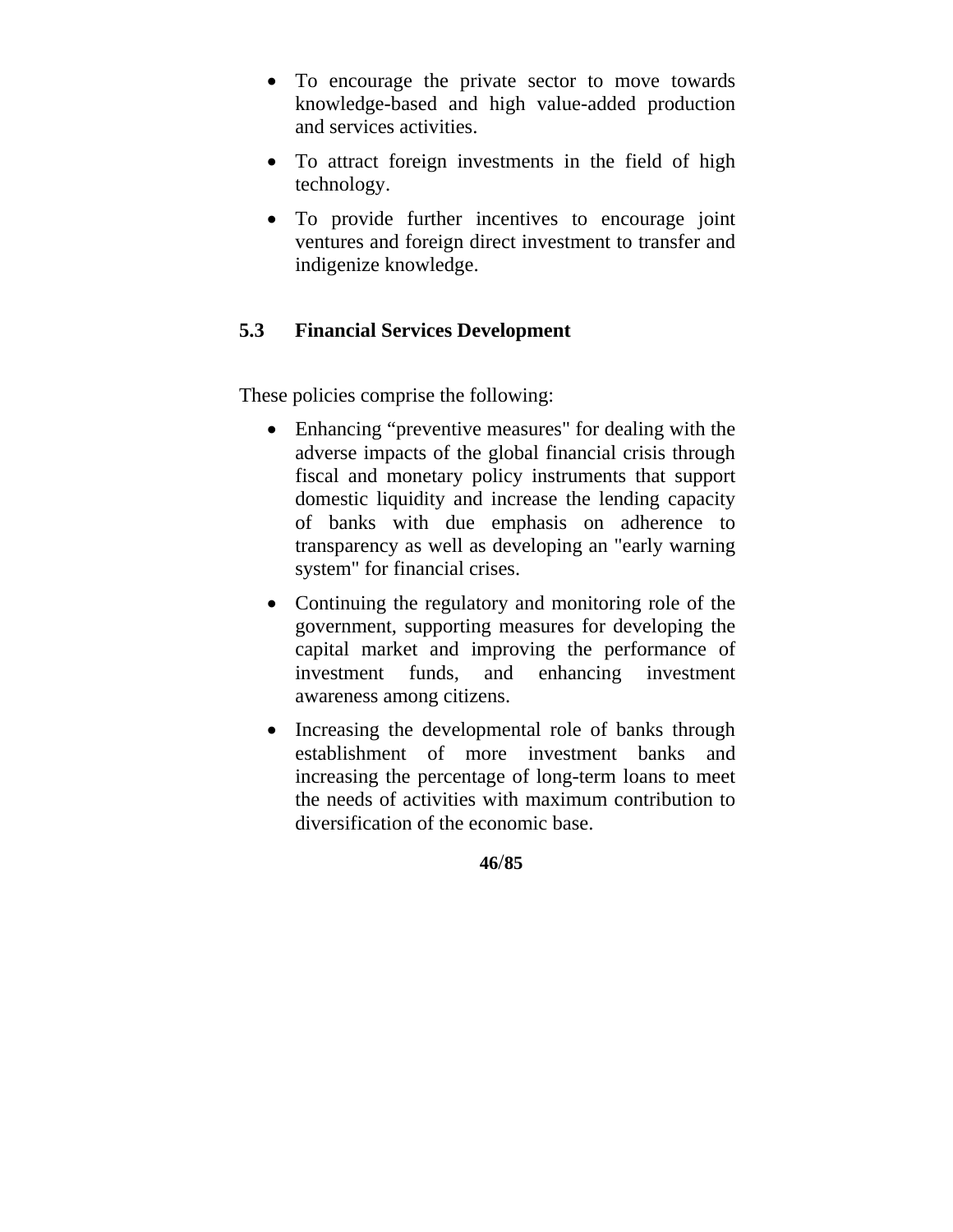- Increasing the developmental role of Islamic bonds (sukuk) and insurance activities and encouraging foreign and domestic private investments to establish more venture capital companies.
- Continuing to increase the capital of specialized credit institutions in line with the steady increase of demand for their loans to increase their contribution to the developmental role of the private sector, raising the standard of living and improving the quality of life of citizens.
- Expanding the scope of technical assistance and advice provided by the Saudi Industrial Development Fund, particularly to small and medium enterprises.
- Continuing Saudi Arabian Monetary Authority's efforts in developing the Saudi financial system with particular emphasis on monitoring and controlling activities of commercial banks.

## **5.4 Foreign Trade**

The Plan's policies on foreign trade comprise the following:

- Dealing in an efficient and flexible manner with the adverse impacts of the global financial crisis on the Kingdom's revenues from oil and non-oil exports.
- Enhancing the effectiveness of programs related to non-oil exports development and promotion in world markets.
- Intensifying provision of advisory services in technical, administrative and marketing fields related to development of non-oil exports.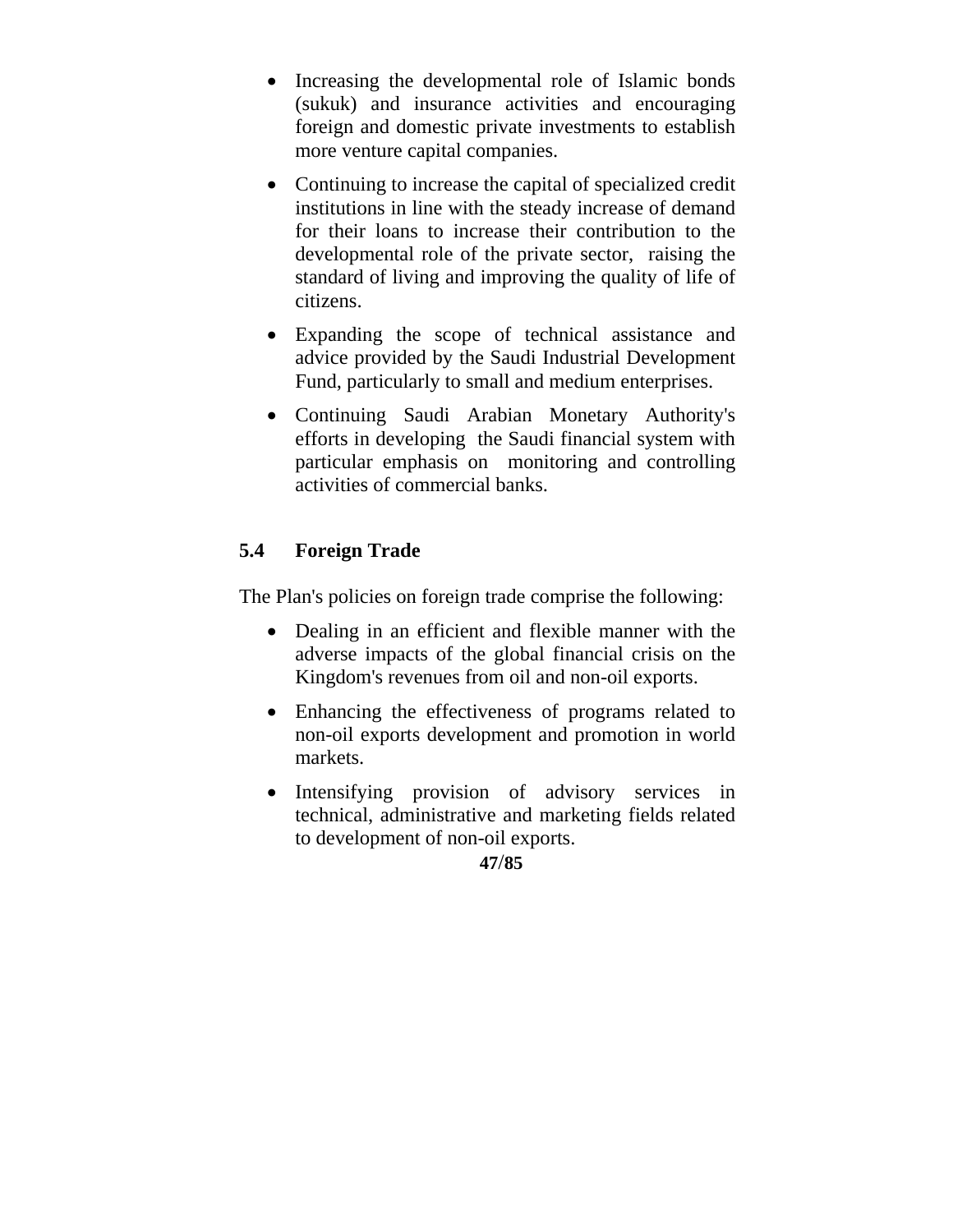- Taking appropriate actions to prevent dumping and to reduce the inflow of imported counterfeit goods.
- Establishing export-oriented industrial zones and considering the possibility of establishing "free trade areas" in appropriate locations and providing them with necessary infrastructure and appropriate incentives to attract foreign and domestic private investment in order to develop re-export activities.
- Developing an integrated "exports data and information system", supported with specialized databases to meet the needs of exporters and investors.

## **5.5 Enhancing the Competitiveness of the National Economy**

The Plan includes a set of policies for enhancing competitiveness of the national economy. The most prominent ones are:

- Increasing investment spending in infrastructure and information facilities.
- Continuing to develop banking and financial services.
- Expediting the full application of electronic transactions.
- Increasing the number of judges specialized in commercial fields and the number of specialized courts therein.
- Adopting streamlined legal procedures for business startup and investment in all regions of the Kingdom.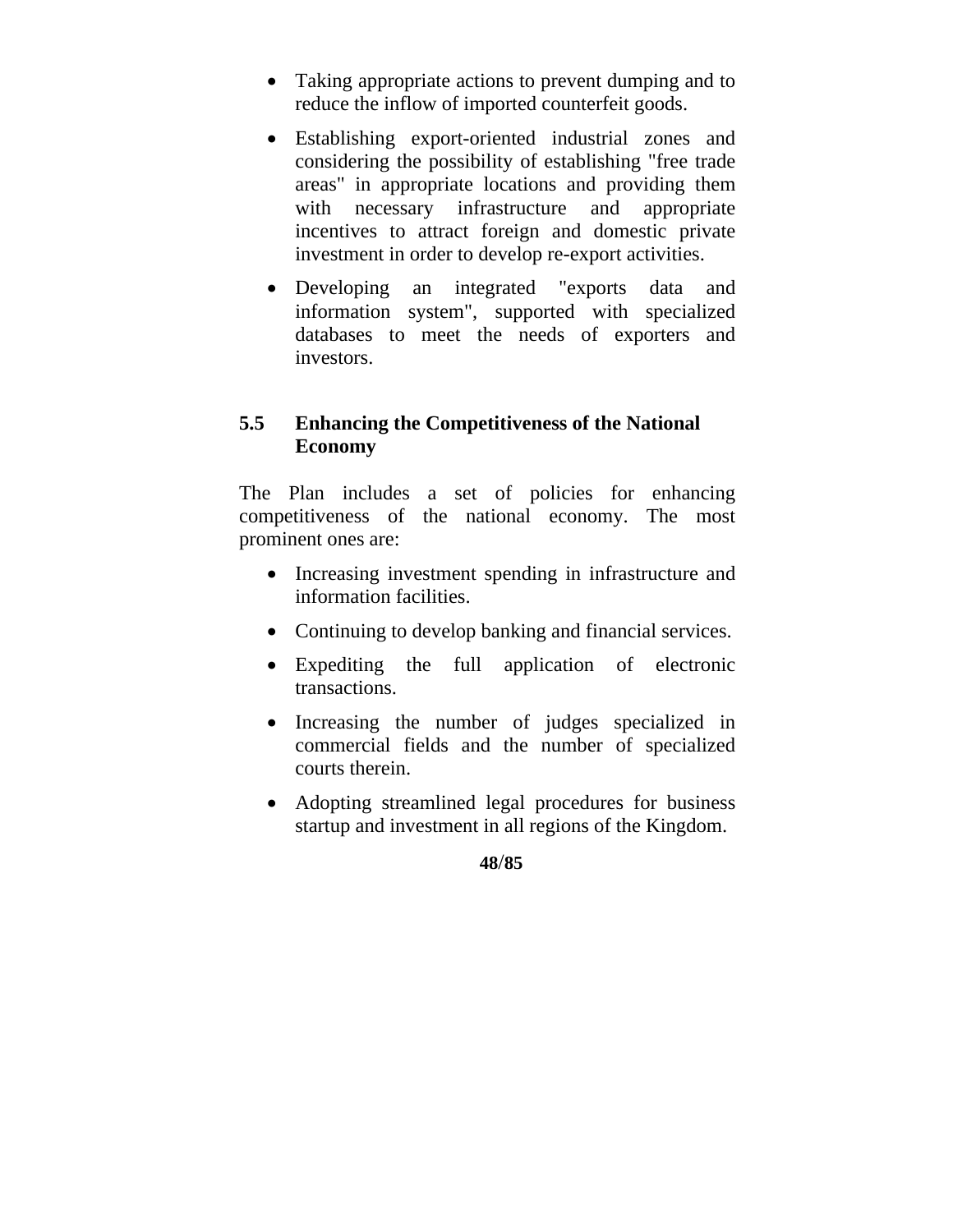- Expediting the application of corporate governance.
- Exerting further efforts to improve the productivity of the national economy in general and of the sectors with comparative advantages in particular.
- Proposing and promoting well-studied business clusters projects, in all fields, to the private sector with the possibility of establishing tripartite partnerships between private, public and foreign investments.
- Granting awards of excellence to private companies which adopt modern techniques of management, planning, monitoring and marketing and those which allocate a high proportion of resources to R & D and innovation activities.
- Streamlining procedures for transforming familyowned companies into joint stock companies.
- Promoting the culture of e-trade and relevant regulations among business enterprises and consumers.
- Adopting the system of professional efficiency, which sets the minimum level of education and professional skills for technical work, to ensure improved levels of education and skills for national and foreign workers.
- Expanding the use of internationally recognized quality standards in all sectors of economic activity, particularly the export-oriented sectors.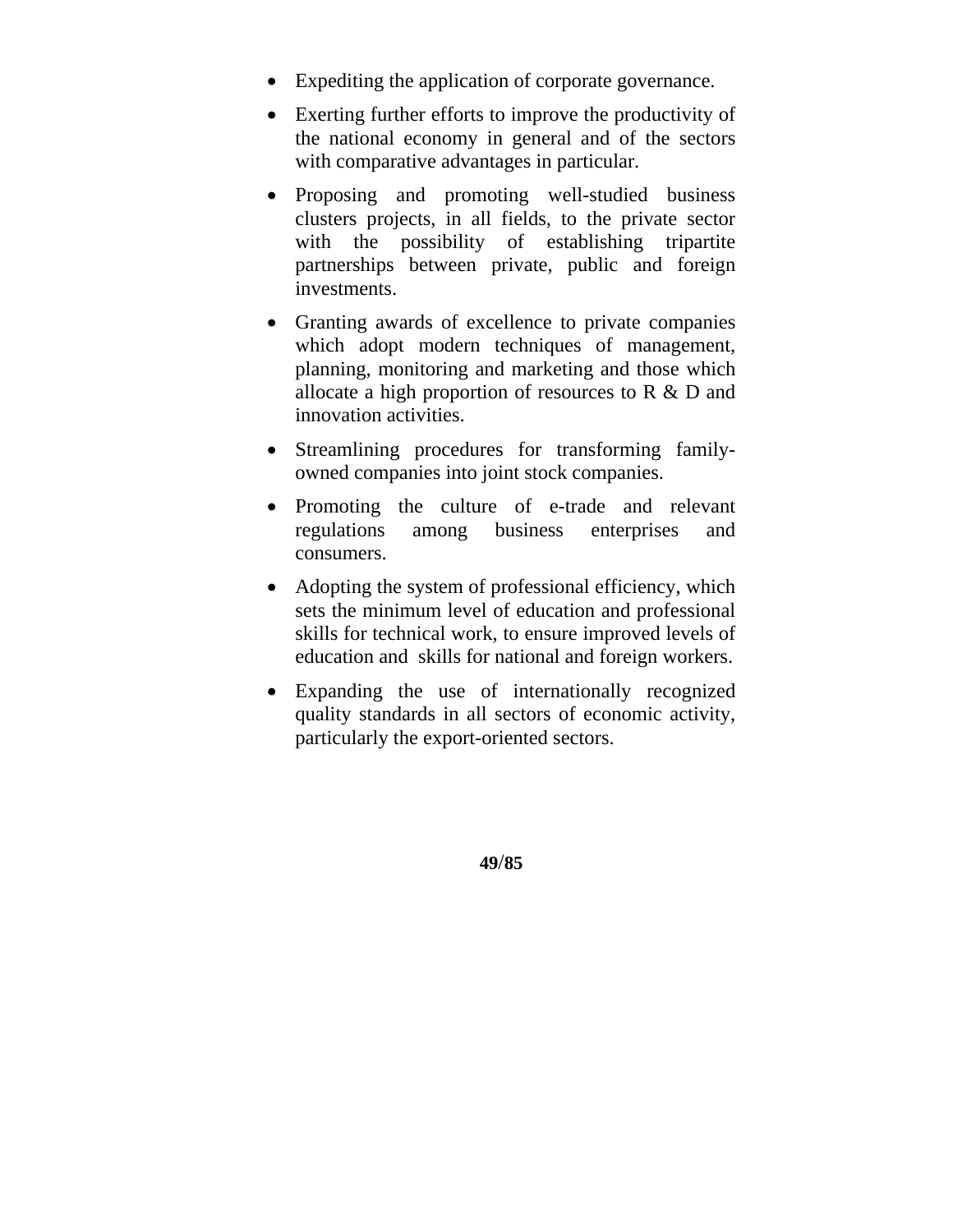## **5.6 Institutional and Administrative Development**

The set of policies adopted in the Plan for continuing the process of institutional and administrative development and enhancing its effectiveness comprise the following:

- Taking appropriate measures to improve the organizational effectiveness, raising the performance efficiency of government agencies and employees, and streamlining work procedures and systems in order to improve the quality of services provided to citizens.
- Reducing the operational costs of government agencies and utilizing the savings in raising the level of effectiveness and efficiency.
- Increasing the extent of integration with the private sector, enhancing its role in the process of comprehensive development, and privatizing some government activities or operating them in a businessoriented manner.
- Expediting the process of full implementation of the e-transactions program in government agencies.
- Improving internal and external efficiency of government agencies.
- Promoting the culture of performance excellence among employees of all government agencies.
- Ensuring consistency between institutional structures of the government agencies and the mandates of these agencies.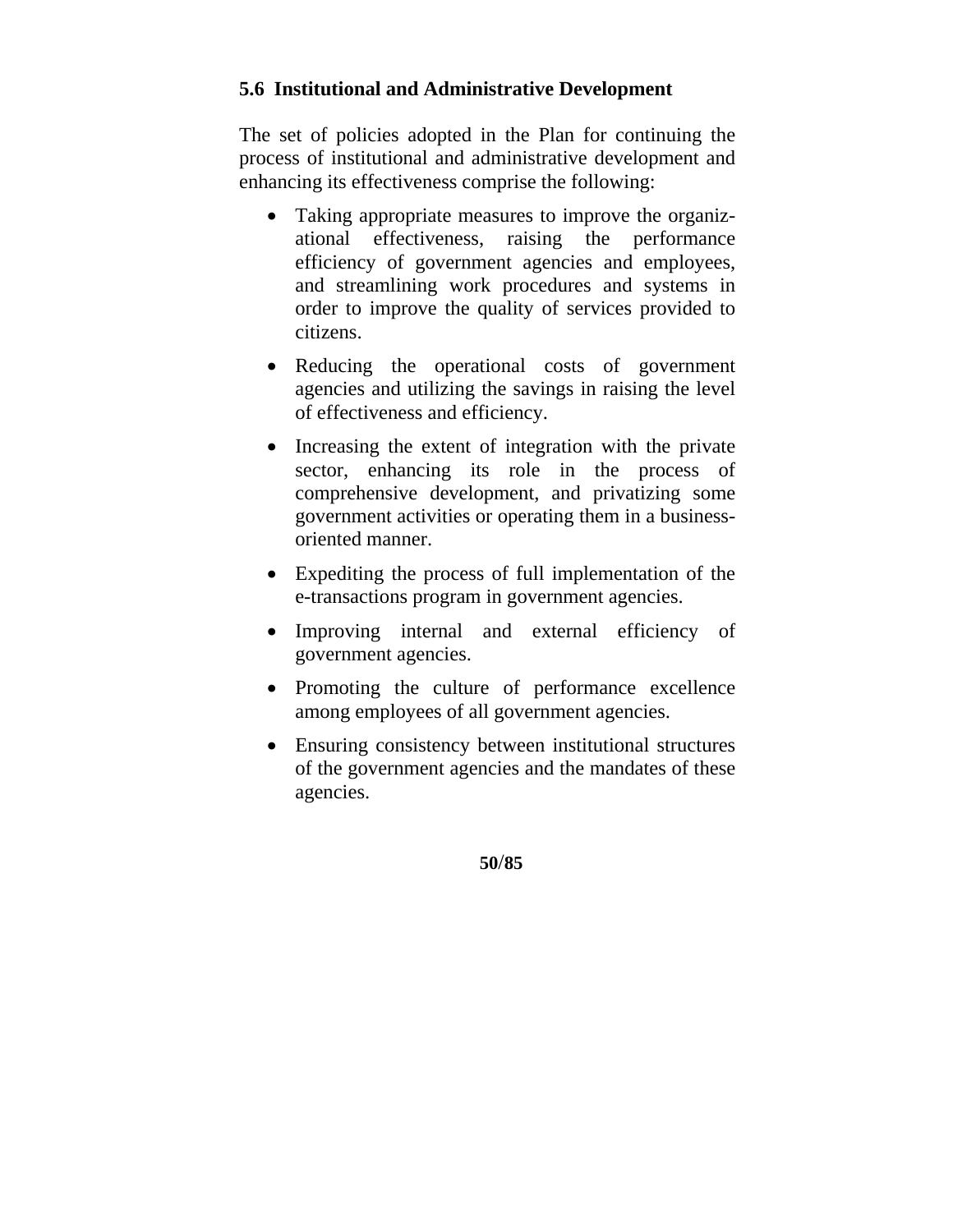## **5.7 Domestic Trade**

The Plan adopts a number of policies to develop domestic trade activities, increase their share in GDP, provide job opportunities for Saudi citizens, and meet local demand through supply of high-quality goods and services at affordable prices. These policies include:

- Reviewing the methods of practicing trade activities, developing related procedures and techniques, and streamlining them in line with the needs of the national economy.
- Developing appropriate mechanisms to ensure perfect enforcement of the "Trade Fraud Control Regulation", issued by Royal Decree No. M/19 dated 29/4/2008; intensifying control and investigation campaigns, imposing strict penalties, supporting the "Consumer Protection Society", and exerting concerted efforts, at the Gulf and Arab country levels, to control this adverse phenomenon.
- Exerting intensive efforts to increase the share of Saudis in this sector by identifying its labor requirements and providing appropriate education and training programs.
- Enhancing confidence in commercial instruments, controlling dumping and commercial concealing, imposing strict penalties on monopolistic practices, and boosting the tasks of the "Competition Protection Council" to ensure enforcement of the competition regulation.
- Enhancing the level of consumer awareness by informing them about methods of detecting the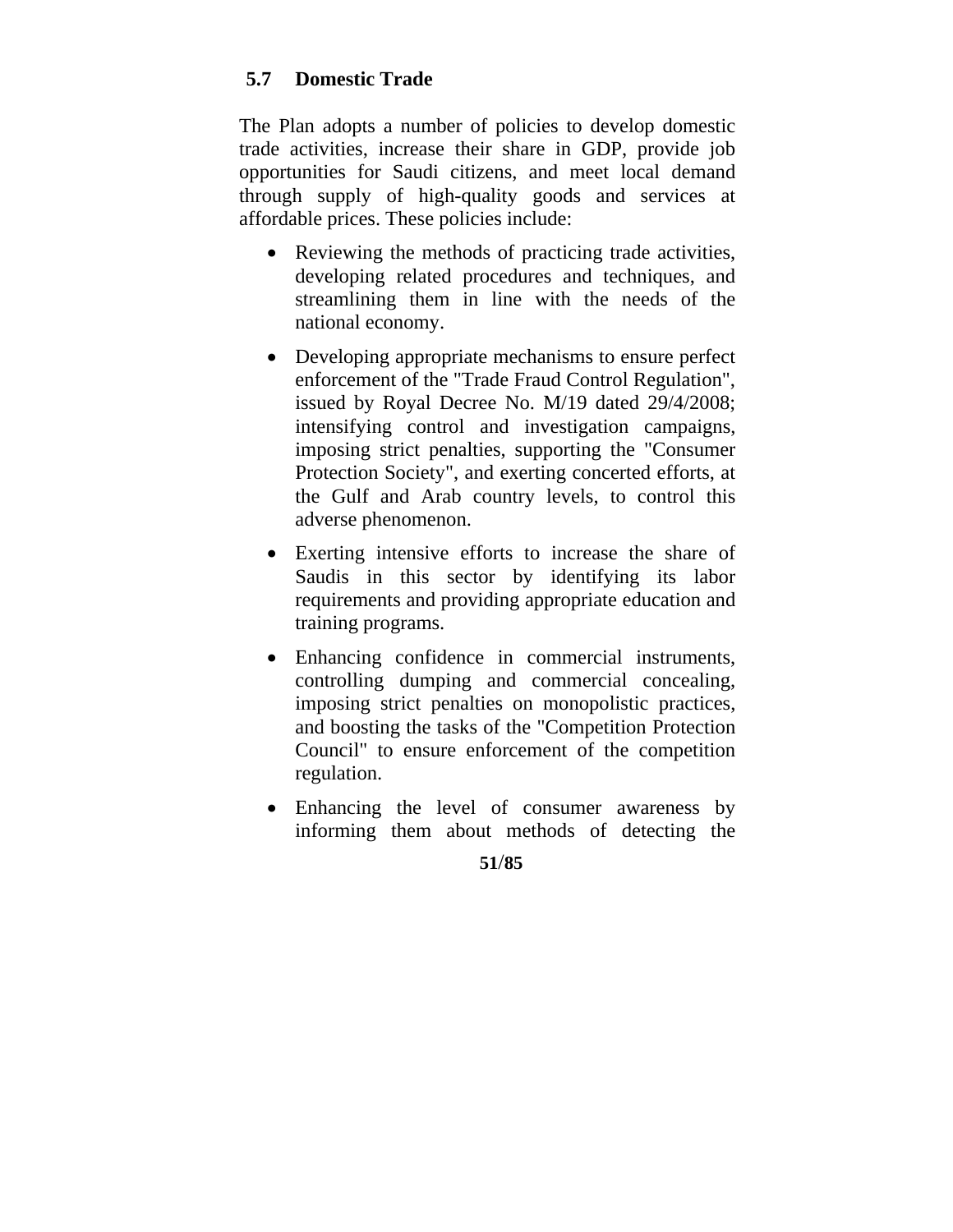quality and validity of goods and their conformity to standard specifications, as well as imposing hard penalties on activities not complying with approved standards.

- Exertion of further efforts by the chambers of commerce to enhance awareness of importers of the importance of improving their capacity to dealing with developments in domestic and international markets.
- Ensuring a strategic stock of basic foodstuffs to avoid unexpected increases in price, meet any deficit in supply, and face any emergency.

## **5.8 Balanced Regional Development**

The Plan will continue with the efforts of realizing more convergence in development levels among all the regions. Policies adopted in this regard comprise the following:

- Supporting the developmental role of regional councils and reducing the level of centralization, as well as enhancing the role of local community organizations and cooperative and voluntary societies in regional development.
- Improving the performance of municipalities, enabling them to invest in projects that provide the largest employment opportunities, and enhancing their cooperation with the private sector in implementing development projects.
- Increasing the role of specialized credit funds and financial institutions in providing credit to SMEs,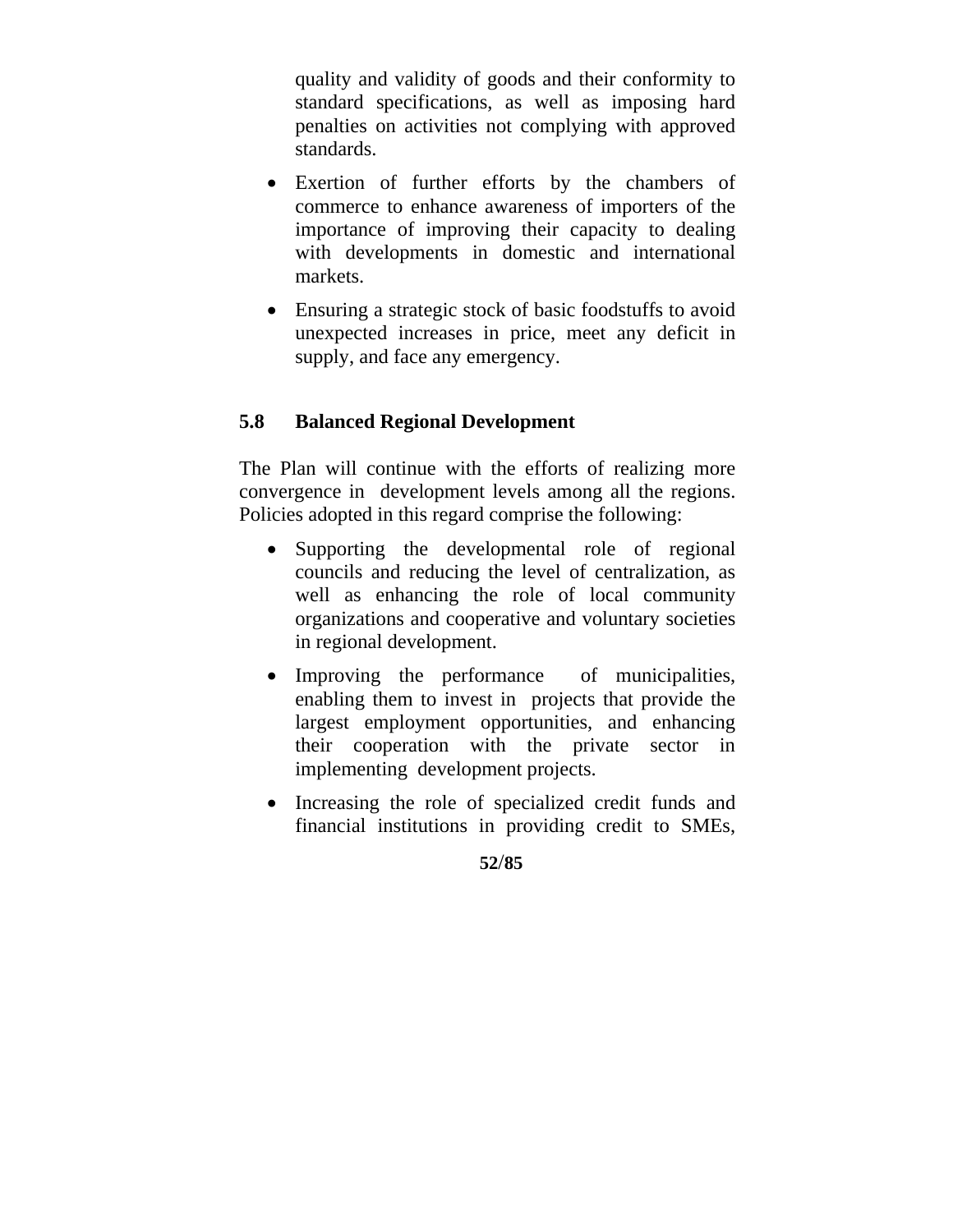especially in the regions and governorates least attractive to investment, providing technical assistance to these projects and removing organizational and marketing barriers in various regions.

- Enhancing the role of local, regional and national development centers with due emphasis on the local centers given that they are the least developed economic and social centers.
- Achieving functional and production integration among big, medium and small cities by utilizing the economic resources and comparative advantages of the regional capital cities and the other big cities in supporting development of rural areas and providing an appropriate investment climate in order to increase and diversify economic activities.
- Continuing implementation of the themes of the National Social Development Strategy with due emphasis on the role of women in production and social activities.

## **5.9 Protection of the Environment and Conservation of Natural Resources**

Given the importance of the environment and natural resources as basic pillars of long-term sustainable development, the Plan adopted many policies and programs for protection and proper management of the environment as well as conservation and development of natural resources. Foremost among these policies are: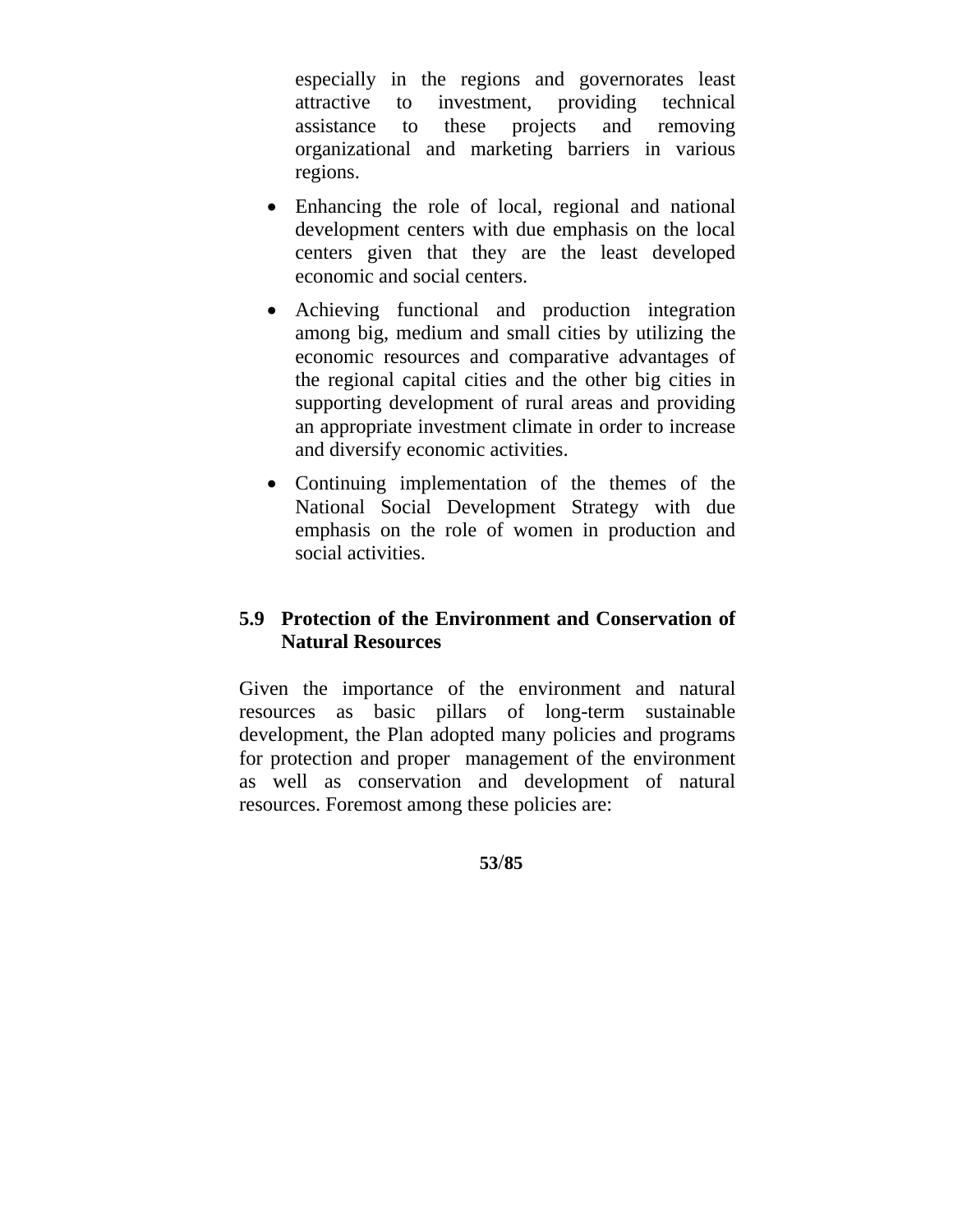- Improving environmental performance indicators of the sectors responsible for protection of the environment by enhancing the preventive mechanisms adopted for protection of the environment, conservation of natural resources and maintenance of public health.
- Preparing specialists in the field of environmental protection through appropriate education and training programs inside the Kingdom and abroad.
- Enhancing environmental management in the Kingdom by supporting mechanisms and channels of coordination and cooperation between the General Presidency for Meteorology and Environmental Protection and all other relevant agencies.
- Withstanding the pressures of increased urbanization and development in all sectors within the efforts of maintaining sustainable development.
- Seeking accuracy of monitoring and forecasts, and contributing to minimization of the impacts of natural disasters.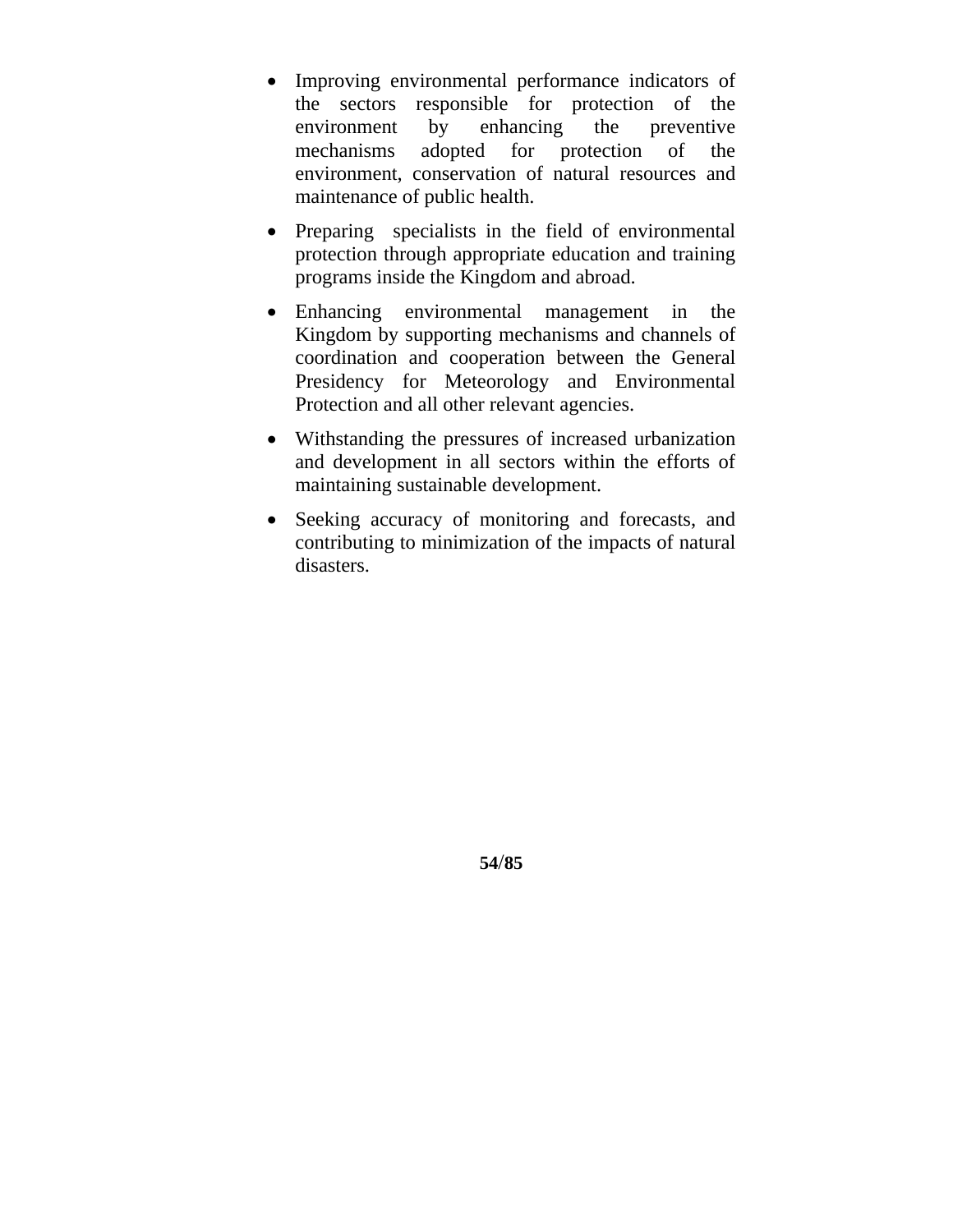## **SIXTH: MAIN DEVELOPMENT SECTORS**

The main development sectors are: human resources development, social and health development, economic resources development, transport and communications, and municipal services and housing. The financial requirements of these sectors over the Ninth Plan period are around SR 1444.6 billion, an increase of almost 67.2% over allocations of the Eighth Plan (SR 863.9 billion). This reflects keenness of the Kingdom to continue with the development process, upgrade the standard of living and quality of life of the citizens, notwithstanding the unfavorable global economic conditions.

|                                                      | <b>SR</b> billion                                         |                                          | Rate                         |
|------------------------------------------------------|-----------------------------------------------------------|------------------------------------------|------------------------------|
| <b>Development Sector</b>                            | <b>Eighth Plan</b><br><b>Budget</b><br><b>Allocations</b> | <b>Ninth</b><br><b>Plan</b><br>(Planned) | of<br><b>Increase</b><br>(%) |
| <b>Human Resources Development</b>                   | 480.0                                                     | 731.5                                    | 52.4                         |
| Social and Health Development                        | 155.9                                                     | 273.9                                    | 75.7                         |
| <b>Economic Resources Development</b>                | 105.8                                                     | 227.6                                    | 115.2                        |
| <b>Transport and Communication</b><br>Development    | 56.5                                                      | 111.1                                    | 96.6                         |
| <b>Municipal and Housing Services</b><br>Development | 65.7                                                      | 100.5                                    | 53.0                         |
| <b>Total Expenditure</b>                             | 863.9                                                     | 1444.6                                   | 67.2                         |

**Financial Requirements of Development Sectors Ninth Development Plan (\*)** 

*(\*) Figures are rounded Source: MOEP.*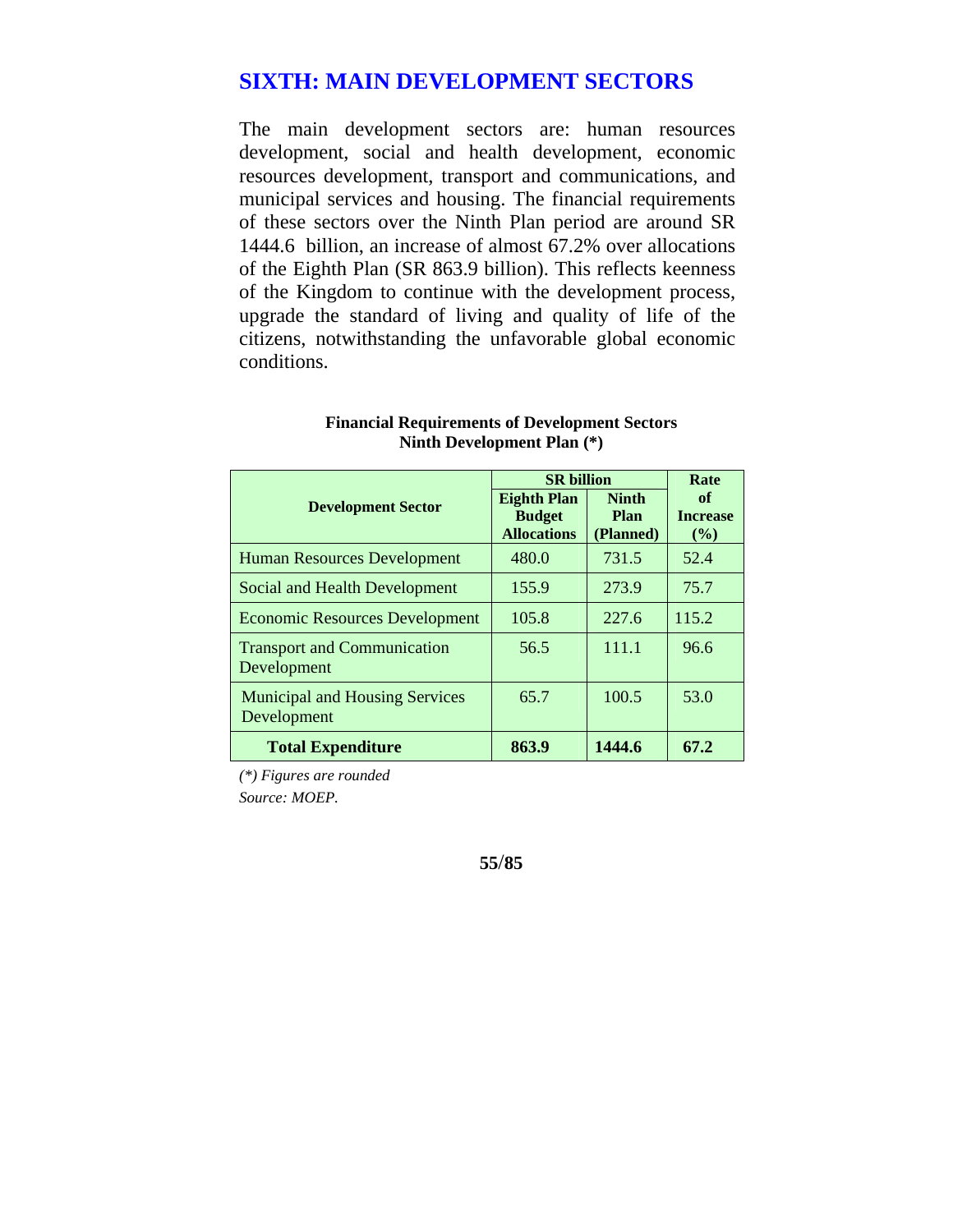Objectives and planned achievements of each sector and its financial requirements, over the Ninth Plan period, are as follows:

#### **6.1 Human Resources Development:**

The human resources development sector includes: general education, higher education, technical and vocational training, and science, technology and innovation. It is planned, during the Ninth Development Plan, to spend about SR 731.5 billion in this sector, or almost 50.6% of the total allocations of the development sectors.

#### **6.1.1 Objectives**

#### **A. General Education:**

- Improving the educational environment to meet the quantitative and qualitative needs of the next stage.
- Developing advanced curricula to ensure comprehensive development of students to enable them to contribute to building the community.
- Enhancing the qualitative efficiency of educational staff to enable them to comprehend the objectives of modern educational curricula.
- Providing qualitative extracurricular activities to build the balanced, integrated Islamic character of the student so that he could serve religion, society and the nation.
- Raising the level of internal and external efficiency of the education system.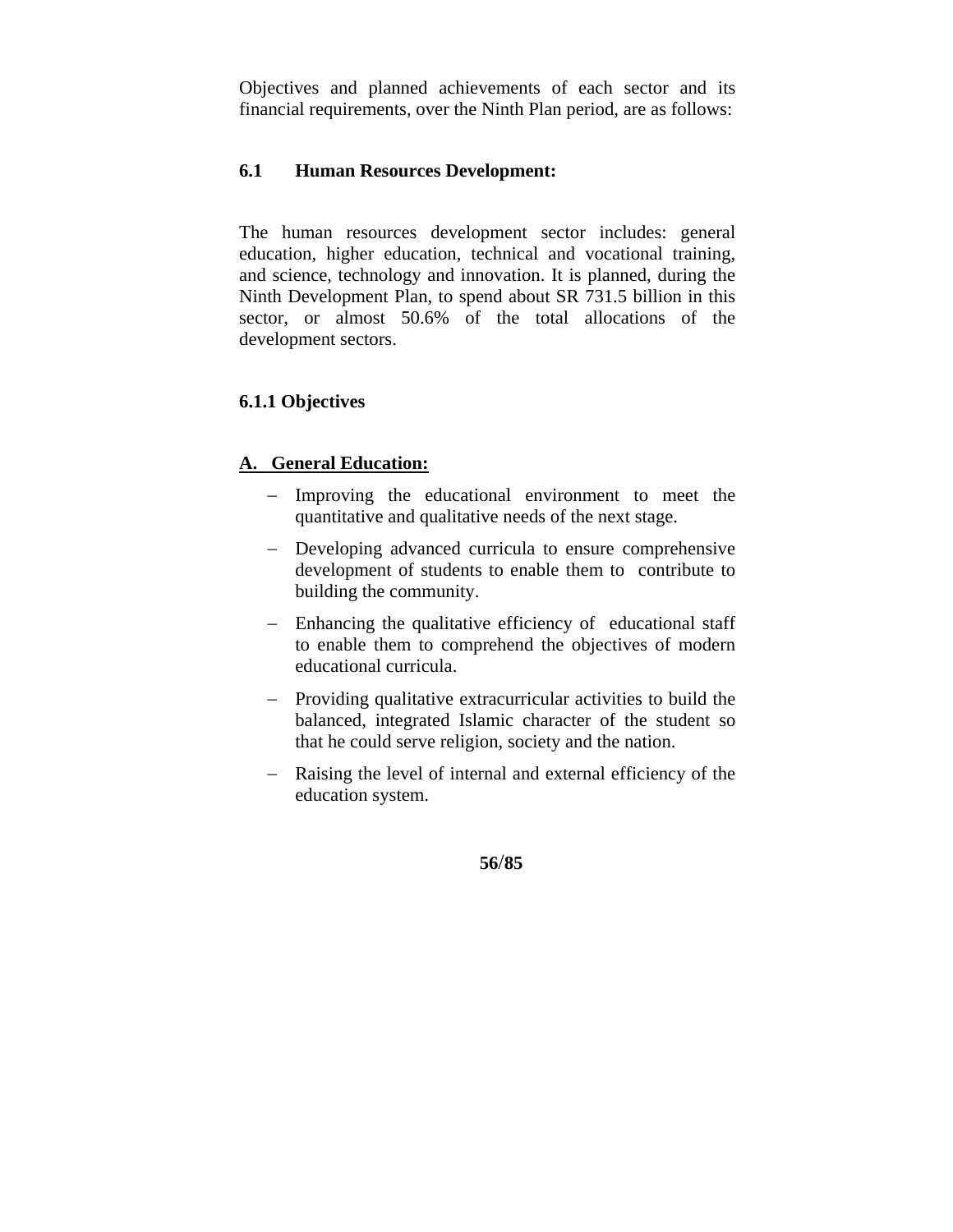- Providing pre-school education and preparing children for joining the general education system.
- Developing administrative systems and related elements and reducing the level of centralization.
- Improving the education system of gifted students, groups with special needs and adults.
- Adopting quality systems and standards in education.
- Expanding the scope of community participation in education.

### **B. Higher Education:**

- Raising the level of internal and external efficiency to meet the requirements of development.
- Improving the quality of education.
- Adopting advanced administrative systems.
- Ensuring optimal utilization of communications and information technology.
- Expanding and diversifying the post-graduate studies programs.
- Supporting scientific research and increasing its contribution to knowledge production.
- Achieving the principle of partnership with local communities.
- Enhancing cooperation and coordination with scientific institutions inside the Kingdom and abroad so as to achieve the objectives of development.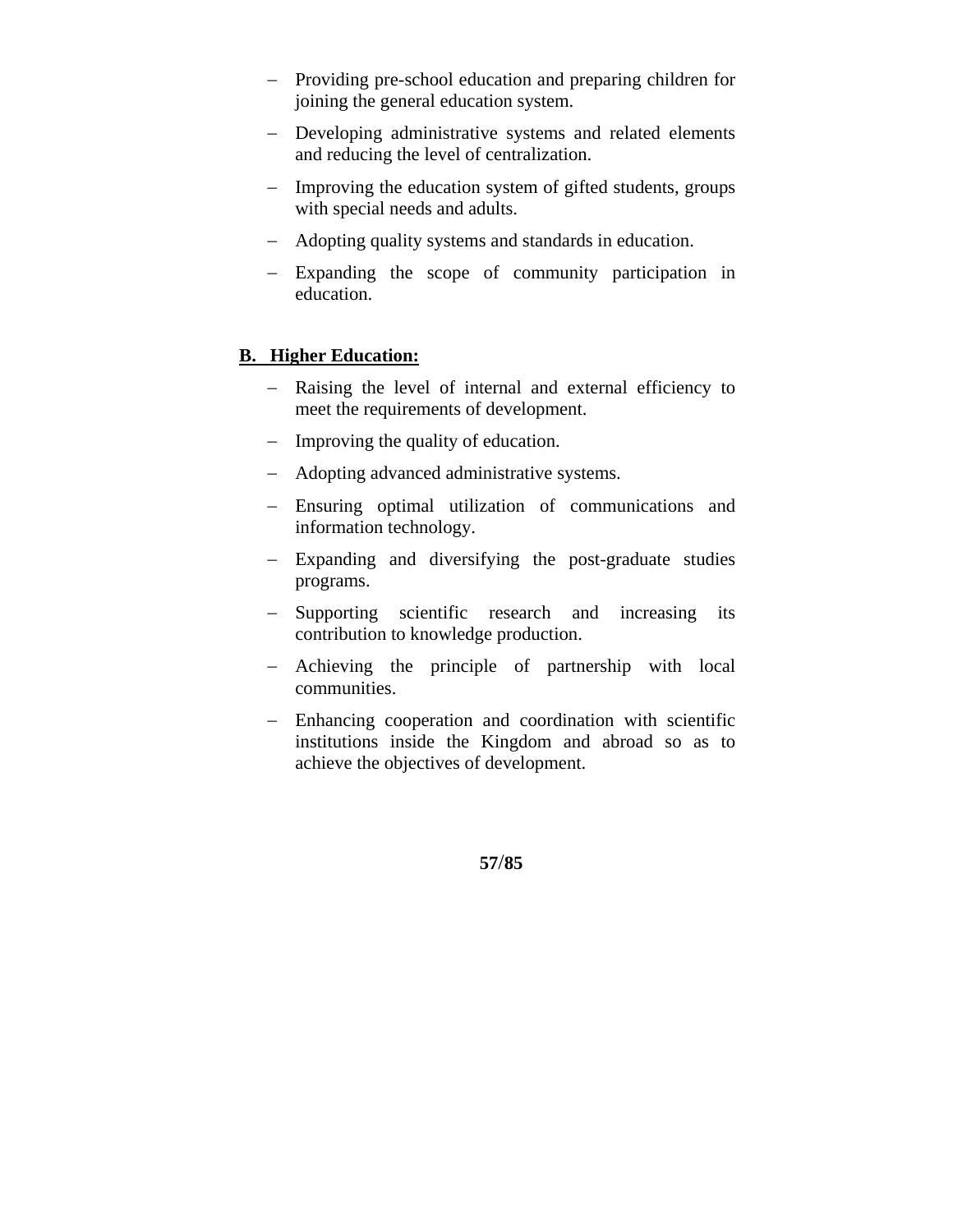### **C. Technical and Vocational Training:**

- Ensuring enrollment of the maximum number of students seeking technical and vocational training.
- Qualifying and preparing Saudis in technical and vocational fields in line with the needs of the labor market.
- Providing training programs, with appropriate levels of quality and efficiency, that enable the trainee to find a suitable job in the labor market or be successfully selfemployed.
- Establishing strategic partnerships with the business sector for implementation of technical and vocational training programs.
- Encouraging private investment in technical and vocational training.
- Strengthening the relationship and integration between educational and training agencies.
- Expanding the scope of advanced training that supports national plans, and contributing to transfer and development of technology.
- Meeting the needs of various regions for vocational training centers in the fields and specializations needed by their development projects, particularly in the new economic cities and technology zones.
- Linking the incentives provided to Saudi and foreign investments with the extent of their contribution to training of Saudi workers.
- Making maximum use of the "bilateral joint committees" and international organizations specialized in developing training programs to prepare Saudi workers to contribute to the achievement of the knowledge economy and information society.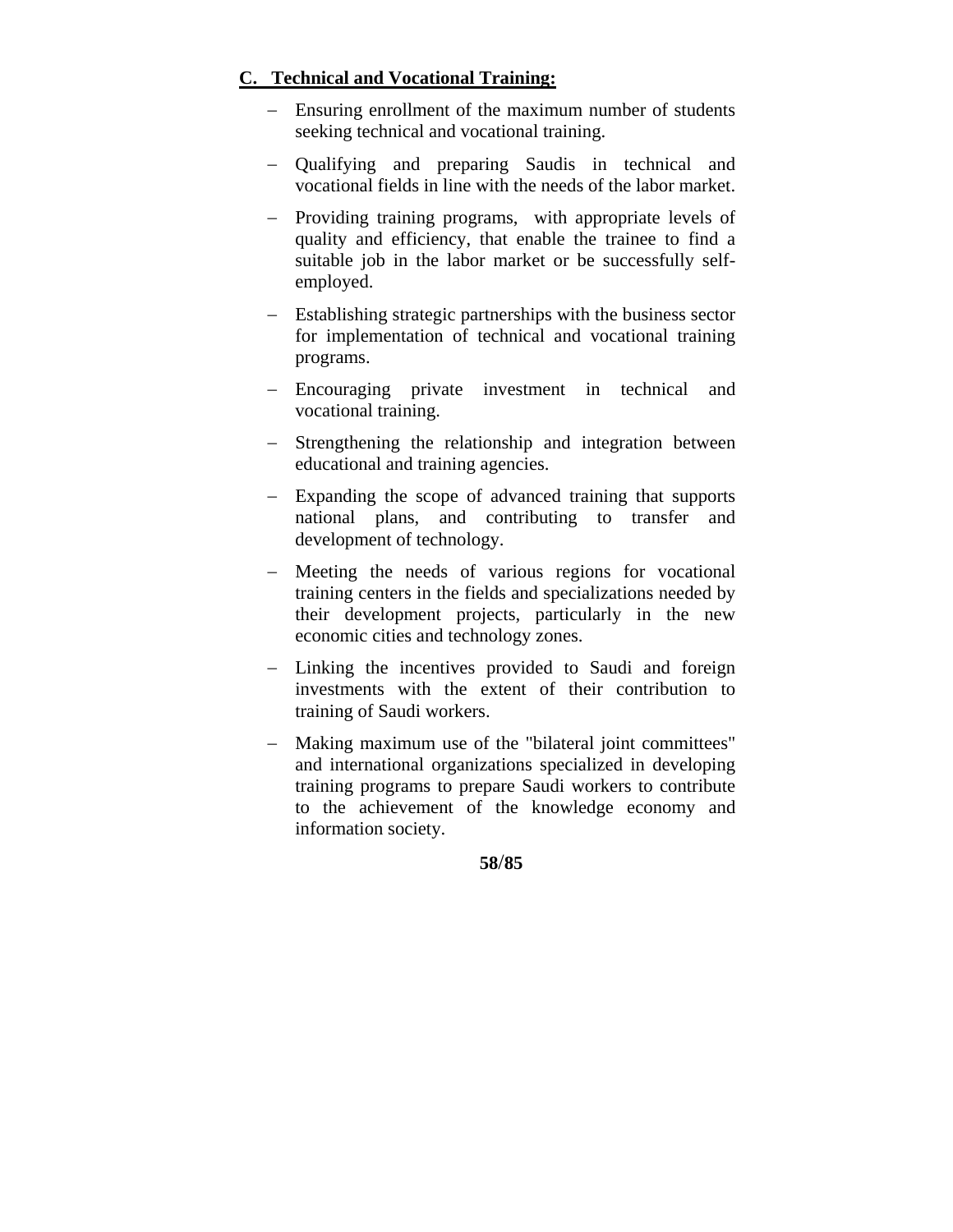### **D. Science, Technology and Innovation:**

- Indigenization and development of strategic and advanced technology.
- Upgrading the capabilities of research, development and innovation through upgrading of existing research centers and establishment of new ones.
- Upgrading the scientific and technological capabilities throughout society and developing innovation, creativity and initiative.
- Upgrading the capabilities of Saudi workers in the fields of science and technology.
- Increasing sources of financial support to science, technology and innovation, as well as increasing the role of the private sector in this regard.
- Updating the regulations and legislations related with science, technology and innovation and ensuring protection of intellectual property rights.
- Developing the institutional structures of the agencies concerned with scientific research, technology and innovation.

## **6.1.2 Targets**

## **A. General Education:**

- To reduce the dropout rate to an average of 1% for all stages and to reduce repetition rates to 3% in the intermediate stage and to 5% in the secondary stage.
- To apply national tests to measure achievement and perform diagnostic tests to detect difficulties that students face in academic subjects.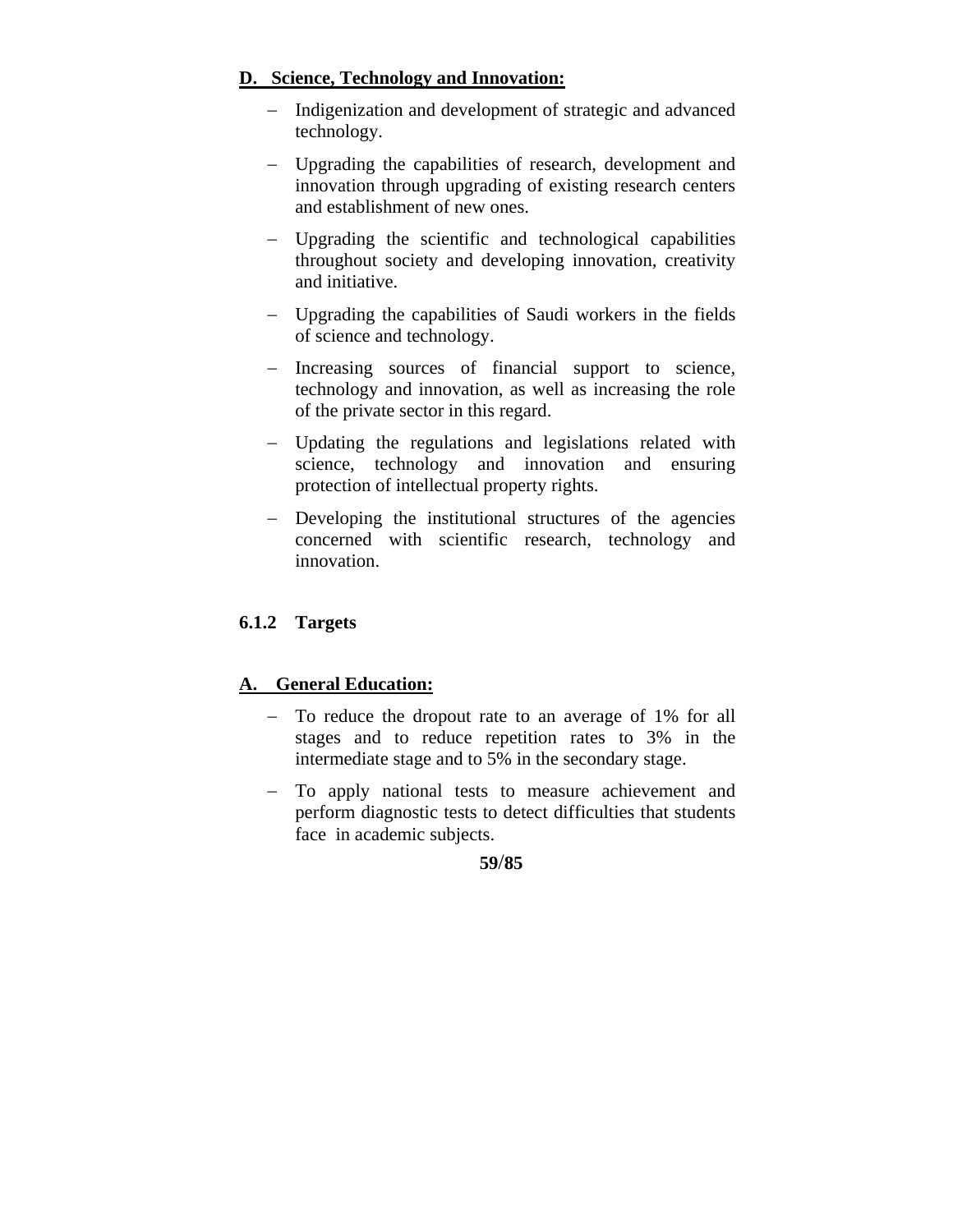- To establish a talent research unit, develop the centers of the talented and gifted to enable them to prepare and implement programs tailored to this group.
- To expand the science section so that graduates of this section should comprise 60% of total graduates of the secondary stage by the end of the Ninth Plan.
- To continue supporting implementation of the teaching strategies and the comprehensive curriculum development project.
- To support building the digital curriculum and developing a partnership model with the private sector and establishing the e-education gate.
- To achieve 100% enrollment (mandatory education) in the elementary stage.
- To enroll 98% of the elementary stage graduates in the intermediate stage and 95% of the intermediate stage graduates in the secondary stage.
- To enhance the role of school laboratories by supplying them with modern, advanced equipment and securing mobile laboratories for schools which lack fixed ones.
- To apply the system of comprehensive assessment of schools at a rate of 20% of schools per year.
- To apply educational accreditation to all private schools.
- To encourage the private sector to establish more schools for general education students and to increase its share to 15% by the end of the Ninth Plan.
- To establish more kindergartens to accommodate 16% of the children in the age of 4-5 years.
- To prepare and implement a specific plan for eradication of adult illiteracy with the participation of all concerned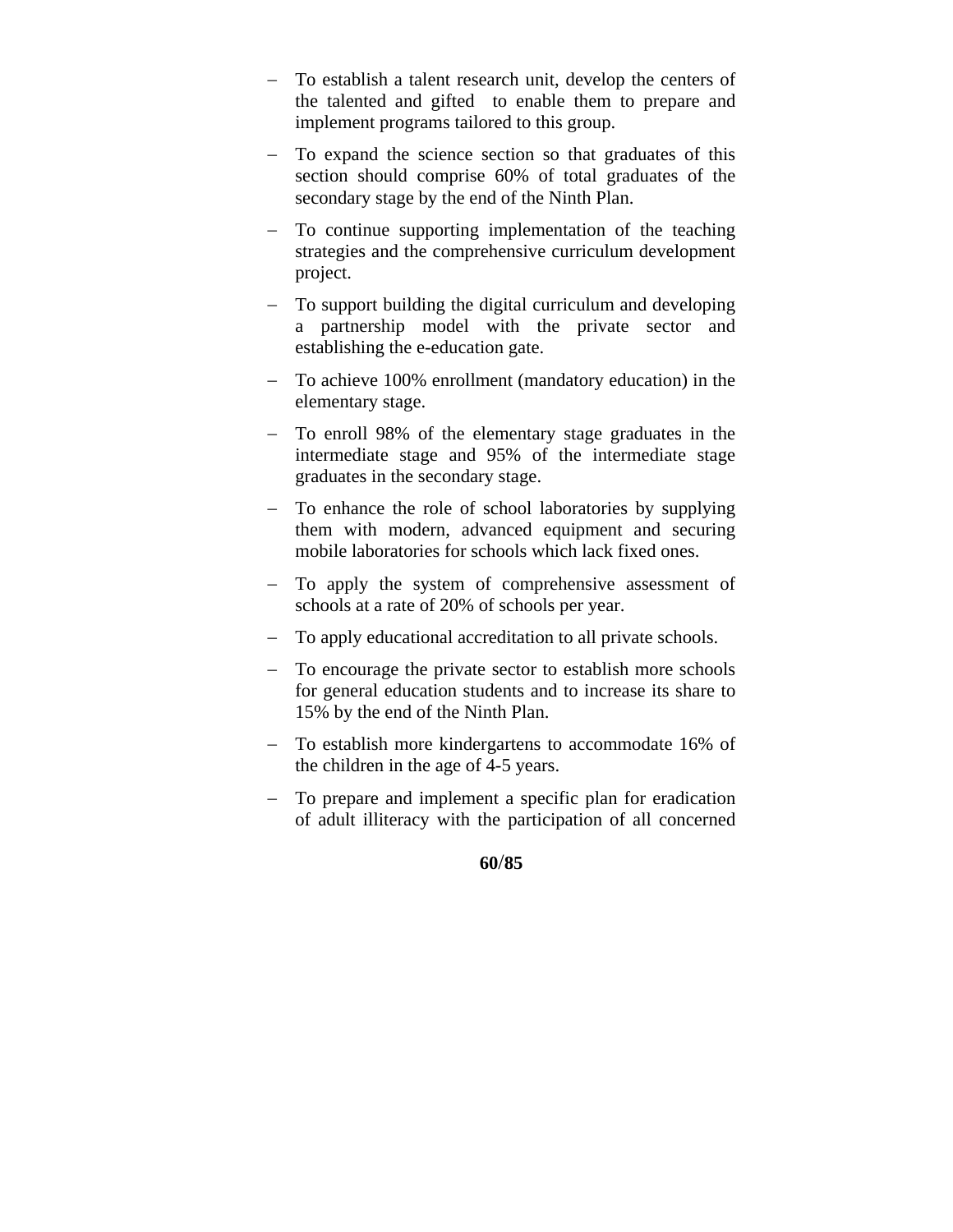agencies for complete eradication of illiteracy based on a specific time schedule.

- To raise the share of holders of high educational degrees required by the education system.
- To provide more support to educational research to serve the objectives of qualitative development, and evaluate tests and the drop out and repetition phenomena in all stages.
- To continue implementing a comprehensive health program in coordination with MOH (medical checks, immunization campaigns and medical treatments of students).
- To enhance cooperative transport services provided to students, and to expand the scope of school transport services provided to female students by the private sector.

### **B. Higher Education**

- Continuing assessment of university curricula.
- Establishing new colleges, departments and programs in universities in line with the requirements of development and the labor market.
- Improving the level of internal efficiency of institutions of higher education, and reducing the average number of years spent for graduation to 4.5 years for four-year programs, 5.5 years for five-year programs and 6.5 years for six-year programs.
- Achieving student/teacher ratios of  $(1/22)$  in theoretical studies, (1/17) in science disciplines and (1/5) in the medical fields.
- Sending not less than 10% of faculty members on scholarships to obtain doctorate degrees, based on the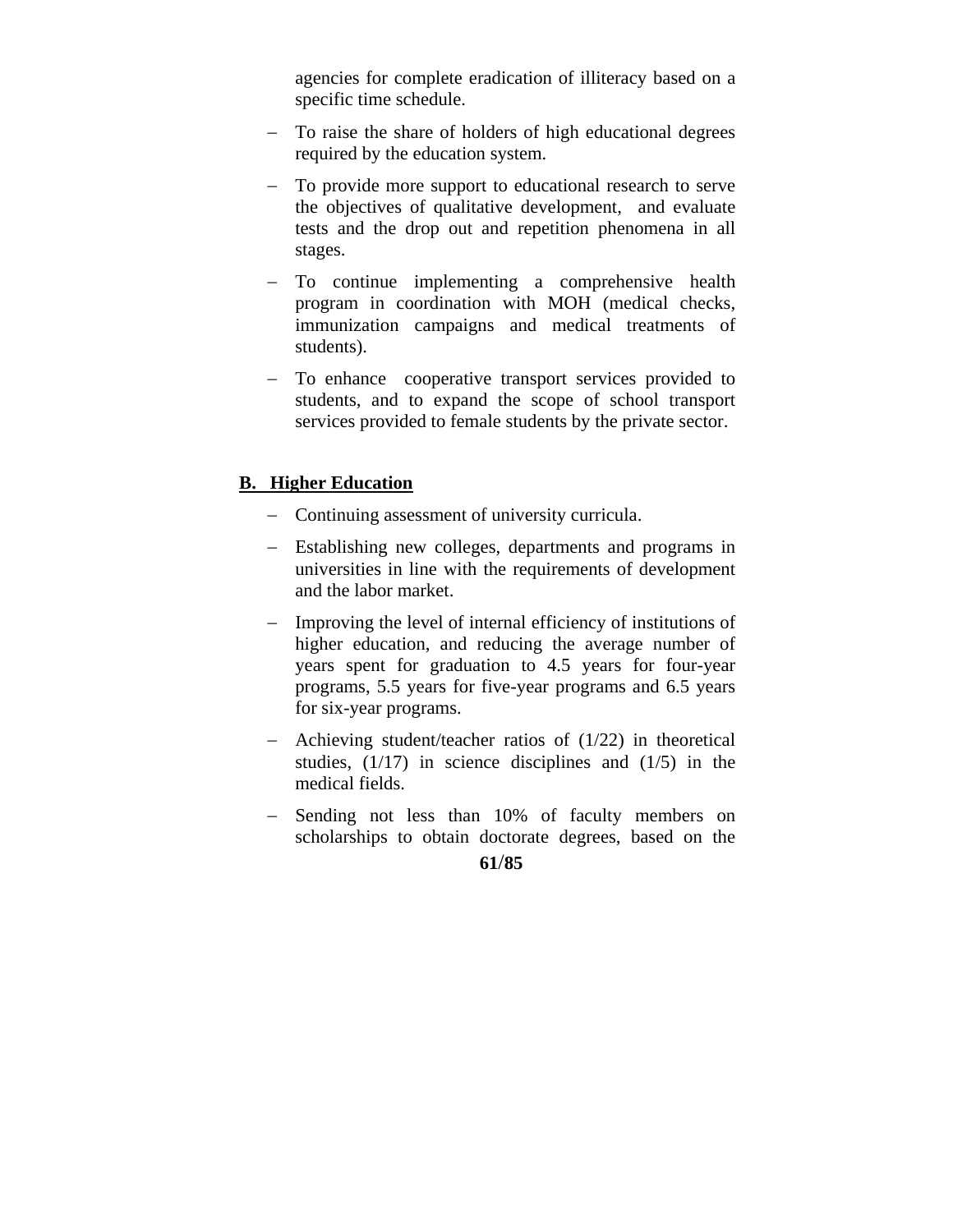needs of each university and the available fields of specialization.

- Increasing the number of post-graduate students in institutions of higher education to at least 5% of total university students.
- Supporting post-graduate studies in various colleges by creating new programs for master and doctorate degrees, with emphasis on applied, engineering, medical and natural sciences.
- Expanding adoption of cooperative education mechanisms in higher education institutions in colleges which are appropriate to this type of education.
- Meeting the public and private sectors' demand for labor through coordination between the higher education institutions and both sectors for provision of the necessary skills.
- Boosting coordination between higher education institutions and the GCC General Secretariat.
- Upgrading the scientific capabilities of research centers at universities to enable them to assume their tasks of serving the community and solving pertinent problems.
- Establishing more specialized scientific societies and expanding the scope of their activities.
- Supporting and expanding scientific research projects at universities, conducting studies necessary for ensuring qualitative development of the university, and diversifying the fields of scientific research.
- Increasing the number of training courses, preparatory programs and parallel education and increasing enrollment in line with the needs of the labor market.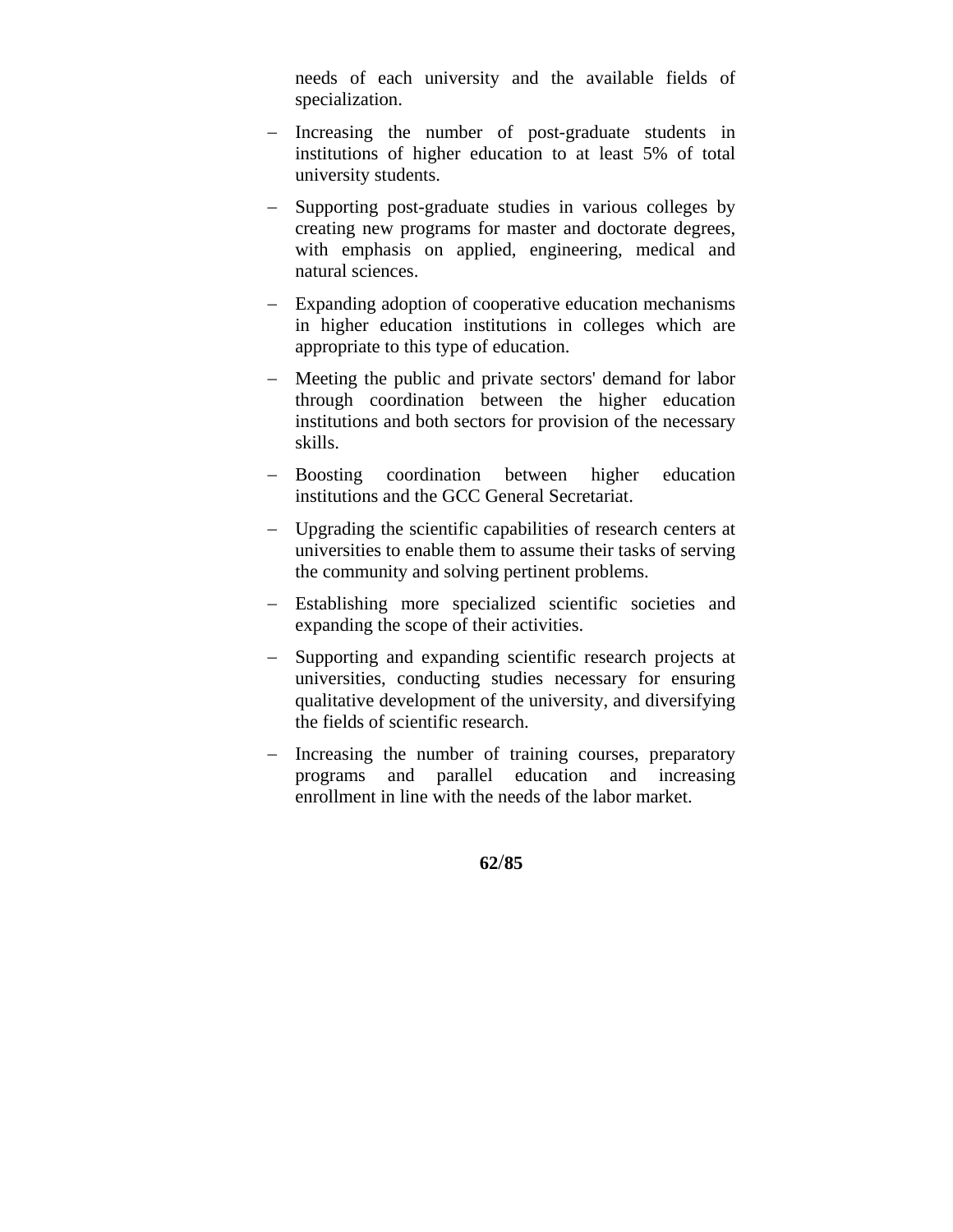Improving the quality of services and developing student activities in various domains.

#### **C. Technical and Vocational Training:**

- Increasing enrollment to reach about 136,000 male trainees in technical colleges, and about 28,000 female trainees in technical institutes for girls and about 42,000 trainees in vocational institutes by the end of the last year of the Ninth Development Plan.
- Increasing the number of new trainees to reach about 75,000 male trainees in technical colleges, and about 11,000 female trainees in technical institutes for girls and about 28,000 trainees in vocational institutes in the last year of the Ninth Plan.
- Increasing the number of graduates to reach about 35,000 male graduates of technical colleges, and about 7,000 female graduates of technical institutes for girls and about 26,000 graduates of vocational institutes in the last year of the plan.
- Training a minimum of 11,000 trainees during the Plan period in the context of the National Joint Training Program.

### **D. Science, Technology and Innovation:**

- Monitoring implementation of programs and projects of the First Comprehensive Five-Year Plan of the National Policy for Science, Technology and Innovation, and contribute to the move towards a "knowledge economy."
- Providing grants for strategic research projects at universities and national research centers amounting to SR 900 million per year.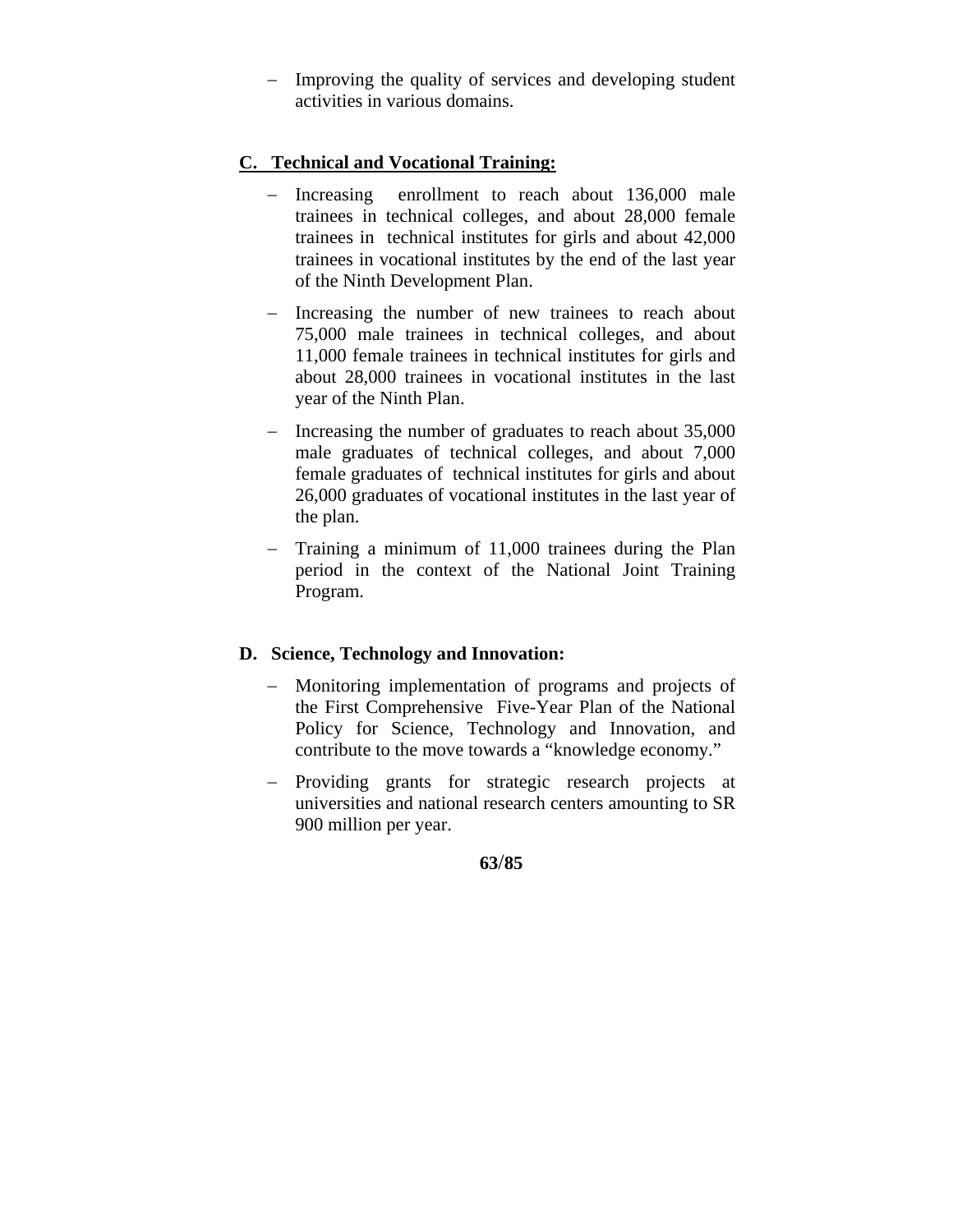- Supporting operational studies and research at government agencies by an amount of SR 300 million annually, and development research at private sector companies at an annual amount of SR 200 million.
- Providing post-graduate grants at Saudi universities to about 300 students per year.
- Establishing fifteen King Abdallah City for Science and Technology (KACST) affiliated national technological innovation centers in universities.
- Establishment and equipment of ten distinguished research centers.
- Establishment of a minimum of eight technology incubators at KACST and universities.

#### **6.1.3 Financial Requirements**

The financial allocations for programs and projects of the human resources sector amount to about SR 731.5 billion, an increase of 52.4% over the amounts allocated during the Eighth Development Plan. These allocations are distributed as follows: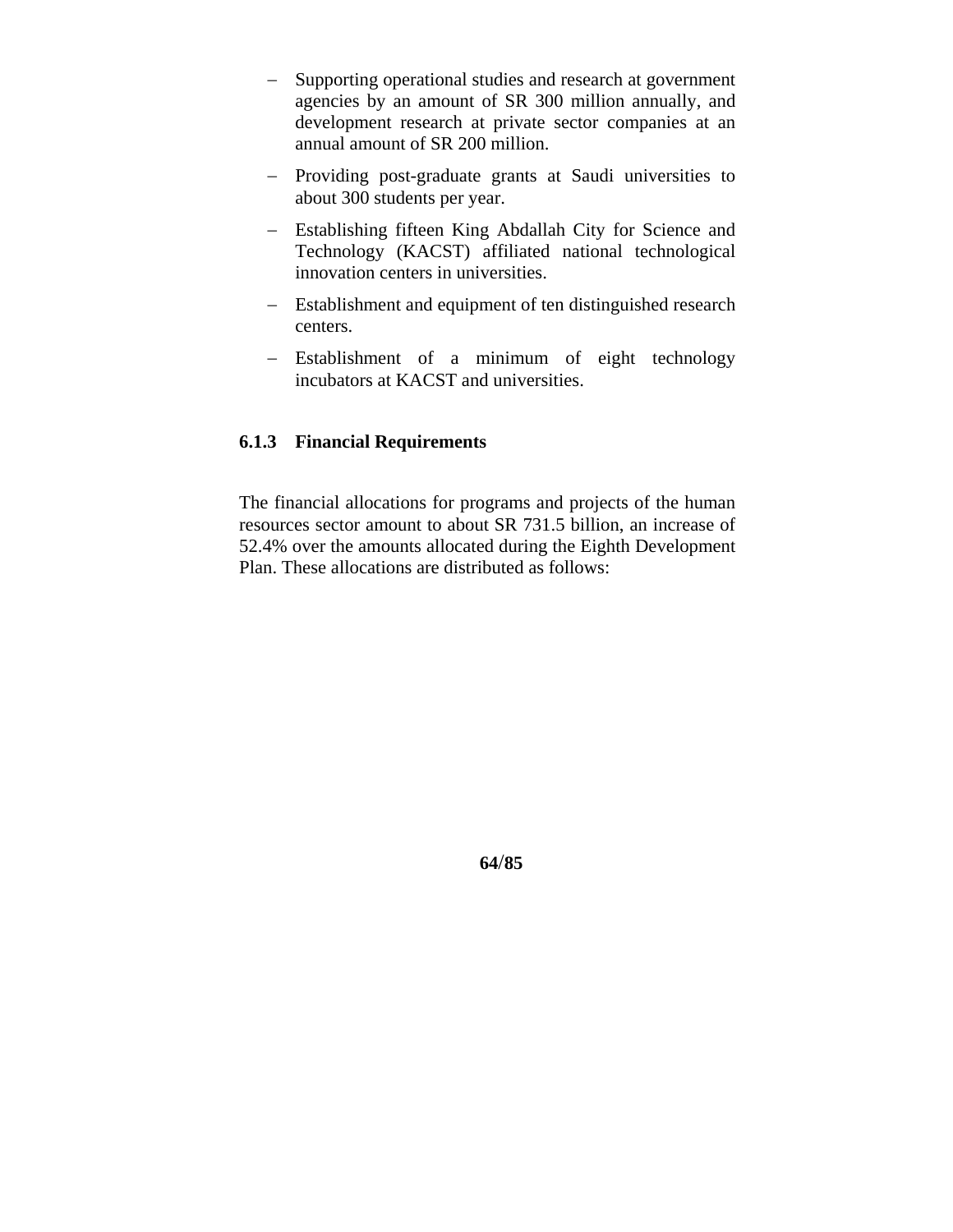| (SR Million)                                      |                                                          |                                                              |                                      |
|---------------------------------------------------|----------------------------------------------------------|--------------------------------------------------------------|--------------------------------------|
| <b>Development Sectors</b>                        | Eighth<br>Plan<br><b>Financial</b><br><b>Allocations</b> | <b>Ninth Plan</b><br><b>Financial</b><br><b>Requirements</b> | Rate of<br><b>Increase</b><br>$($ %) |
| General Education *                               | 354339.6                                                 | 498397.2                                                     | 40.7                                 |
| <b>Higher Education</b>                           | 104472.0                                                 | 200176.9                                                     | 91.6                                 |
| Vocational<br><b>Technical</b><br>and<br>training | 16344.3                                                  | 23138                                                        | 41.6                                 |
| Technology<br>Science,<br>and<br>Innovation       | 3478.2                                                   | 6524.7                                                       | 87.6                                 |
| Public<br>of<br>Institute<br>Administration       | 1344.2                                                   | 3232.4                                                       | 140.5                                |
| Total                                             | 479978.3                                                 | 731469.2                                                     | 52.4                                 |

| (*) Includes Ministry of Education (Boys Education- Girls Education). |  |  |
|-----------------------------------------------------------------------|--|--|
|                                                                       |  |  |

### **6.2 Social Development and Health**

The social and health development sectors include: social affairs, health, culture, information and youth sectors. The Ninth Development Plan aims at spending around SR 273.9 billion on social and health development, which constitutes about 19% of the Plan's total allocations for development sectors.

### **6.2.1 Objectives**

#### **A. Health Services:**

1. Achieving the best possible health standard by improving the general health condition of population.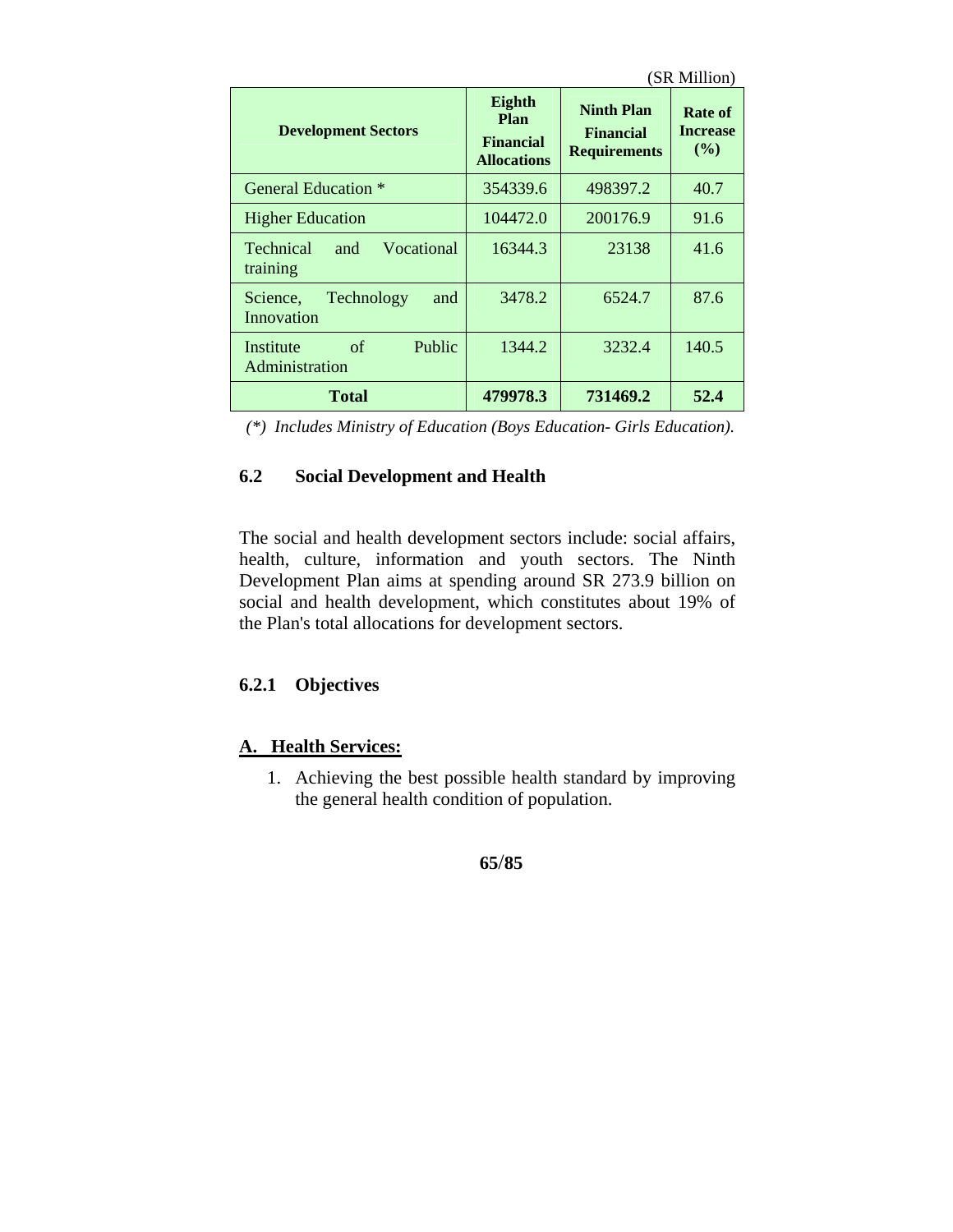- 2. Providing integrated, comprehensive health care to the whole population, ensuring easy access to these services and providing them in a fair, good and proper way at reasonable cost.
- 3. Enhancing the parallel and complementary role of the private sector to the government's role in financing, operating and providing health services.
- 4. Ensuring balanced geographic distribution of health services and ensuring easy access to these services.

### **B. Youth:**

- 1. Achieving social integration of the youth and expanding the scope of their participation in various youth activities.
- 2. Eliminating the spread of drug use among the youth as well as all patterns of behavior harmful to their physical and mental health.
- 3. Improving standard of living of the youth and meeting the special needs of youth from low-income households.
- 4. Providing the youth with job opportunities consistent with their interest, capability and scientific specialization, enhancing their participation in the workforce and reducing their unemployment.
- 5. Creating a youth generation with good physical and psychological health.

### **C. Culture and Information:**

- 1. To safeguard and enhance the Arabic and Islamic identity of the national culture.
- 2. To develop the intellectual, cultural and information structures as a basic pillar of the civilizational structure.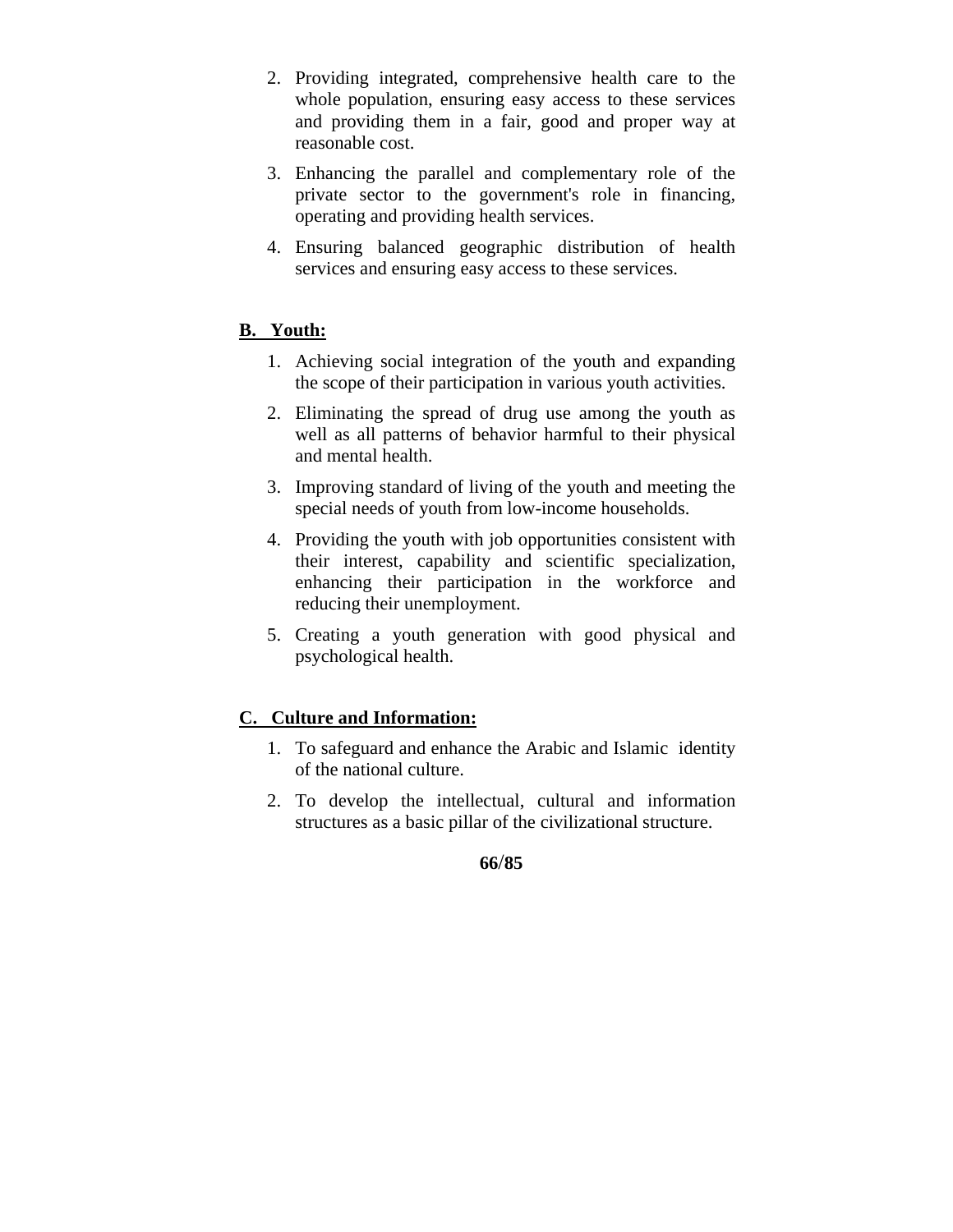- 3. To enhance the activity of Arabic authorship, translation, media production and cultural events inside and outside the Kingdom.
- 4. To develop information and culture bodies, upgrade their efficiency, and deepen relations between them and the various bodies in economic, social, scientific, cultural, educational and recreational fields.
- 5. To produce cultural and information programs and segments capable of competing, influencing and attracting audiences.
- 6. To realize balanced spread of culture among regions.

### **6.2.2 Targets**

#### **A. Health:**

- Increasing the number of hospital beds in 2014 to 56,379 beds in MOH hospitals, 20,296 beds in other government agencies' hospitals and 20,860 beds in private sector hospitals, thus realizing rates of 2 beds, 0.72 beds and 0.74 beds per 1,000 persons, respectively. A rate of 3.5 beds per 1000 persons will be realized at the national level.
- Increasing the number of physicians in 2014 to  $32,657$  in MOH hospitals, 18,875 in other government agencies' hospitals and 14,602 in private sector hospitals, thus realizing rates of 0.7 physicians, 0.93 physicians and 0.7 physicians per hospital bed, respectively. A rate of 0.75 physicians per bed will be realized at the national level.
- Increasing the number of nursing staff in 2014 to  $65,314$ nurses in MOH hospitals, 36,533 in other government agencies hospitals and 29,204 in private sector hospitals, thus realizing the rates of 1.4, 1.8 and 1.4 nurses per bed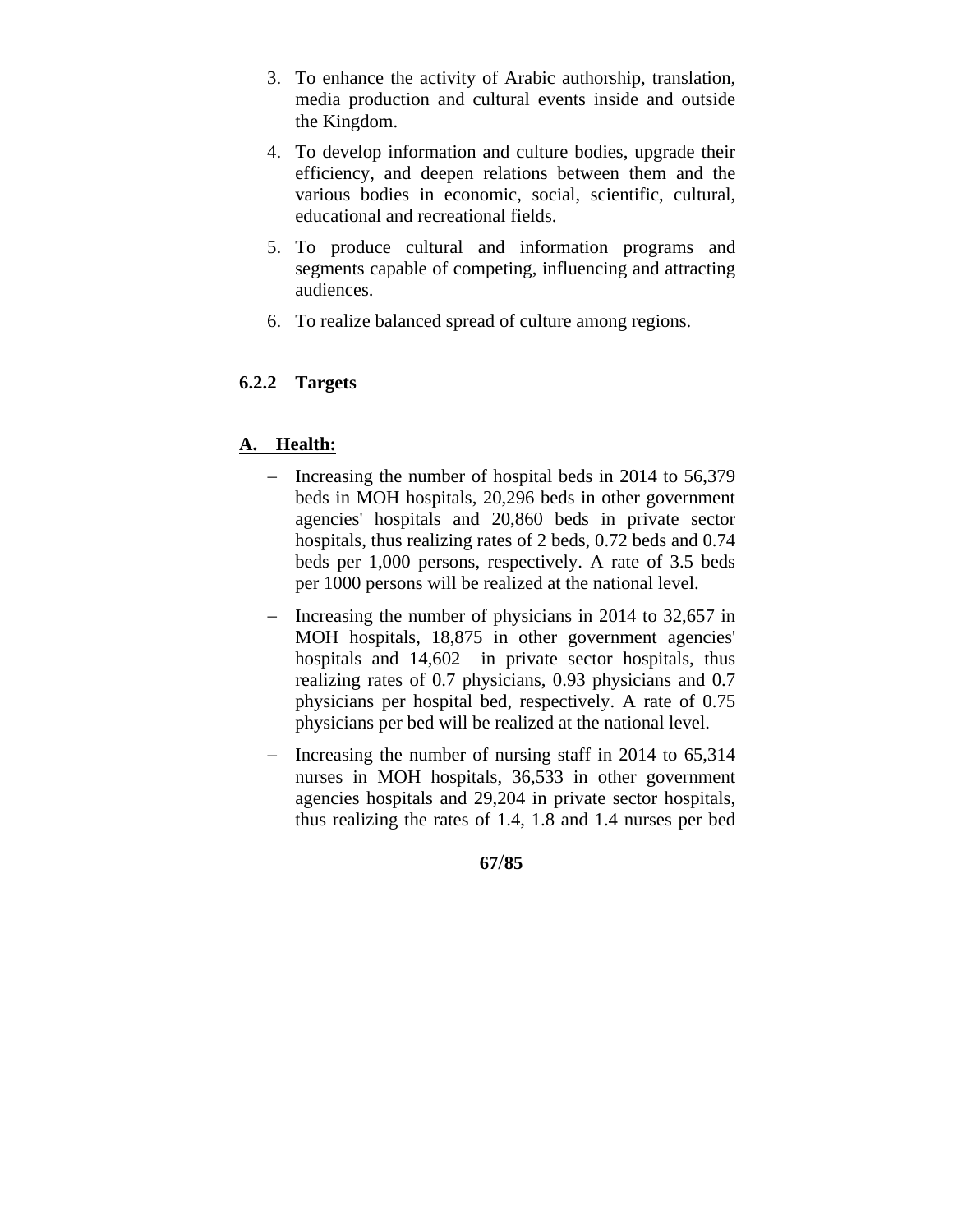respectively. A rate of 1.5 nurses per hospital bed will be realized at the national level.

- Increasing the number of allied health personnel by the end of the plan in 2014 to 32,657 in MOH hospitals, 27,400 in other government agencies' hospitals and 14,602 in private sector hospitals, thus realizing rates of 0.7, 1.35 and 0.7 per bed respectively. A rate of 0.8 allied health personnel per bed will be realized at the national level.
- Increasing the number of primary health care centers in 2014 to 2,958, thus reaching a ratio of 7,000 persons per health center.
- Increasing the number of Ministry of Health primary health care physicians in 2014 to 10,351, the number of nursing staff to 20,703 nurses and the number of allied health personnel to 10,351, thus realizing the rate of one physician per 2,000 persons, one nurse per 1,000 persons and one allied health personnel per 2,000 persons.
- Reduce infant mortality rate to below 12 per 1,000 live births.
- Reduce the mortality rate of children under the age of five years to below 15 per 1,000 live births.

### **B. Youth**

- Organize awareness and guidance campaigns for parents to take care of their children educationally, intellectually and behaviorally and providing advice to family members through schools, Ministry of Social Affairs centers, T.V. programs and other media.
- Design a package of pilot activities to enhance family communications.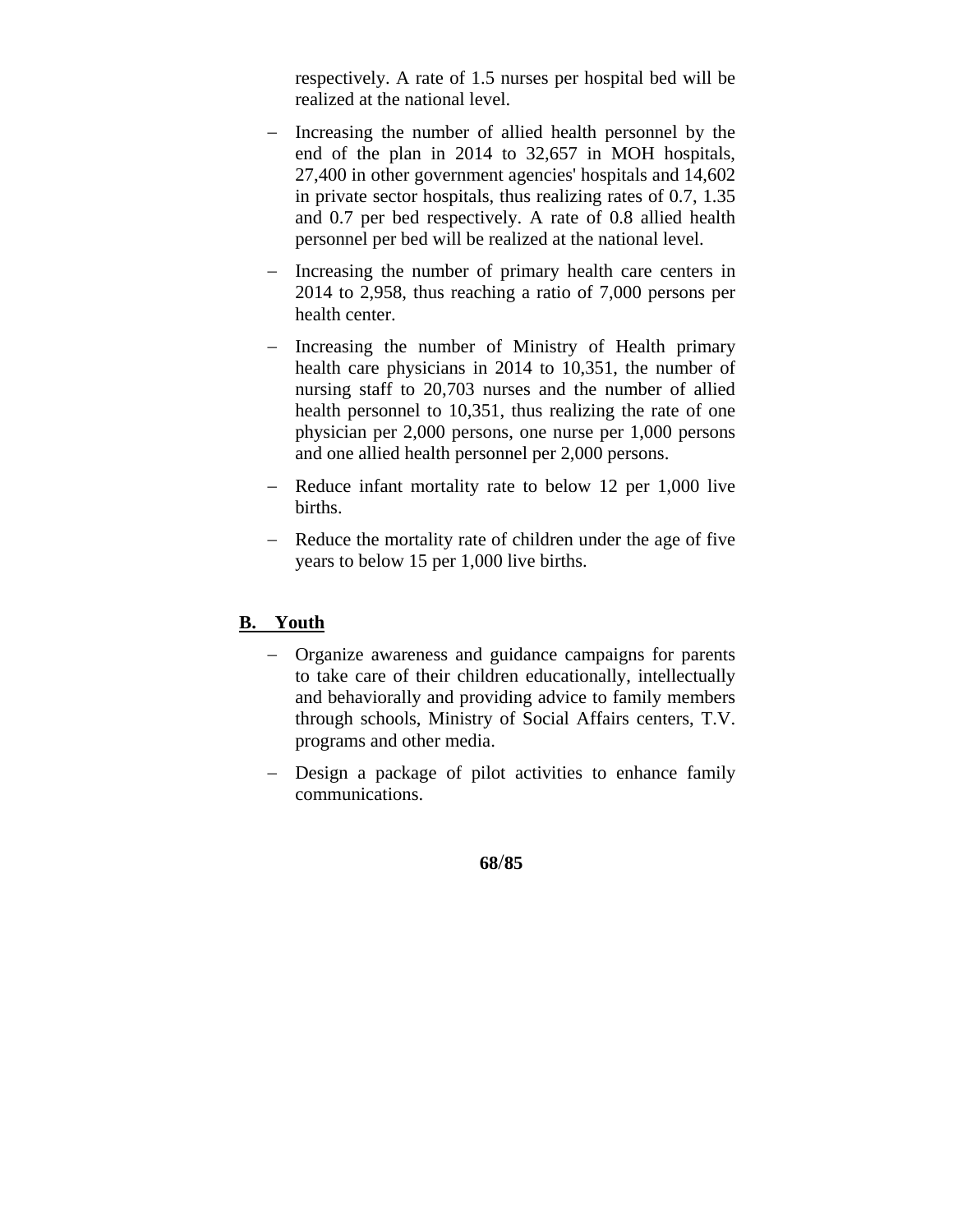- Prepare a map for distribution of sport and youth facilities in line with the population distribution in the regions and governorates.
- Design an integrated work system for utilization of schools, their facilities, playgrounds and halls in youth activities within their surrounding areas with the participation of families, and in collaboration with agencies concerned.
- Provide youth facilities with the necessary equipment to enable participation, in the various activities, of persons with special needs.
- Study the requirements necessary to enhance schools developmental roles, training needs and forms of cooperation with local organizations.
- Organize a joint campaign by government agencies, information media, educational institutions and the private sector to influence the culture of Saudi society and youth with a view to generalize values of productive work in ways that conform to the needs of society.
- Design a specific program of occupational guidance in schools encompassing the dimension of work values.
- Implement a study on the health status of the youth to be used in formulation of policies, and disseminate its findings in an awareness campaign.
- Introduce awareness subjects on preventive care, nutrition and health behavior in school curricula and activities in a systemic and continuous manner at early ages.
- Organize a national campaign about speeding and traffic accidents among the youth.
- Organize an awareness campaign for combating smoking and drug use among the youth.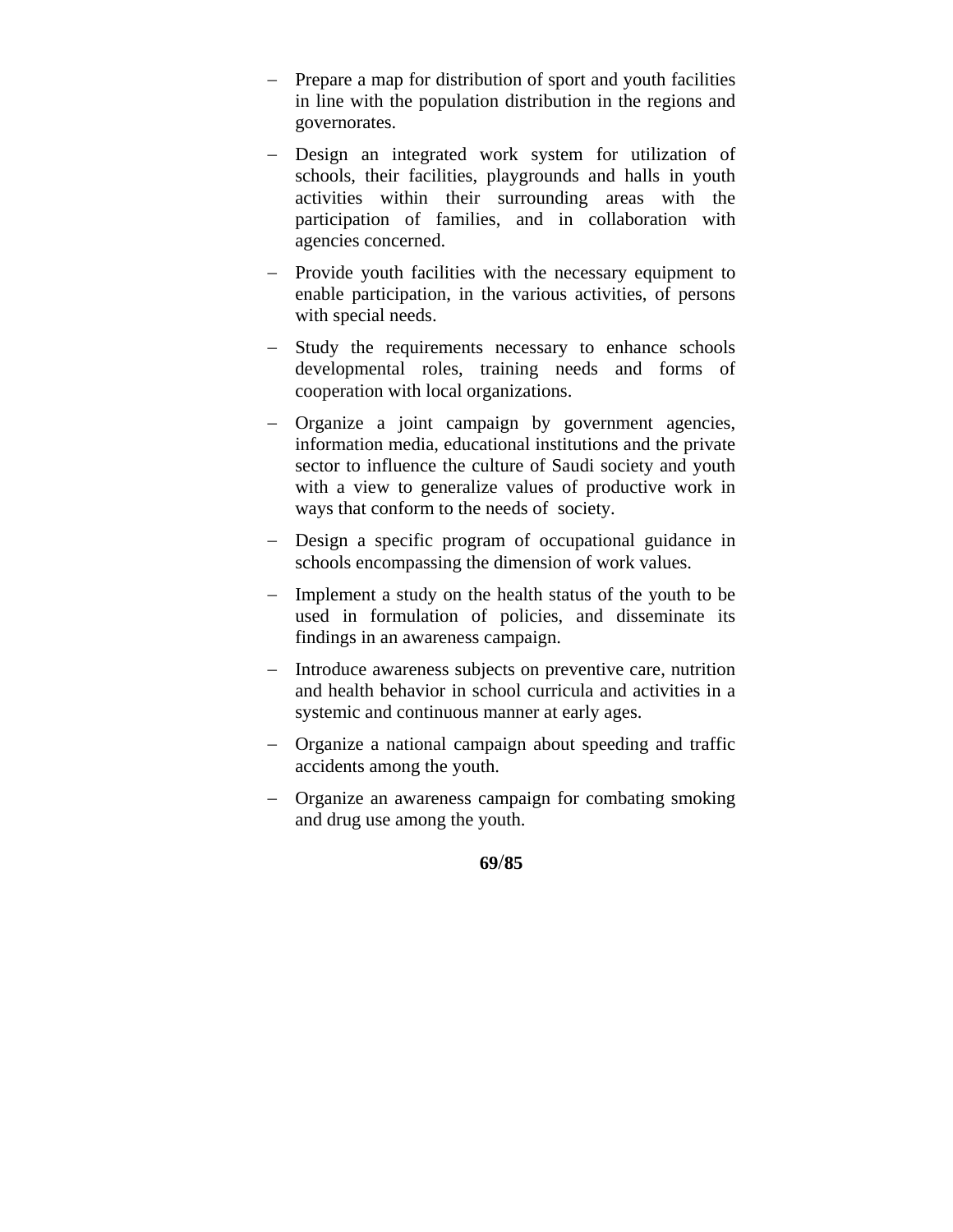### **C. Culture and information**

- To increase the number of literary clubs by 4 clubs, open 3 branches for the culture and arts society, establish 7 cultural centers and 8 libraries.
- To organize 20 cultural weeks, 50 theatrical and 80 folklore events as well as 100 plastic arts presentations and 110 book fairs inside and outside the Kingdom.
- To establish 23 new TV transmission centers.
- To establish 38 new FM radio stations as well as 5 FM radio stations on highways.
- To establish a short-wave radio station, modernize 28 stations and establish two radio studios in Makkah and Madinah.
- To open 4 new offices for the Saudi Press Agency.
- To open 3 domestic information centers.

### **6.2.3 Financial Requirements**

The financial allocations to the programs and projects of the social development and health sector during the Ninth Development Plan amount to about SR 273.9 billion, an increase of around 75.6%, compared to the amounts allocated during the Eighth Development Plan. These allocations are distributed as follows: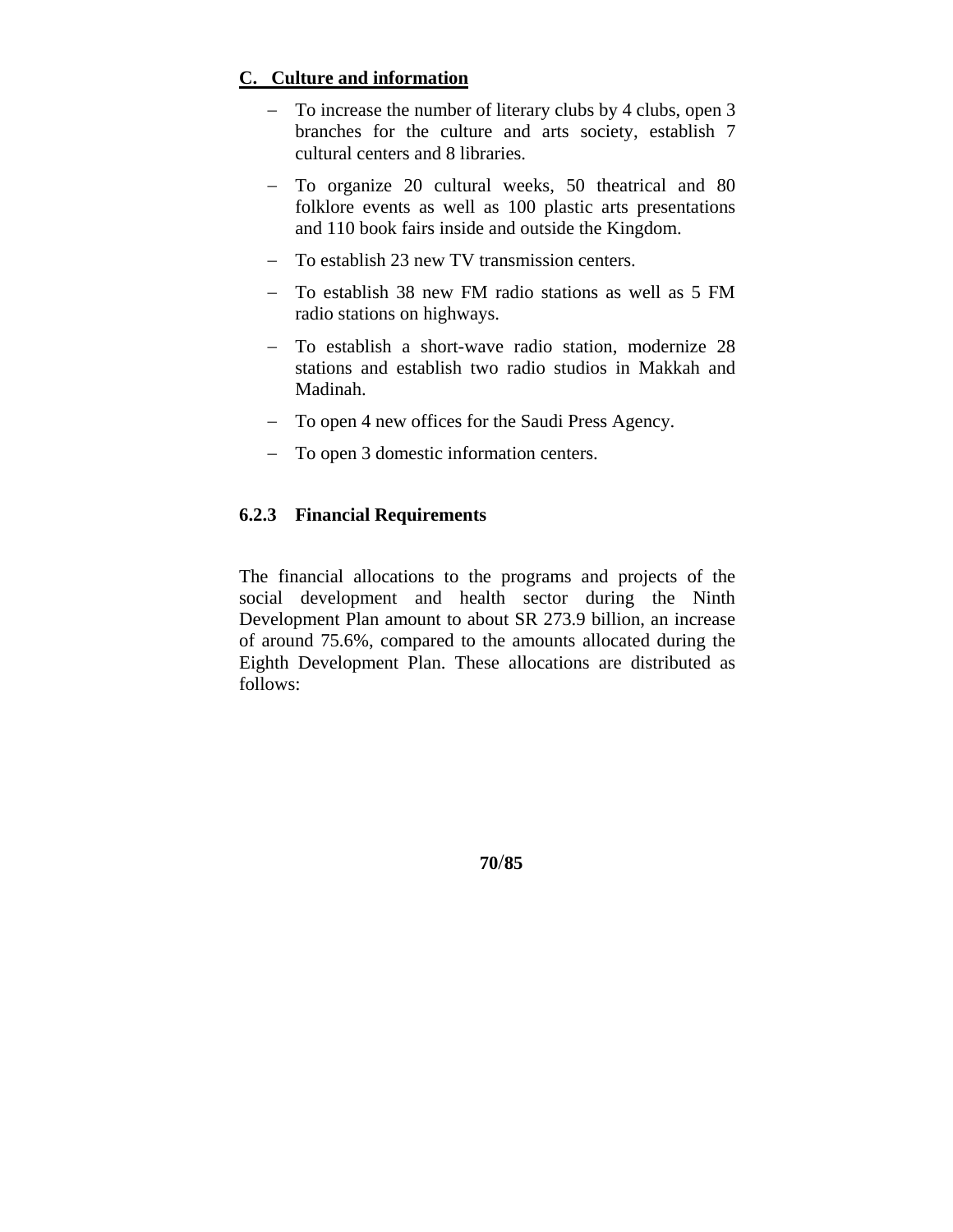| <b>Development Sectors</b>                      | 8 <sup>th</sup> DP<br><b>Financial</b><br><b>Allocations</b> | 9 <sup>th</sup> DP<br><b>Financial</b><br><b>Requirements</b> | (SR Million)<br><b>Increase</b><br>rate $%$ |
|-------------------------------------------------|--------------------------------------------------------------|---------------------------------------------------------------|---------------------------------------------|
| Health *                                        | 133044.5                                                     | 242671.8                                                      | 82.4                                        |
| <b>Social Services</b>                          | 8644.4                                                       | 11613.2                                                       | 34.3                                        |
| Cultural,<br>Information<br>and Youth Sectors** | 14306.9                                                      | 19602.6                                                       | 37.0                                        |
| Total                                           | 155995.8                                                     | 273887.6                                                      | 75.6                                        |

*\* Includes MOH, King Faisal Specialist Hospital and Research Centre, Saudi Red Crescent Authority and the Saudi Food and Drug Authority.* 

#### **6.3 Economic Resources Development**

The economic resources development sector includes: agriculture, water, electricity, mineral resources, industry, tourism and general economic services. The Ninth Development Plan aims to spend about SR 227.6 billion for the development of this sector, or about 15.7% of total allocations approved in the Plan for all development sectors.

#### **6.3.1 Objectives**

#### **A. Agriculture:**

1. Enhance the role of agriculture in the process of socioeconomic development.

*<sup>\*\*</sup> Includes General Presidency of Youth Welfare, Ministry of Culture and Information and King Abdul Aziz Foundation for Research and Archives.*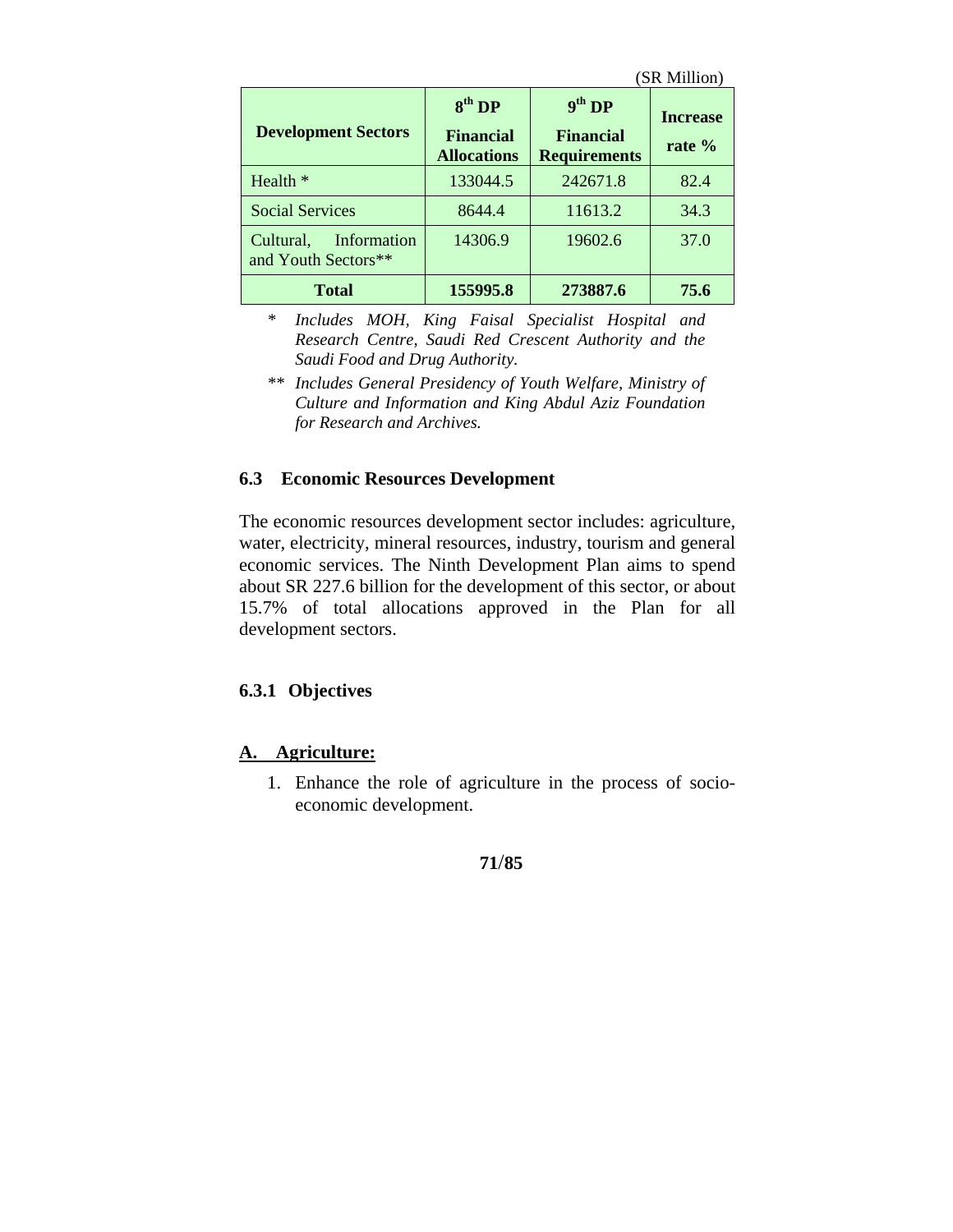- 2. Improve efficiency of utilization of natural resources to achieve sustainable agricultural development.
- 3. Increase the size of investments in agricultural activities abroad.
- 4. Boost regional and international cooperation in agriculture.
- 5. Maintain, develop and diversify fisheries resources.

#### **B. Water and Sanitation:**

- 1. Conserving and developing water as a scarce natural resource and realizing most effective utilization of this resource.
- 2. Ensuring governance and management of the water and sanitation sector in a rational and integrated manner.
- 3. Providing water and sanitation services in an efficient way through effective partnership between the public and private sectors.

#### **C. Mineral Resources:**

- 1. Development and utilization of mineral resources as well as formulation of pertinent plans and projects.
- 2. Diversification of mining activity and expansion of its base.
- 3. Enhancing value added of local mining products.

#### **D. Industry:**

- 1. Diversification of the industrial base.
- 2. Enhancement of competitiveness of national industries.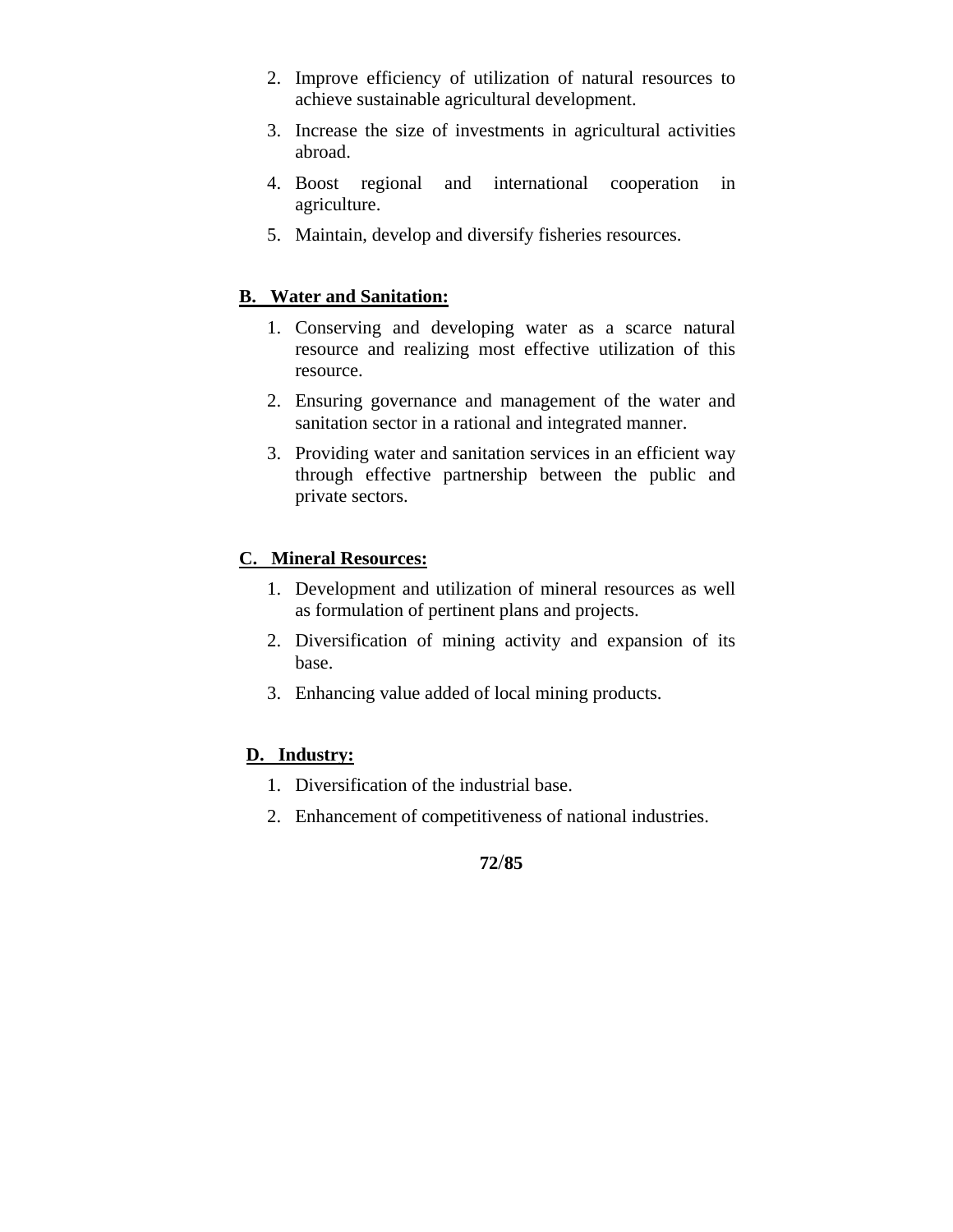3. Enhancement of national labor force participation in industry.

## **E. Electricity:**

- 1. Providing highly efficient and reliable electricity services at a standard that meets the needs of different sectors and facilities.
- 2. Providing electricity service at minimal economic, social and environmental costs and ensuring consistency between investment returns and the social dimension.
- 3. Enhancing the electricity sector's role in maximizing value added of national resources and the chances of their regional and global integration.
- 4. Transfer and indigenize electricity generation technology.
- 5. Development of electricity generation sources which complement oil and gas.
- 6. Encourage rationalized consumption of electricity for all categories.

## **F. Tourism:**

- 1. Development of a competitive tourism industry.
- 2. Increasing the contribution of the tourism sector to GDP through creation of new income sources and provision of job opportunities to Saudis.
- 3. Development and conservation of tourist facilities and archeological sites.
- 4. Expansion of the scope of tourism investments (public/private) and activities to cover the Kingdom's various regions with a view to increase job opportunities therein.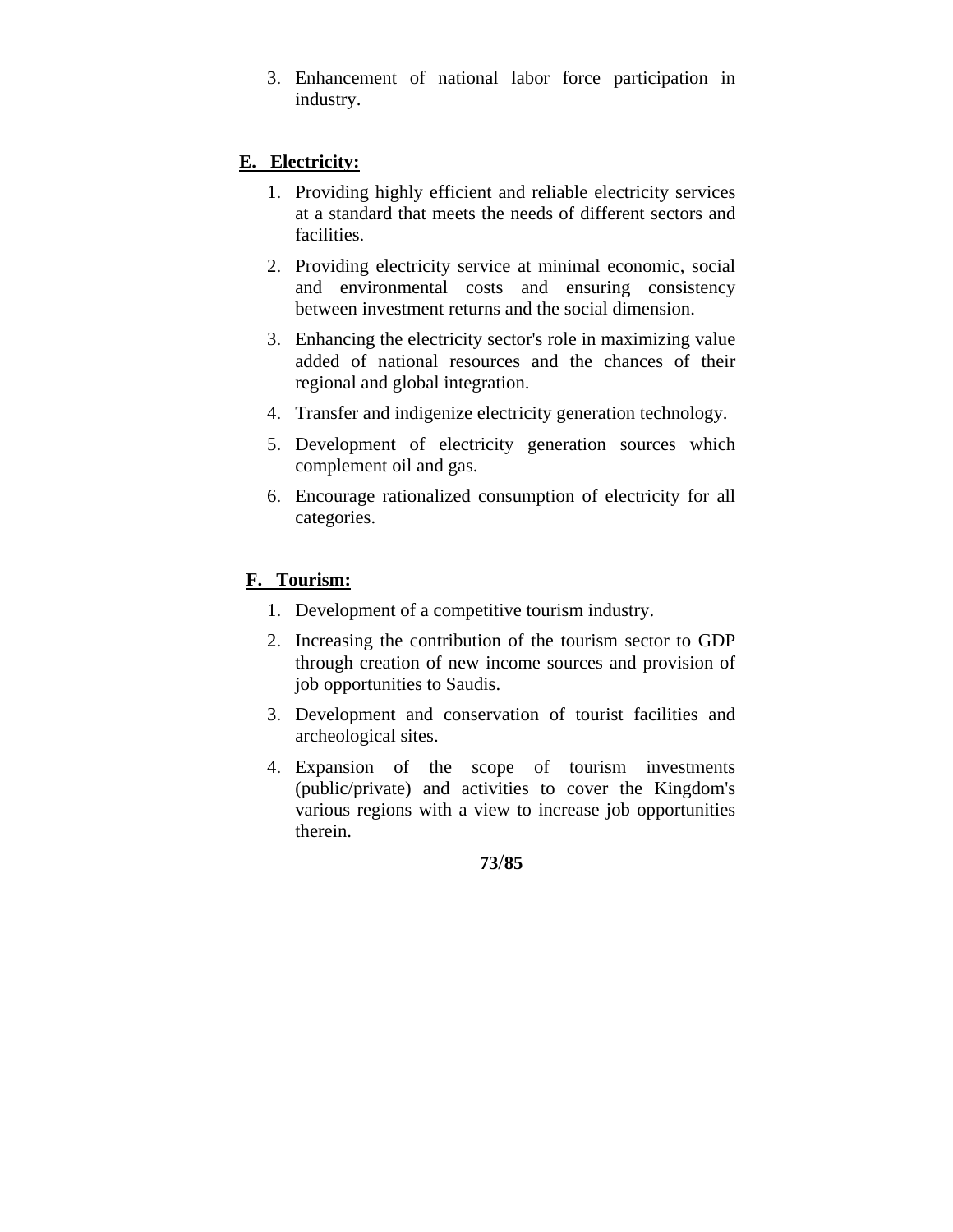5. Development of manpower in the field of tourism.

## **6.3.2 Targets for the Economic Resources Development Sector:**

## **A. Agriculture:**

- Growth of value added in agriculture at an average annual rate of 1.7%.
- Growth of investment in agriculture at an average annual rate of about 6.6%.
- Improvement of the performance of markets for agricultural products, and supporting establishment of central markets with an annual rate of increase of 5%.
- Expansion in the use of treated wastewater in agriculture at an annual rate of 10%.
- Increasing annual growth of local products by about 2.3% for vegetables, about 3.4% for fruits, about 1% for fresh milk, about 1% for red meat, about 5% for poultry and about 4% for fisheries during the Ninth Plan.

## **B. Water and Sanitation:**

- Increasing storage capacity of dams by 85%, from about 1.35 billion cubic meters in 2009 to about 2.5 billion cubic meters by the end of the Ninth Development Plan.
- Increasing capacity of desalination plants from 1,048 million cubic meters to 2,070 million cubic meters during the Plan period.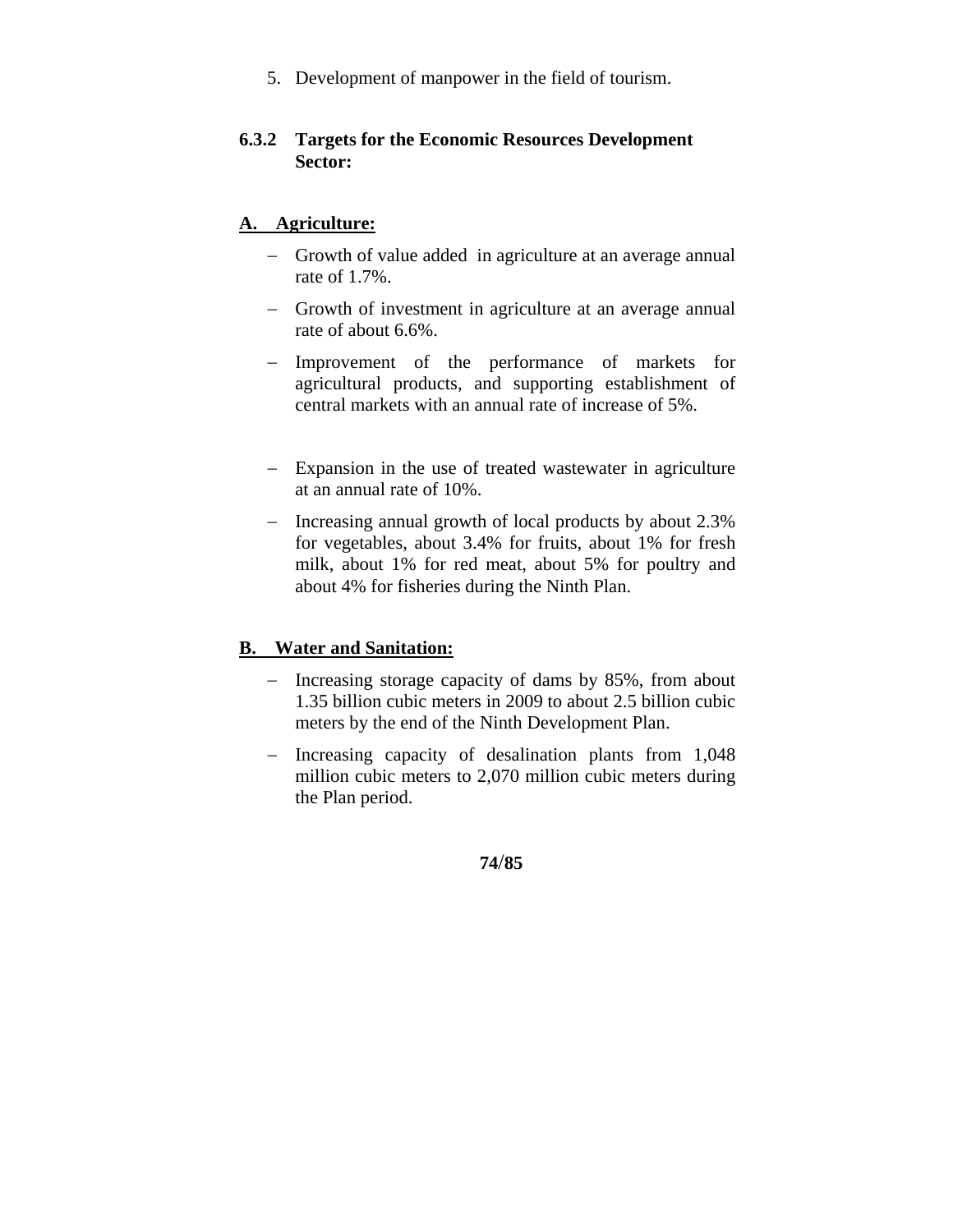- Increasing the rate of treated wastewater to about 50% of consumption for municipal purposes.
- Increasing re-use rates to about 50% of treated wastewater.
- Ensuring strategic stock for emergency cases in the range of 20% per year in major cities.
- Reducing demand for water for agricultural purposes by an annual rate of about 3.7% during the Plan period.
- Increasing water consumption for municipal and industrial uses by about 2.1% and 5.5%, respectively, during the plan period.
- Implementing 600,000 new house connections, to increase service coverage rate to 88% by the end of the Plan.
- Implementing 700,000 wastewater connections to increase service coverage to 60% by the end of the plan.

## **C. Mineral Resources:**

- Realization of an average annual growth rate of 9.2% for the mineral resources sector.
- Increasing the sector's revenues by about four-fold relative to its current level.
- Allocation of sites for mineral manufacturing industries in Jubail and Yanbu industrial cities, King Abdullah Economic City and other main industrial and economic cities.

## **D. Industry:**

- Growth of the industry sector at an average annual rate of 7.2%.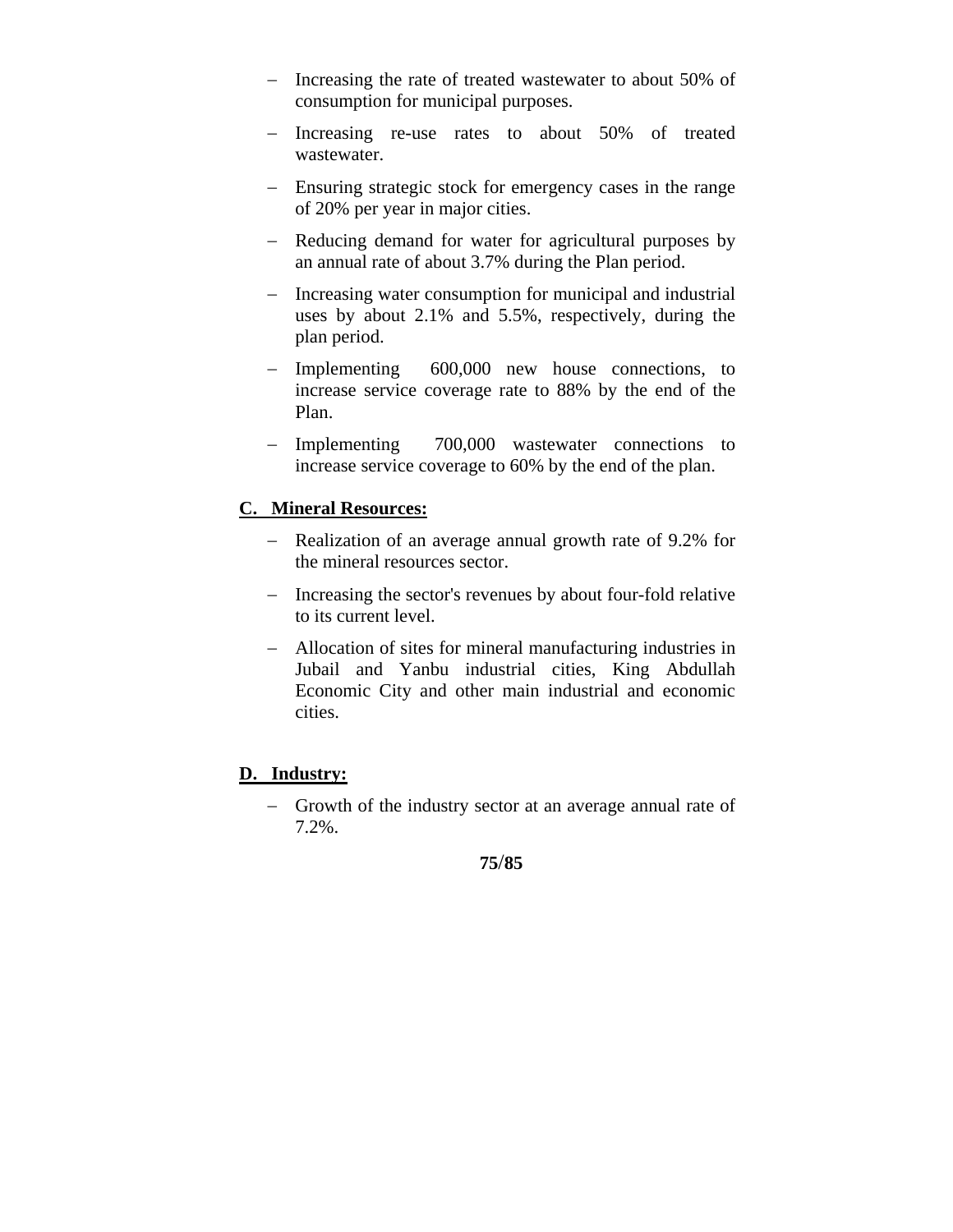- Growth of industry investments at an average annual rate of 7.7%.
- Increase of employment in the industry sector at an average annual growth rate of 0.47%.

## **E. Electricity:**

- Provision of electricity service to about 1.3 million new customers including about 1.1 million residential customers during the Ninth Plan period.
- Enhancing actual generation capacity by about 20.4 thousand MW during the Plan period.
- Raising reserve generation capacity to 19.8% of total peak load by the end of the Plan.
- Improving labor productivity in the sector by an average annual rate of 5% over the Plan period.

## **F. Tourism:**

- Increasing tourist accommodation facilities to about 141 thousand hotel rooms and about 92,200 furnished units by the end of the Ninth Plan.
- Increasing opportunities in tourism training to about 245,700.
- $\frac{1}{2}$  Increasing job opportunities in the sector to about 462,000 by the end of the Ninth Plan.
- Display of archaeological, historical, folklore sites and significant historical routes and roads.
- Renovation and re-use of old palaces, castles and towers.
- Development of six regional museums in Hufouf, Najran, Al-Ula, Taimaa, Jouf and Sabia.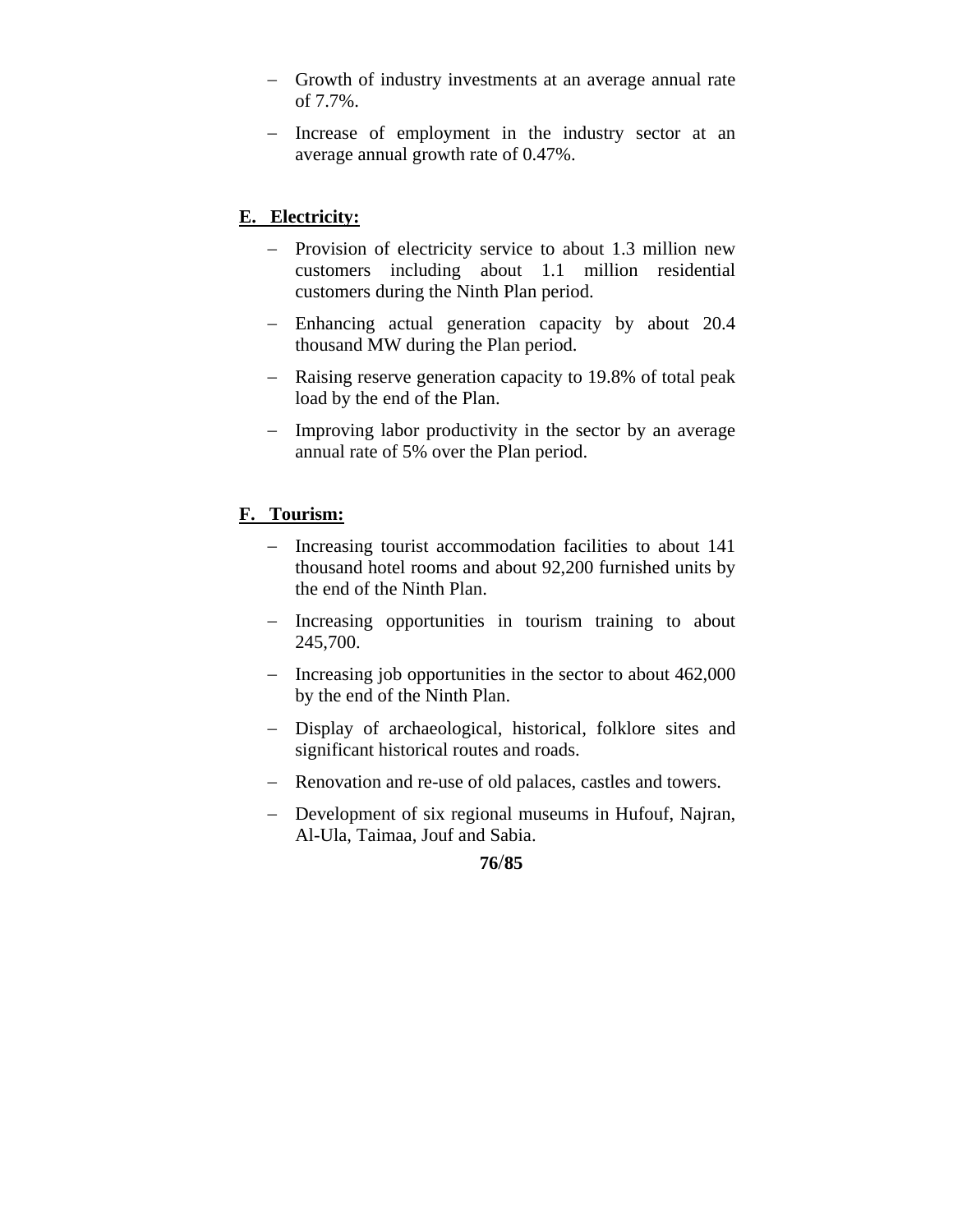- Establishment of five new regional museums in Abha, Baha, Tabuk, Dammam and Hail.
- Establishment of five specialized museums (museums of camels, palm trees and dates, Arabian horses, folklore clothes and jewelry, and falcons).

#### **6.3.3 Financial Requirements**

The financial allocations for expenditure on the economic resources sector during the Ninth Development Plan amount to about SR 227.6 billion, an increase of about 115.2%, compared to the amounts allocated during the Eighth Development Plan. These allocations are distributed as follows:

| <b>SR Million</b>               |                                                       |                                                               |                           |  |
|---------------------------------|-------------------------------------------------------|---------------------------------------------------------------|---------------------------|--|
| <b>Development Sectors</b>      | 8 <sup>th</sup> DP<br><b>Financial</b><br>allocations | 9 <sup>th</sup> DP<br><b>Financial</b><br><b>Requirements</b> | <b>Increase</b><br>rate % |  |
| Water                           | 63618.6                                               | 162917.5                                                      | 156.1                     |  |
| Agriculture *                   | 8944.4                                                | 13824.0                                                       | 54.6                      |  |
| Oil and Mineral Resources **    | 25145.6                                               | 36512.4                                                       | 45.2                      |  |
| <b>Manpower Development ***</b> | 2260.6                                                | 3404.1                                                        | 50.6                      |  |
| <b>PME</b>                      | 1380.9                                                | 3114.6                                                        | 125.5                     |  |
| of Commerce<br>Ministry<br>and  | 2018.2                                                | 3072                                                          | 52.2                      |  |
| Industry                        |                                                       |                                                               |                           |  |
| S.A.S.O                         | 588.2                                                 | 598.1                                                         | 1.7                       |  |
| Investment (SAGIA)              | 510.8                                                 | 662.9                                                         | 29.8                      |  |
| Tourism (Saudi Commission       | 1297.0                                                | 2895.2                                                        | 123.2                     |  |
| for Tourism and Antiquities)    |                                                       |                                                               |                           |  |
| <b>Total</b>                    | 105764.3                                              | 227639.3                                                      | 115.2                     |  |
| ÷                               |                                                       |                                                               |                           |  |

*\* includes Ministry of Agriculture and GSFMO.* 

*\*\* Includes Ministry of Petroleum and Mineral Resources (3 branches) and Royal Commission for Jubail and Yanbu (Head-Quarters, General Administration).* 

*\*\*\* Includes Ministry of Civil Service and Ministry of Labour.*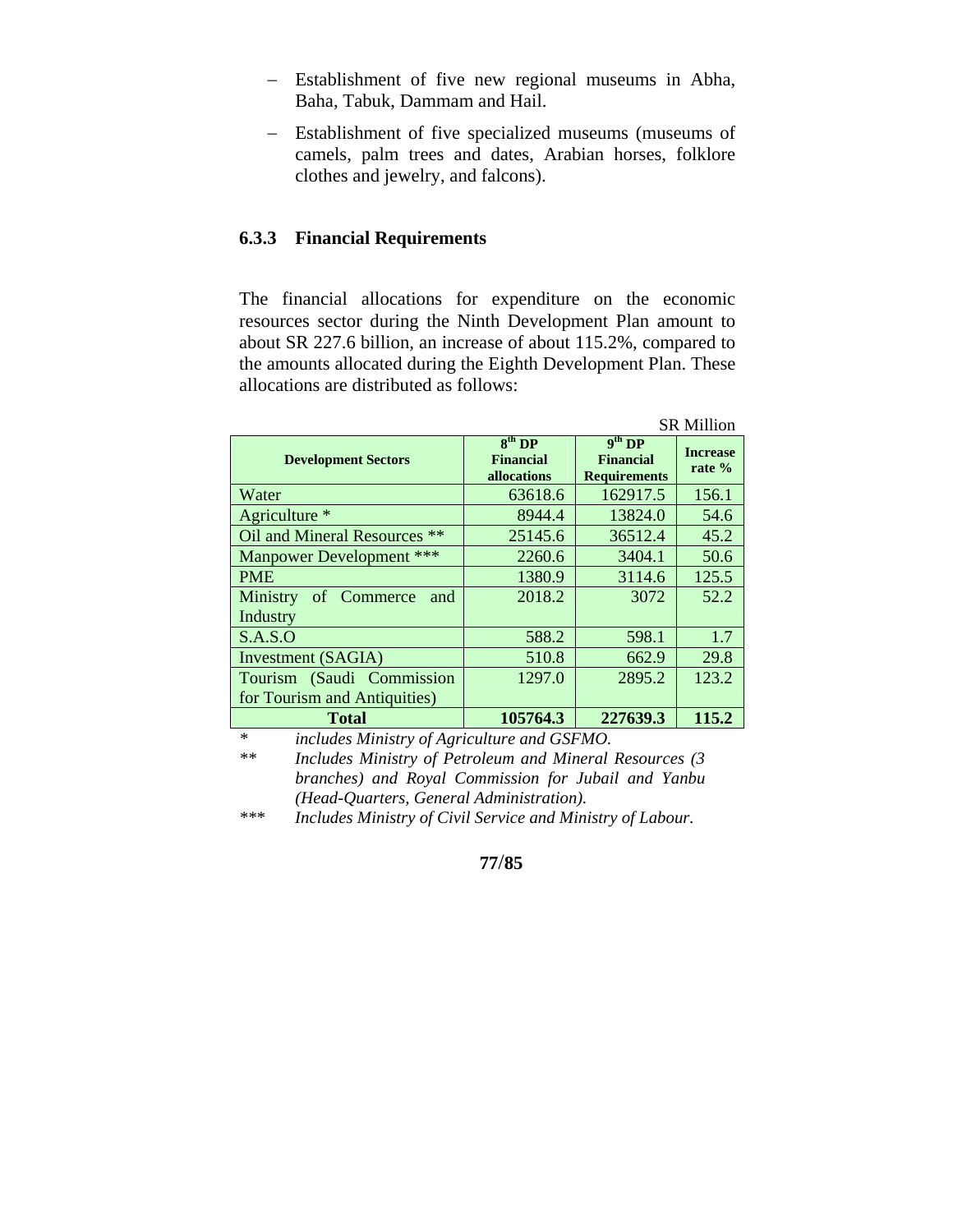### **6.4 Transport and Communications Sector**

The Ninth Development Plan aims to spend about SR 111.1 billion on development of this sector. This amount constitutes around 7.7% of total allocations approved in the Plan for development sectors.

## **6.4.1 Objectives**

### **A. Transport:**

- 1. Providing highly efficient transport services.
- 2. Supporting the process of socio-economic development.
- 3. Upgrading safety standards in various transport means.
- 4. Protecting the environment against emissions of transport means.
- 5. Supporting national security.
- 6. Providing transport services for Hajj and Umrah performers.

### **B. Communications**

- 1. Providing high quality, safe and reliable infrastructure for information and communications technology (ICT) at reasonable cost in all regions.
- 2. Ensuring security of the information of ICT users.
- 3. Building capacity in the field of ICT.
- 4. Building a national ICT industry, which effectively contributes to meeting demand for goods and services.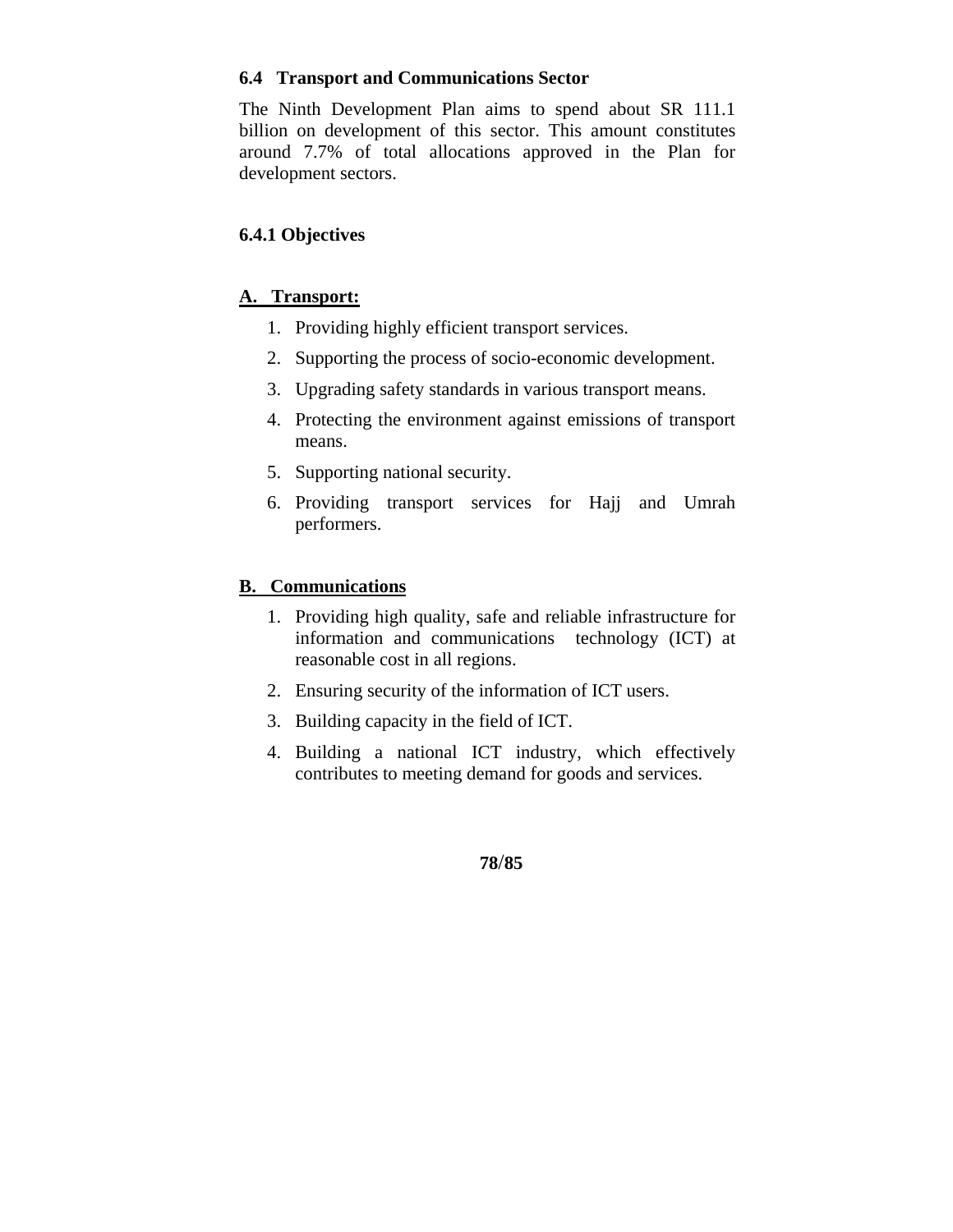## **C. Post:**

- 1. Development of postal services and improvement of their quality.
- 2. Development and optimal utilization of human resources.
- 3. Development of the institutional framework of the post sector.
- 4. Improvement of the financial position of the sector.

## **6.4.2 Targets**

## **A. Transport:**

- Establishment of Ras Azzour port.
- Completion of the upgrading of King Abdul Aziz International Airport in Jeddah.
- Upgrading of Prince Mohammed Bin Abdul Aziz International Airport in Madinah.
- Completion of railroad network expansion (North-South line, Al-Haramain High Speed Train, Land bridge).

## **B. Communications:**

- Raising the broadband coverage rate during the Ninth Plan from 7.8 to 11.4 per 100 persons.
- Raising the rate of internet users from 40.5 to 53.6 per 100 persons.
- Reducing disparity in landline telephone services between regions from about 12.2% in 2009 to about 5.8% in 2014, and in the use of internet from 25.5% to 2.6%.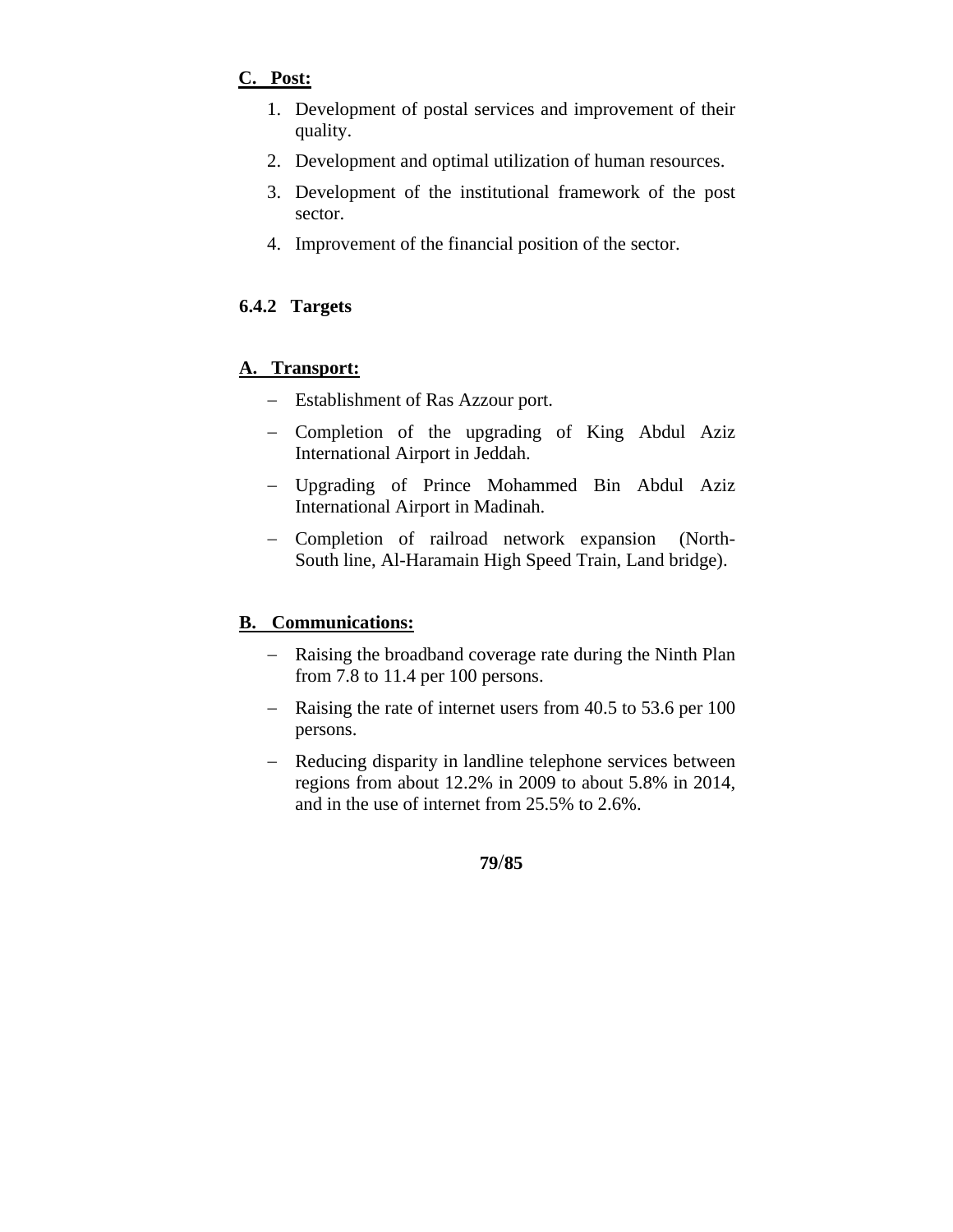- Providing infrastructure and expanding IT applications in both public and private sectors.

### **C. Post:**

- Providing all front offices, sales outlets and postal processing points with modern technology.
- Linking 600 post offices with a computer network.
- Formation of strategic partnerships with the private sector to assume promotional postal services, financial services and mixed postal services.
- Completion of the establishment of infrastructure related to distribution of mail at residential units (Wasil service).
- Conducting studies related with transformation of the Saudi Posts Corporation into a holding company as well as studies on transformation of services into subsidiary companies.
- Providing government and general services in the postal front offices (counter services).

### **6.4.3 Financial Requirements**

The financial allocations to programs and projects of the transport, communications and post services sector during the Ninth Plan amount to about SR 111.1 billion, an increase of about 96.5%, compared to the allocations of the Eighth Plan. These allocations are distributed as follows: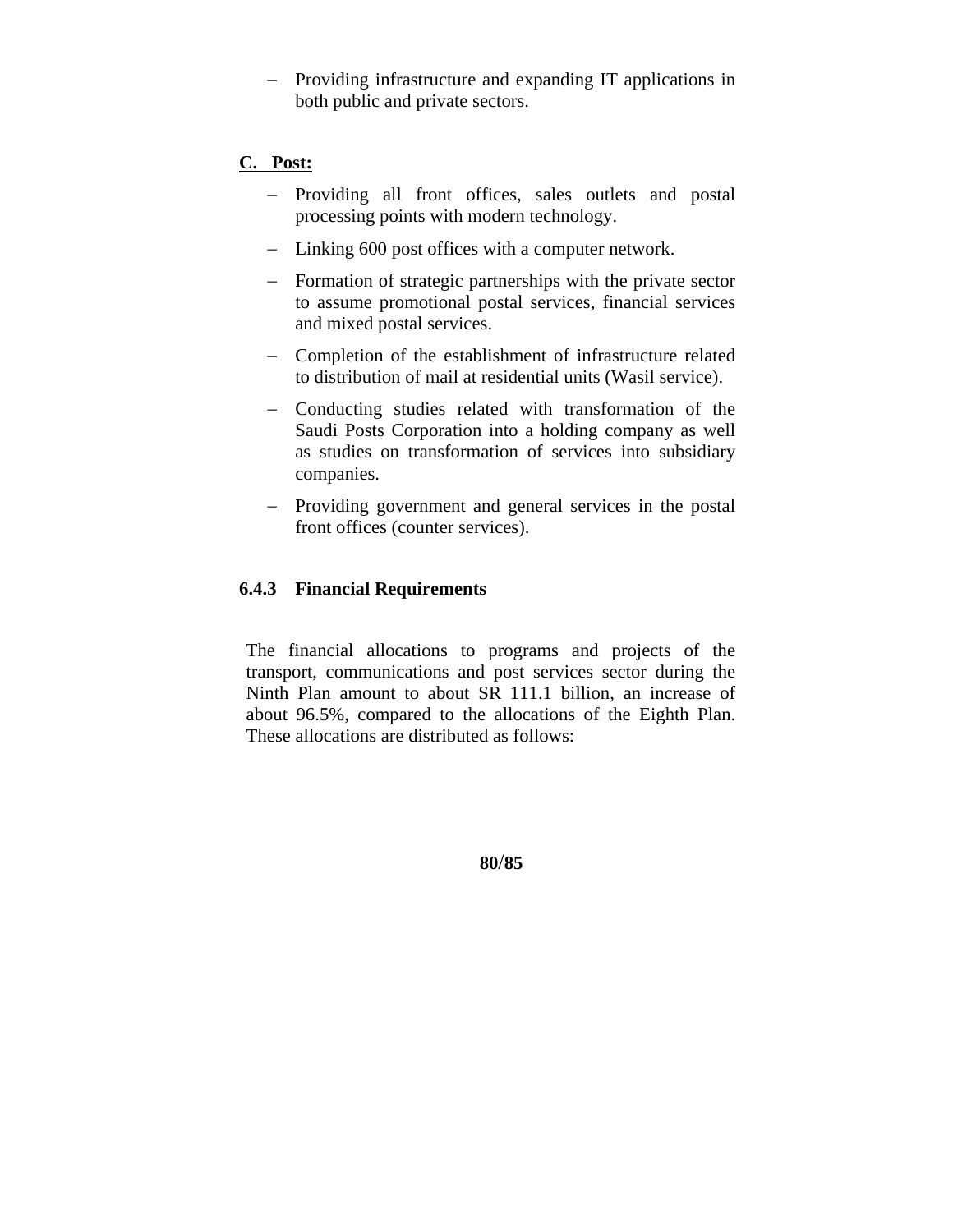|                                                                                             |                                                    |                                                     | <b>SR Million</b>           |
|---------------------------------------------------------------------------------------------|----------------------------------------------------|-----------------------------------------------------|-----------------------------|
| <b>Development Sectors</b>                                                                  | $8th$ DP<br><b>Financial</b><br><b>Allocations</b> | $9th$ DP<br><b>Financial</b><br><b>Requirements</b> | <b>Increase</b><br>Rate $%$ |
| Transport <sup>*</sup>                                                                      | 51410.7                                            | 101531.3                                            | 97.5                        |
| <b>Communications</b> (Ministry of<br>Communications and<br><b>Information Technology</b> ) | 791.9                                              | 896.3                                               | 13.2                        |
| Postal Services (Saudi Posts<br>corporation)                                                | 4344.6                                             | 8697                                                | 100.2                       |
| <b>Total</b>                                                                                | 56547.2                                            | 111124.6                                            | 96.5                        |

*\* Includes Ministry of Transport, Saudi Railways Organization, Saudi Ports Authority and General Authority of Civil Aviation.* 

### **6.5 Municipal Services and Housing Sector**

The Ninth Development Plan aims to spend about SR 100.5 billion on the development of municipal and housing services, which constitute about 7% of total allocations approved in the Plan for development sectors.

#### **6.5.1 Objectives**

#### **A. Municipal Services:**

- 1. Improving living conditions of the population and contributing to balanced development of various administrative regions of the Kingdom.
- 2. Upgrading performance of municipal bodies and improving their service efficiency.
- 3. Protecting the environment and meeting public safety requirements.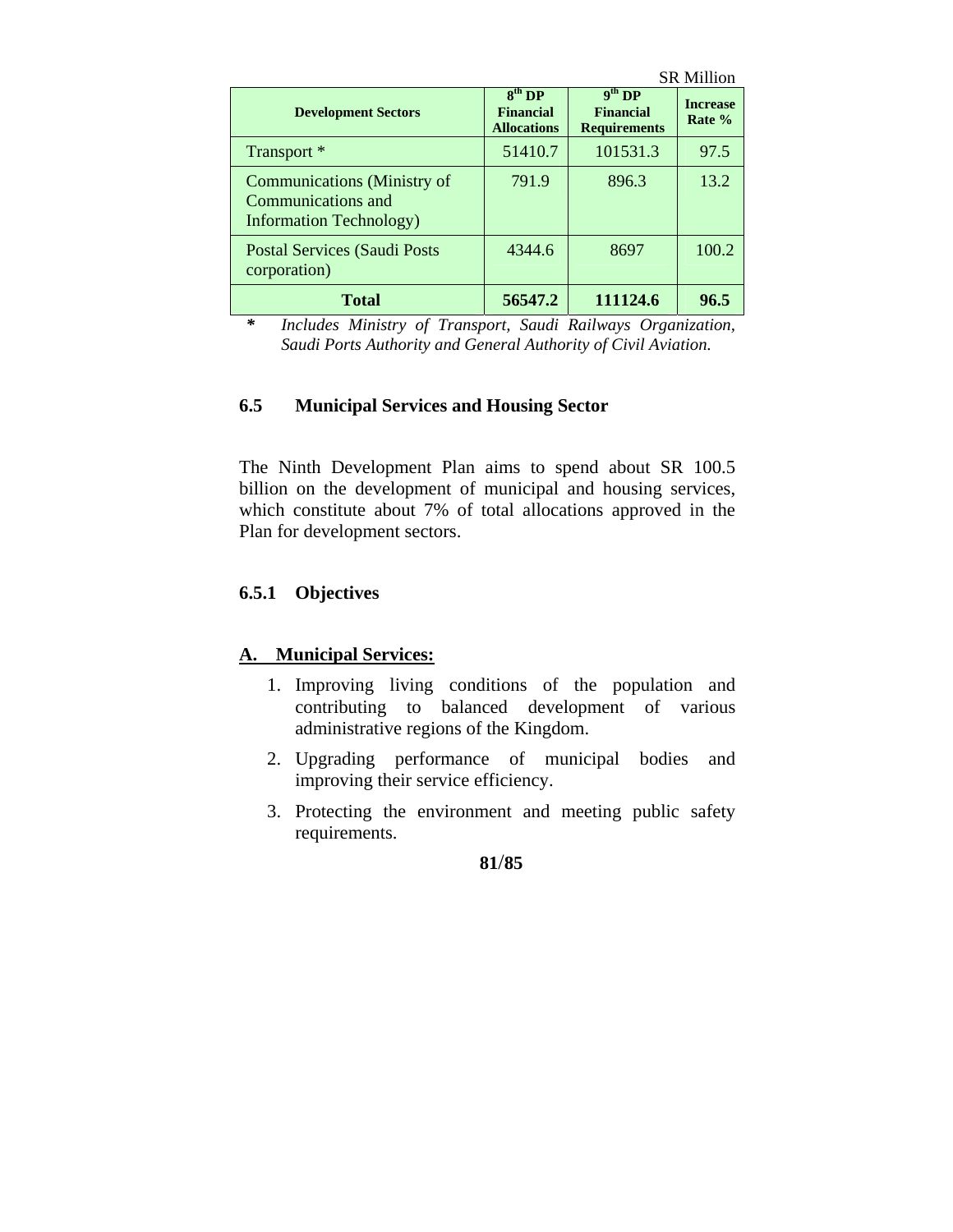## **B. Housing:**

- 1. Providing decent and adequate housing for citizens.
- 2. Increasing supply of houses and residential lands.
- 3. Encouraging increased participation of the private sector in supporting housing activities and programs.

## **6.5.2 Targets of Municipal Services and Housing Sector:**

### **A. Municipal Services:**

- Creation of 60 new municipalities in the Kingdom's various regions.
- Raising the rate of solid waste recycling to 75%.
- Increasing municipal revenues to cover about 60% of operational costs.
- Preparing a system of municipal councils and naming of their members.
- Establishment of 40 urban centers.
- Application, follow-up and periodic updating of the Saudi Building Code.
- Preparation of a study on development of contractors classification and adoption of its recommendations.
- Finalization of regional plans for all regions of the Kingdom.
- Finalization of restructuring plans of all municipalities.
- Increasing the sector's Saudization rate to about 84.8% by the end of the Plan.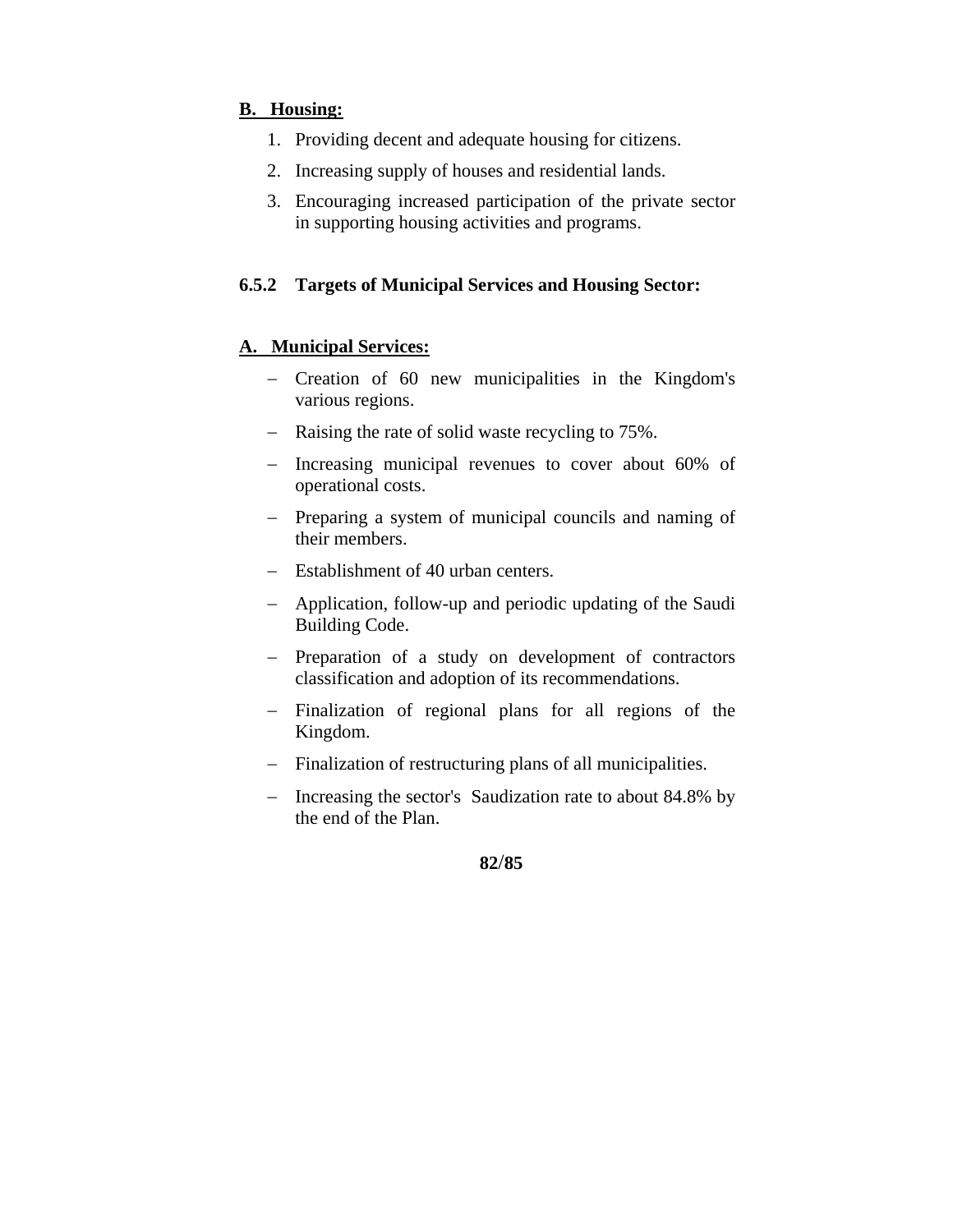Implementation of around 8,122 municipal services projects.

## **B. Housing:**

- Construction of one million housing units to meet 80% of expected demand for housing over the Ninth Plan Period throughout the Kingdom.
- Provision of around 266 million square meters of land to establish housing projects expected to be constructed by the public and private sectors during the Plan period in various regions of the Kingdom along with provision of relevant infrastructure, taking into account the general tendency towards vertical building .
- The General Housing Authority shall, during the Plan period, finalize engineering designs of all planned projects as well as supervision tasks related to building of housing units. It shall also finalize preparation of the housing strategy, as well as housing research and studies as needed along with establishment of a housing database.
- Ministry of Municipalities and Rural Affairs (MOMRA) shall commence application of the Saudi Building Code to the housing sector.

## **6.5.3 Financial Requirements**

The financial allocations to programs and projects of municipal services and housing during the Ninth Development Plan amount to about 100.5 billion, an increase of about 52.9% compared to the allocations of the Eighth Plan. These allocations are distributed as follows: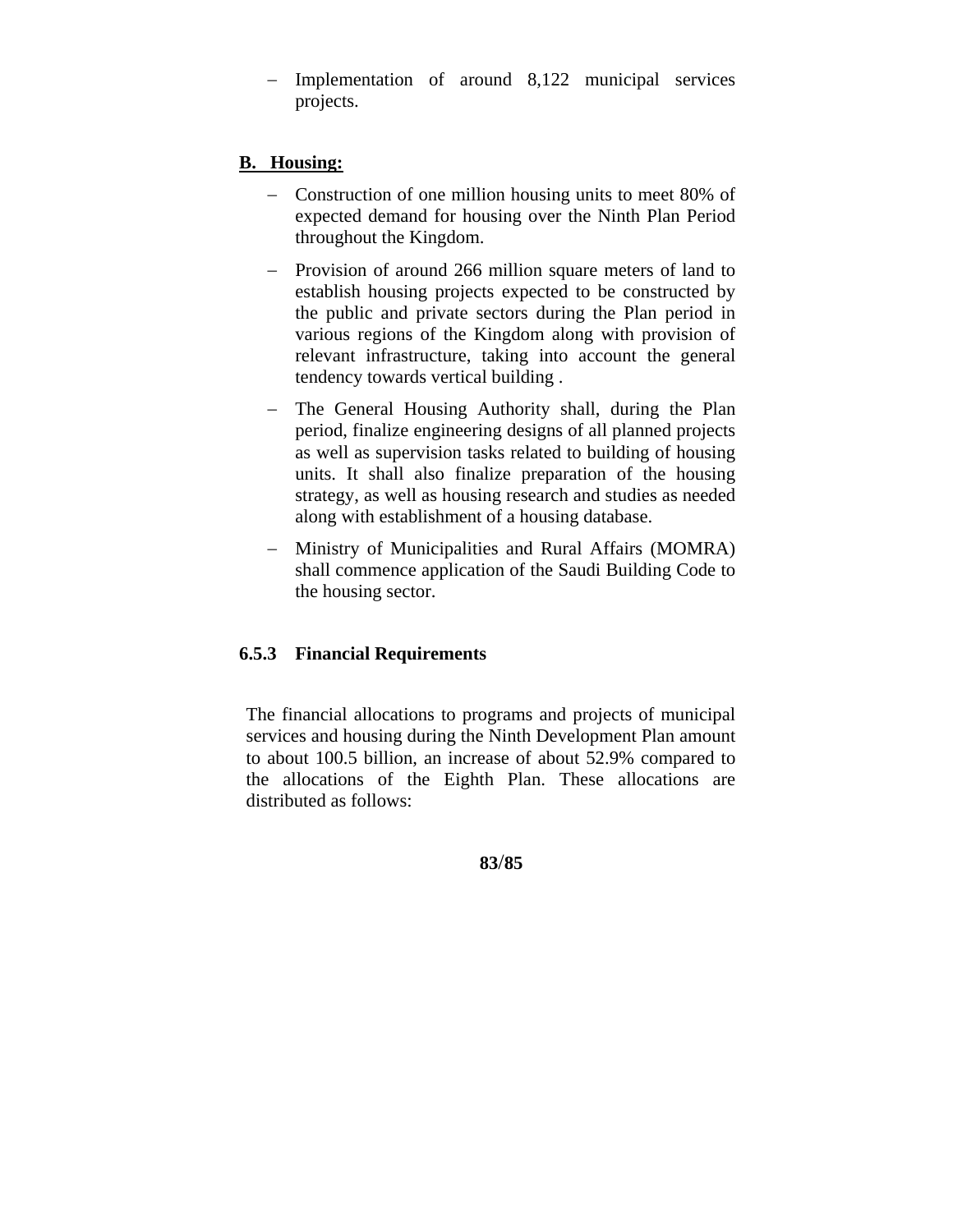| <b>Development</b><br><b>Sectors</b>       | 8 <sup>th</sup> DP<br><b>Financial</b><br><b>Allocations</b> | 9 <sup>th</sup> DP<br><b>Financial</b><br><b>Requirements</b> | <b>Increase</b><br>rate $%$ |
|--------------------------------------------|--------------------------------------------------------------|---------------------------------------------------------------|-----------------------------|
| <b>Municipal Services</b><br>and Housing * | 65725.8                                                      | 100513.7                                                      | 52.9                        |

*\* Includes General Housing Authority, MOMRA, Higher Commission for Riyadh Development and the Provincial secretariats.*